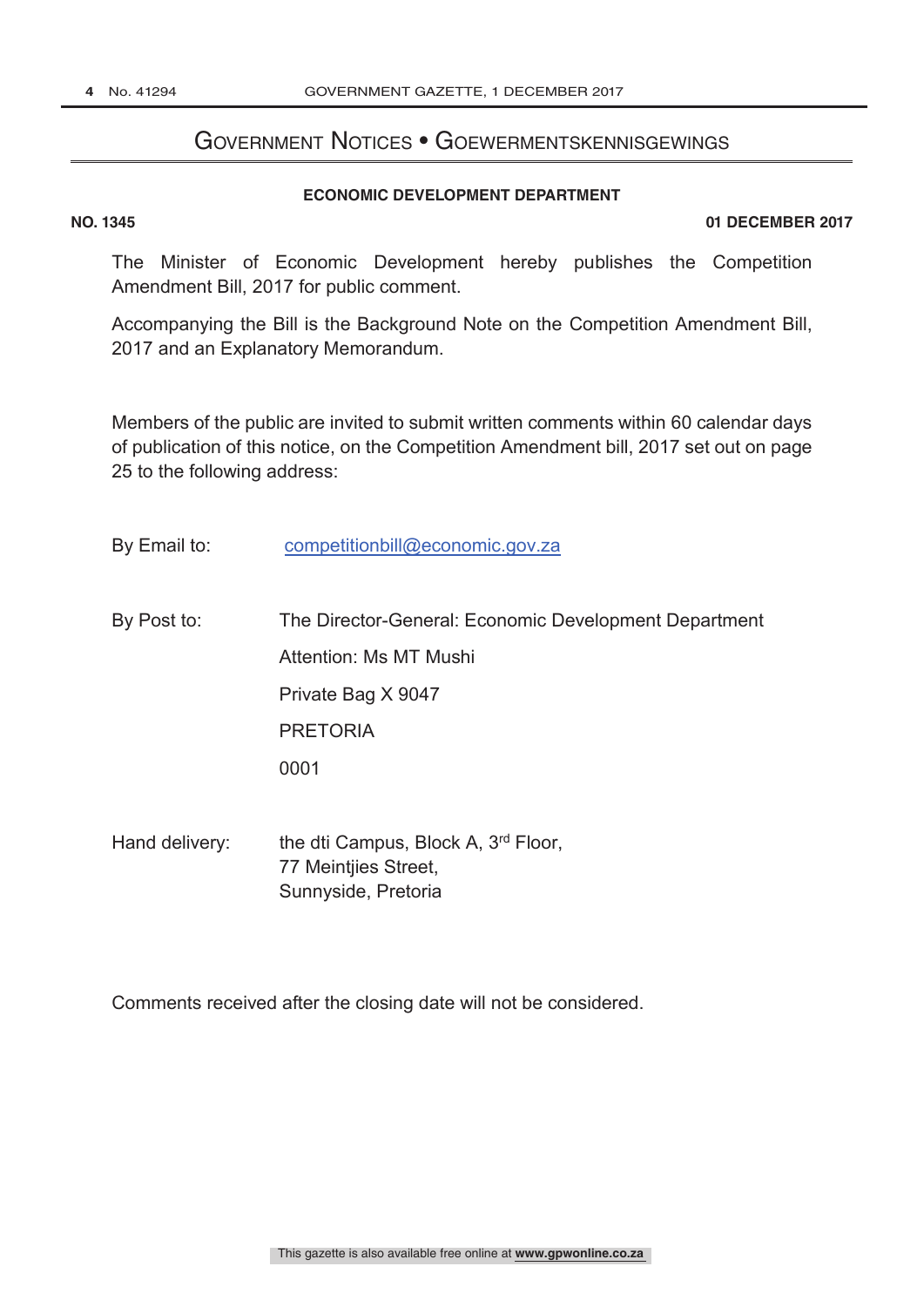

# **BACKGROUND NOTE ON**

### **COMPETITION AMENDMENT BILL, 2017**

1 December 2017

# **TABLE OF CONTENTS**

| ALIGNING COMPETITION-RELATED DECISIONS WITH OTHER PUBLIC POLICIES. |
|--------------------------------------------------------------------|
|                                                                    |

**Competition Amendment Bill, 2017 follows**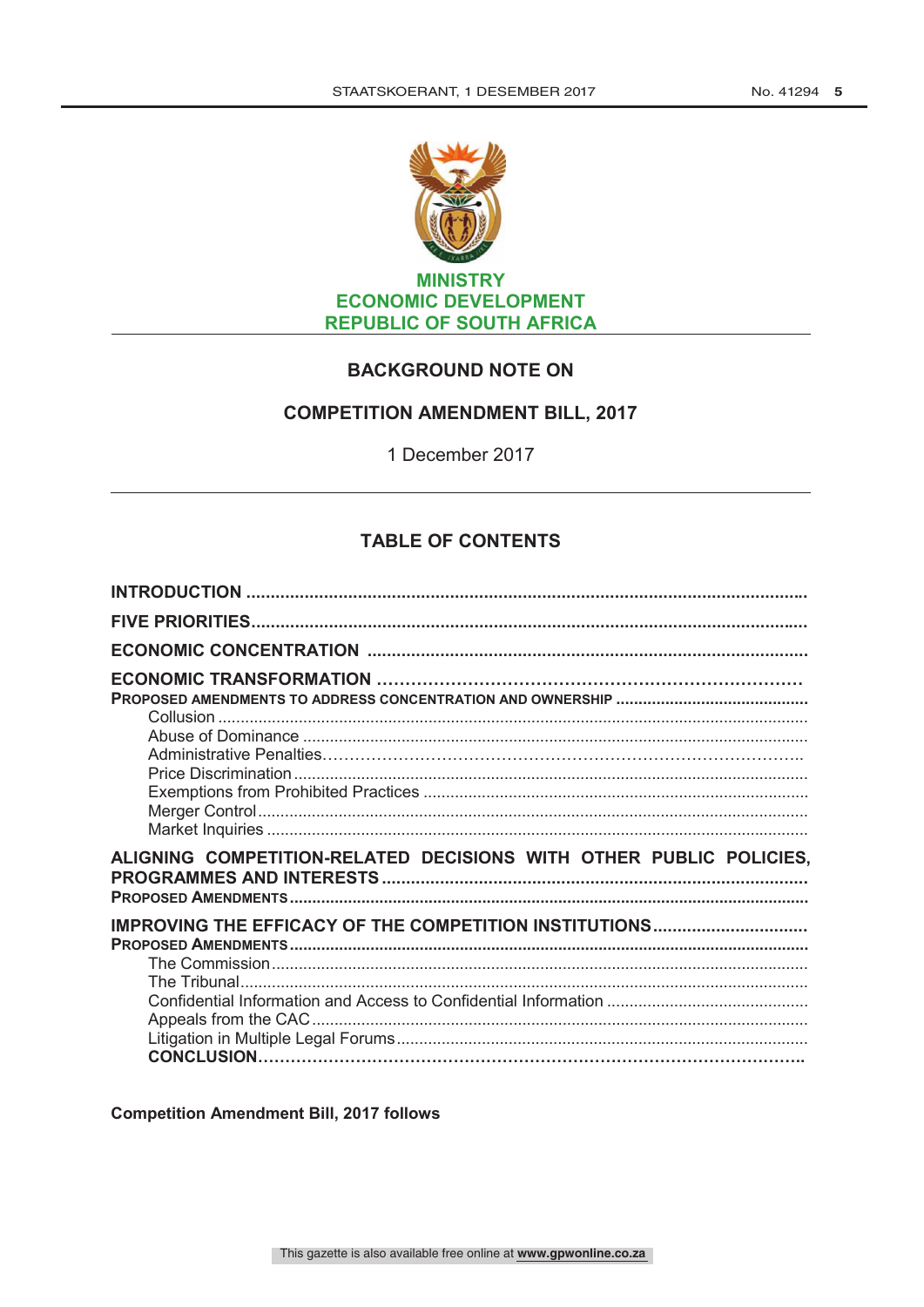# **INTRODUCTION**

The Competition Amendment Bill, 2017 ("the draft Bill") is published for comment. It is hoped that the consultation process about this draft Bill will enrich the content of the final Bill to give further effect to the important objectives of the Competition Act 1998 (Act 89 of 1998) ("the Act").

The Preamble to the Act states that the people of South Africa recognise that our country's past discriminatory laws resulted in excessive concentrations of ownership and control within the national economy, and that the South African economy has to be opened to a greater number of South Africans through ownership and opportunity.

The Preamble also records that an efficient, competitive economic environment, balancing the interests of workers, owners and consumers and focused on development, will benefit all South Africans. And, to promote and maintain competition, it provides that we need effective structures to administer the Act.

Through the promotion and maintenance of competition, the Act<sup>1</sup> seeks to:

- (i) promote the efficiency, adaptability and development of the economy;
- (ii) provide consumers with competitive prices and product choices;
- (iii) promote employment and advance the social and economic welfare of South Africans;
- (iv) expand opportunities for South African participation in world markets;
- (v) ensure that small and medium sized enterprises have an equitable opportunity to participate in the economy; and
- (vi) promote a greater spread of ownership by increasing the ownership stakes of historically disadvantaged persons.

Clearly, these objectives cannot be achieved through the Act alone. The Act is one of many complementary policy instruments to achieve these objectives. However, the explicit reference to these structural and transformative objectives in the Act clearly indicates that the legislature intended that competition policy should be broadly framed, embracing both traditional competition issues, as well as these explicit transformative public interest goals.

The draft Bill seeks to advance these objectives of the Act in two important ways.

First, the draft Bill focuses on creating and enhancing the substantive provisions of the Act aimed at addressing two key structural challenges in the South African economy: concentration and the racially-skewed spread of ownership of firms in the economy.

 $\overline{a}$ 

<sup>1</sup>Section 2 of the Act.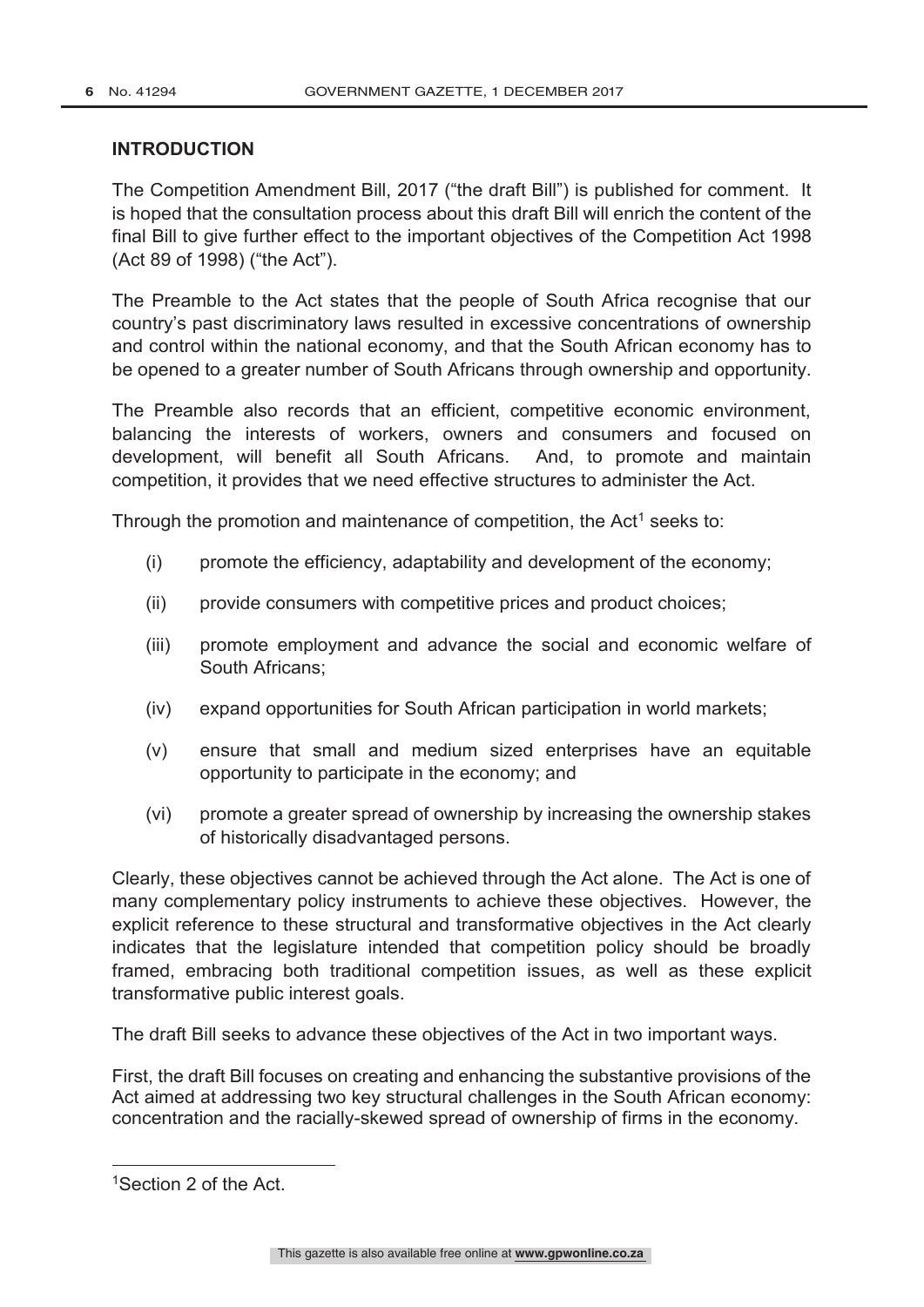Concentration refers to the extent to which a small number of firms account for the bulk of sales in a given market. The South African economy is characterised by unusually high levels of concentration, in part due to strategic barriers to entry created by incumbents as well as low rates of business formation and as a result of mergers and acquisitions. Concentration at the levels observed in South Africa is not adequately explained by improvements in efficiency nor is it driven by innovation.

In a number of competition regimes there is growing concern about the impact of high levels of concentration and the impact thereof upon a viable competitive process and the enhancement of welfare. There is also evidence that highly concentrated markets stultify innovation much needed for viable, inclusive economic growth.

Enhanced scrutiny of the causes of concentration and the need for tailored measures to deconcentrate markets are facilitated by the proposed amendments contained in the draft Bill. These amendments seek to ensure evidence-based inquiry into and explicit scrutiny of concentration when mergers are considered, abuses of dominance are prosecuted, and market inquiries are undertaken by the competition authorities. The amendments permit the competition authorities to undertake far-reaching and targeted interventions to address concentration.

The draft Bill provides for scrutiny of the racially-skewed spread of ownership of the South African economy. These measures also are required in order to realise the transformative vision of economic empowerment for all South Africans, in particular those individuals who are historically excluded and disadvantaged, as set out by the Act's Preamble and which are required to fulfil its Purposes. The amendments proposed will create more opportunities to advance the transformation of ownership of the economy.

While the transformative provisions are often motivated on the basis of an 'equity' argument, it is important to note the *economic* argument for transformation. Concentrated markets that inhibit new entrants and that, accordingly, exclude large numbers of black South Africans from the opportunity to run successful enterprises, are not a basis for strong and sustained growth. They continue to limit the talent pool of entrepreneurs on which the growth potential of the economy relies. An inclusive growth path requires that we address these barriers to entry - whether they are regulated or presently hidden from scrutiny.

Second, the draft Bill also proposes amendments to the Act aimed at enhancing the policy and institutional framework, and procedural mechanisms for the administration of the Act. These measures are designed to improve policy coherence, as well as to promote institutional and procedural efficiency.

Each of these focus areas of the draft Bill is addressed in turn below. These focus areas are the product of consultations undertaken by the Minister of Economic Development, within Government and with competition legal and economic practitioners, international experts and the South African competition authorities, and follow from advice received from a panel of legal and economic experts on regulatory options to give effect to the goals set out above. Based on this wide and comprehensive range of input, the draft Bill is produced for public comment.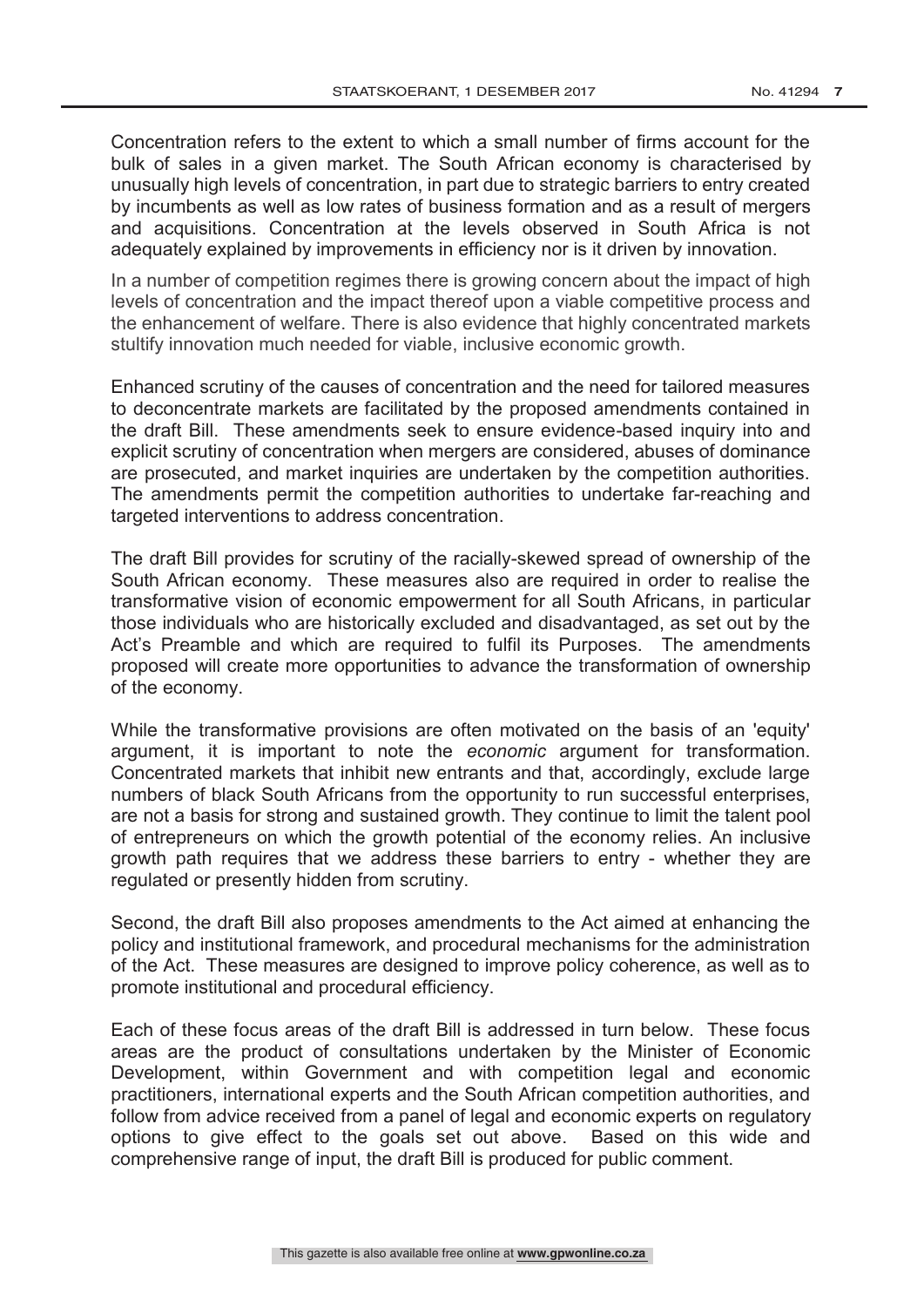These consultations resulted in the identification of five priorities elaborated on below, before detailing the rationale for the package of proposed amendments.

# **FIVE PRIORITIES**

As a result of these engagements, five priorities were identified:

- (i) The provisions of the Competition Act relating to prohibited practices and mergers must be strengthened.
- (ii) Special attention must be given to the impact of anti-competitive conduct on small businesses and firms owned by historically disadvantaged persons.2
- (iii) The provisions relating to market inquiries must be strengthened so that their remedial actions effectively address market features and conduct that prevents, restricts or distorts competition in the relevant markets.
- (iv) It is necessary to promote the alignment of competition-related processes and decisions with other public policies, programmes and interests.
- (v) The administrative efficacy of the competition regulatory authorities and their processes must be enhanced.

The amendments in the draft Bill address these identified priorities, as explained in further detail below. They are considered under four main headings below: *Economic Concentration; Transformation*; *Aligning Competition Related Decisions with other Public Policies, Programmes and Interests*; and *Improving the Efficacy of the Regulatory Institutions*.

 $\overline{a}$ <sup>2</sup>In section 3 (2) of the Act, the term "historically disadvantaged persons is defined. This section states: "(2) For all purposes of this Act, a person is a historically disadvantaged person if that person—

<sup>(</sup>a) is one of a category of individuals who, before the Constitution of the Republic of South Africa, 1993 (Act No. 200 of 1993), came into operation, were disadvantaged by unfair discrimination on the basis of race;

<sup>(</sup>b) is an association, a majority of whose members are individuals referred to in paragraph (a);

<sup>(</sup>c) is a juristic person other than an association, and individuals referred to in paragraph (a) own and control a majority of its issued share capital or members' interest and are able to control a majority of its votes; or

<sup>(</sup>d) is a juristic person or association, and persons referred to in paragraph (a), (b) or (c) own and control a majority of its issued share capital or members' interest and are able to control a majority of its votes."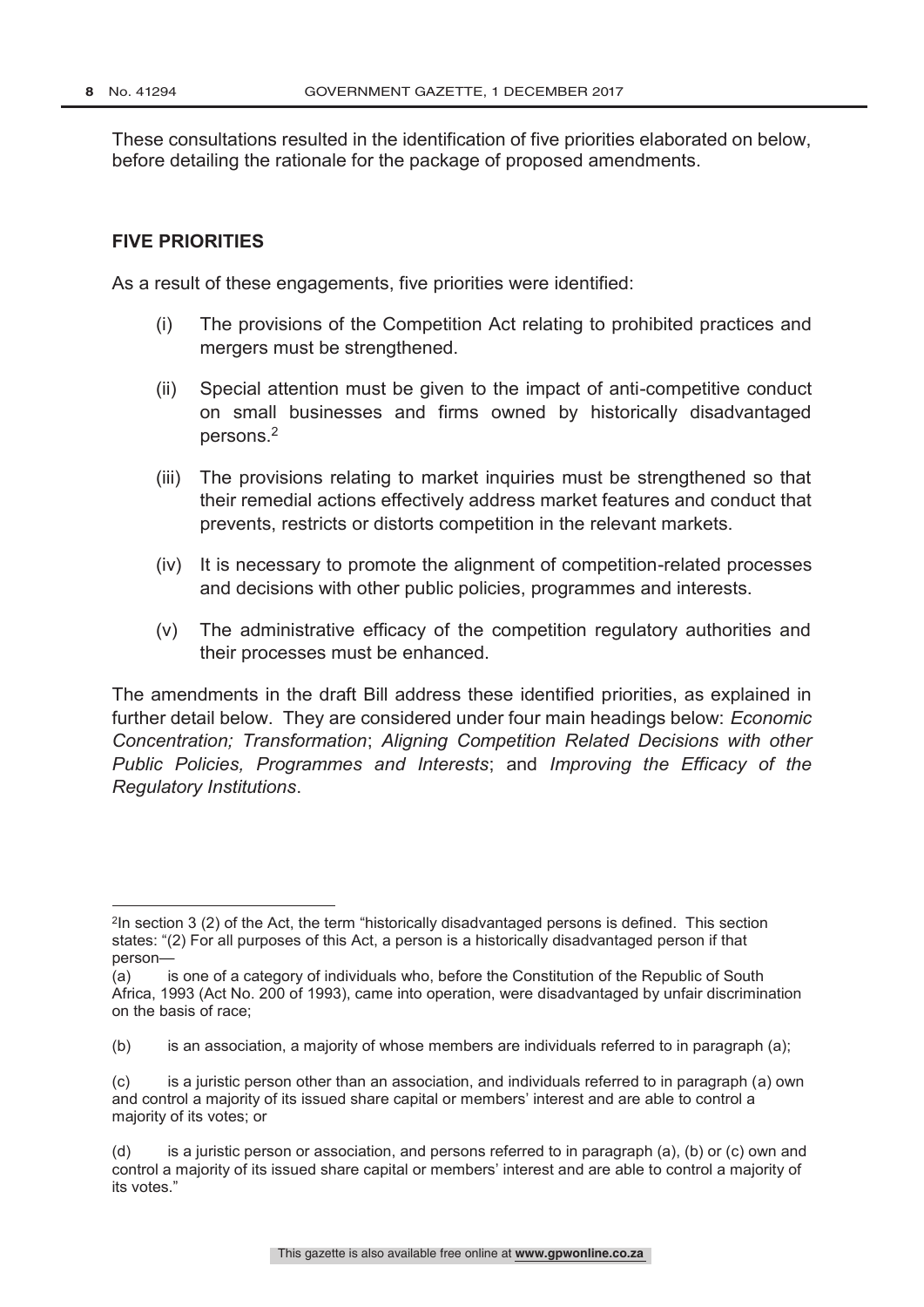# **ECONOMIC CONCENTRATION**

# **Background**

Most studies find that economic concentration is relatively high in many markets in South Africa. This situation results largely from the racially-skewed historical development of South Africa's economy and its isolation during apartheid, which gave rise to conglomerate firms and suppressed black-owned small producers and entrepreneurs. Once concentrated markets have been established, they tend to increase barriers to entry to new and emerging competitors, including through regulatory requirements, collusion and excessive and predatory pricing by dominant companies, and the difficulties newcomers typically face in competing with longestablished companies. These may be compounded by the decisions of licensing or other regulatory regimes.

In economic theory, concentrated markets have the following negative effects.

- Dominant companies tend to maximise profits by charging higher prices, at the cost of lower levels of production, employment and investment. The result is that the economy grows more slowly while the dominant firm captures monopoly rents.
- Because it is difficult for new competitors to emerge, there is less incentive for dominant firms to innovate and invest in new technologies. This complacency represents a long-run cost to economic development.
- Flowing from the capture of monopoly rents, dominant companies are associated with higher levels of income inequality and narrower ownership structures. This is a major contributor to income inequality in South Africa.

In addition, dominant firms axiomatically arise in concentrated markets and concentrated markets are more susceptible to collusion. Anti-competitive conduct that arises from these market conditions can be addressed through the provisions in the Act relating to abuse of dominance or collusion. However, the structural features of the market that give rise to dominance are presently difficult to address under the existing provisions of the Act.

It must be emphasised that, while concentration often imposes significant drawbacks on the economy and society, it may also bring benefits. This is particularly true where a company must be relatively large in order to use advanced technologies in production, distribution and sales. Certain markets require economies of scale to bring down cost per unit (potentially to the benefit of consumers) that require large enterprises and thus, in a small economy, this may result in concentrated markets. In a globalised world, South African companies who compete in external markets may require scale and significant presence in its own domestic market. Domestic firms, to be able to compete effectively in the South African market against imports from larger, foreign competitors, may require scale. For this reason, the Bill accepts that measures to address concentration must take into account these cases, where the socio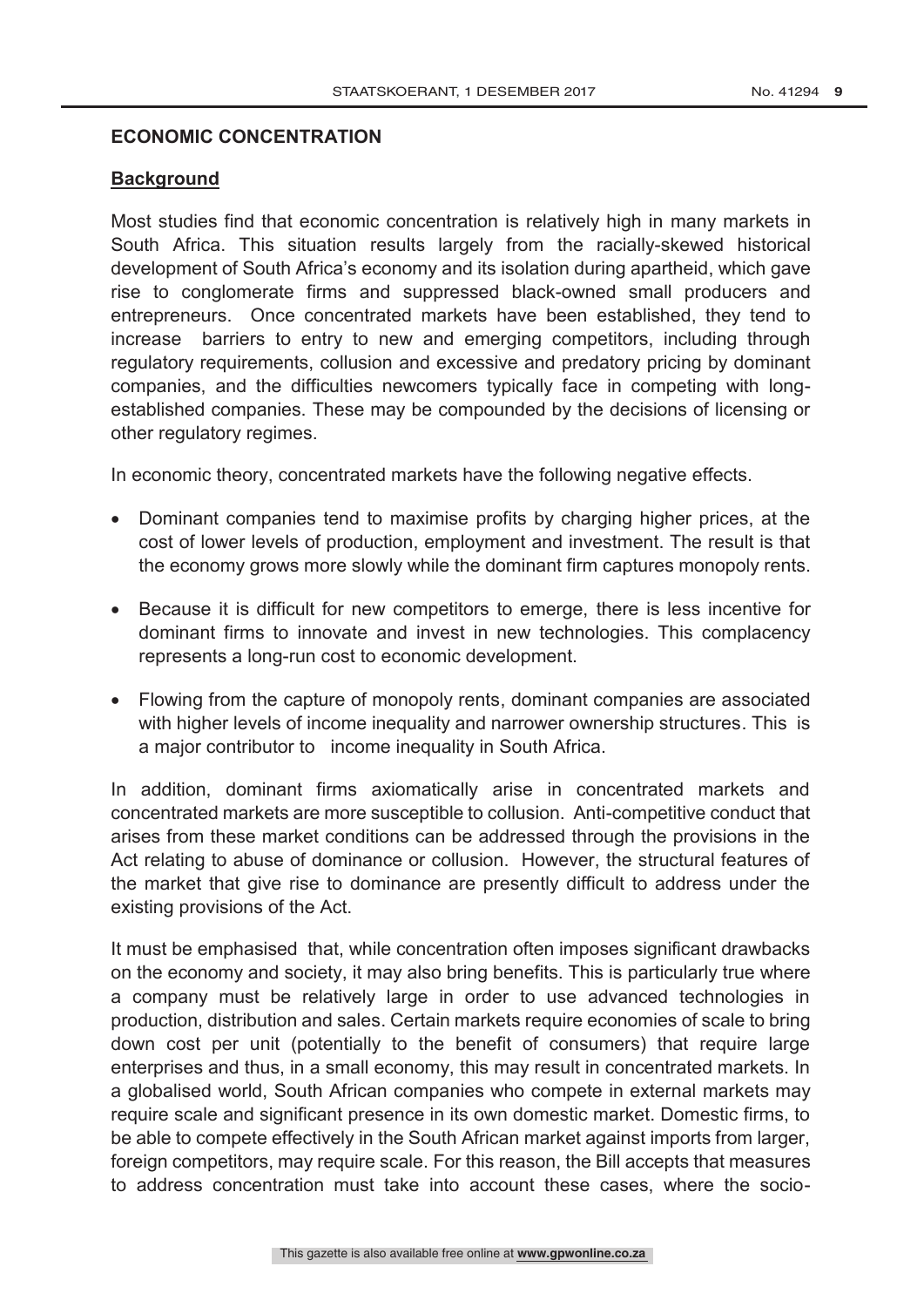economic benefits of achieving economies of scale outweigh the costs of concentrated markets.

Research conducted by the Commission supports a widely-held view that markets in South Africa remain highly-concentrated, some twenty-three years after the end of apartheid.

A recent study by the Commission analysed over 2 150 merger reports to identify product markets with dominant firms for the period 2009 to 2016. The study used the statutory presumptive threshold requirement, namely that a firm with more than 45% market share is assumed to be dominant.

The study found there were 294 dominant firms in defined markets identified in the 31 sectors considered. 70% of the sectors have dominant firms in some of their defined product markets.

Using the Hirschmann-Heirfindahl index, the study found all of the sectors set out below to be highly concentrated (index score more than 2 500) given the average HHI score in their defined product markets. The right-hand column shows the average market share of a dominant firm in a defined product market.

| <b>Sector</b>                     | <b>Average market shares</b> | HHI(a)  |
|-----------------------------------|------------------------------|---------|
| <b>Communication Technologies</b> | 55.2                         | 3539    |
| Energy                            | 60.8                         | 2832    |
| <b>Financial Services</b>         | 68.8                         | 2 7 8 8 |
| Food and agro-processing          | 60.5                         | 2861    |
| Infrastructure and construction   | 52.6                         | 2859    |
| Intermediate industrial products  | 63.3                         | 2958    |
| Mining                            | 62.0                         |         |
| Pharmaceuticals                   | 59.6                         | 3 0 0 3 |
| Transport                         | 67.4                         | 3 2 5 4 |
| Total                             | 61.6                         |         |

*Table 1: Average market share of a dominant firm in a defined product market within each sector* 

*Note: Market shares serve as inputs to producing the HHI index, with market shares:* 

- x *below 1500 deemed to be unconcentrated*
- x *between 1500 and 2500 being moderately concentrated*
- x *above 2500 classified as highly concentrated.*

Moreover, concentration and racial exclusion often overlap.

It is therefore Government's intention that changes will be made to the Competition Act to enable the competition authorities to deal more clearly with high levels of concentration where it has a negative effect on competition, to enhance small business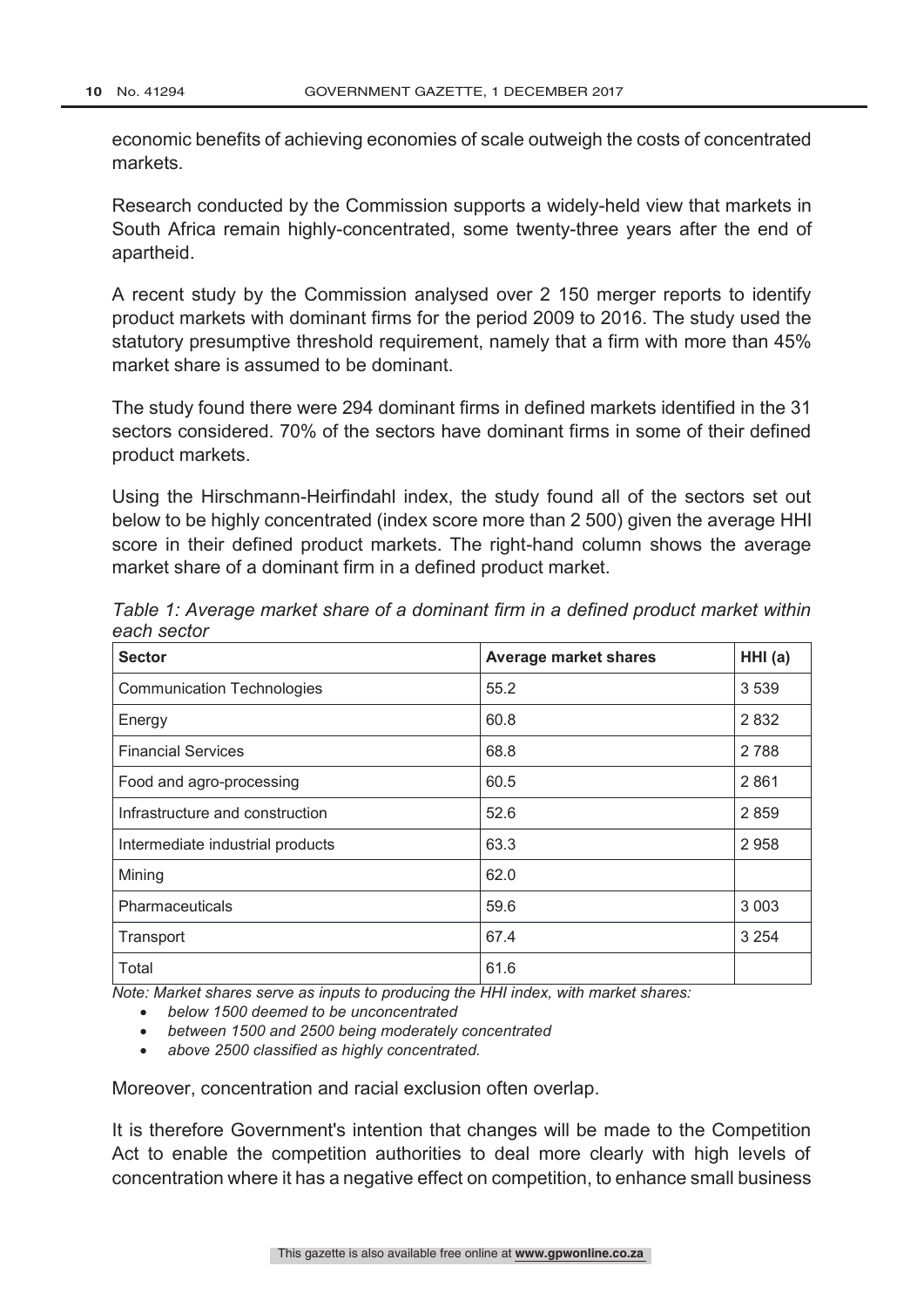development and promote the related goal of greater inclusion of black South Africans in the economy. This is required to achieve the Purposes of the Act.

The existing Act does not enable the Competition Commission or the Tribunal to address concentration, but only collusion and market abuse. The proposed amendments provide for a flexible and responsible evaluation of concentration, especially through the market inquiry mechanism, and on that basis can develop evidence-based and reasoned measures to promote more developmental market structures.

Since the Act came into operation, the Competition Commission ("the Commission") and the Competition Tribunal ("the Tribunal") have investigated many mergers, and exposed and ended several South African cartels and other anti-competitive prohibited practices. There is little doubt that these institutions have been successful.

In the consideration of mergers, the competition authorities have imposed innovative conditions that give effect to the twin needs to enable competition and to promote the explicit public interest goals set out in the Act. In a number of prominent cases, government has joined the proceedings and engaged merger parties on appropriate public interest commitments. Some examples include:

- Walmart's acquisition of Massmart: the Competition Appeal Court (i) ordered a local supplier development fund to be set up, capitalised with R200m by the merging parties, to promote smaller businesses to become part of its supplychain, (ii) re-instated workers retrenched in anticipation of the retrenchment and (iii) protected the collective bargaining arrangements that had been in place prior to the merger;
- AB InBev's acquisition of SAB Miller was approved subject to extensive public interest conditions, including (i) a commitment not to retrench any employee involuntarily as a result of the merger, (ii) the retention of aggregate employment levels at the same level for five years as pertained at the date of the merger, (iii) support for small businesses and emerging farmers through a R1 billion supplier development fund, (iv) support for the local procurement of inputs including through an active programme to support domestic farmers (with a target of 2 600 new employees and 800 new farmers) that will help to turn SA from a net importer of beer inputs to a net exporter of value-added beer inputs; and (v) a requirement to divest of certain operations owned by the target firm in South Africa
- Coca-Cola's merger of three bottling plants and subsequent change in ownership of the controlling share in the company was accompanied by binding commitments to open up company-sponsored display unit space to competitors, as well as extensive employment and small business development conditions, including the attainment of a 30% black-economic empowerment ownership target in the SA operations within a defined period.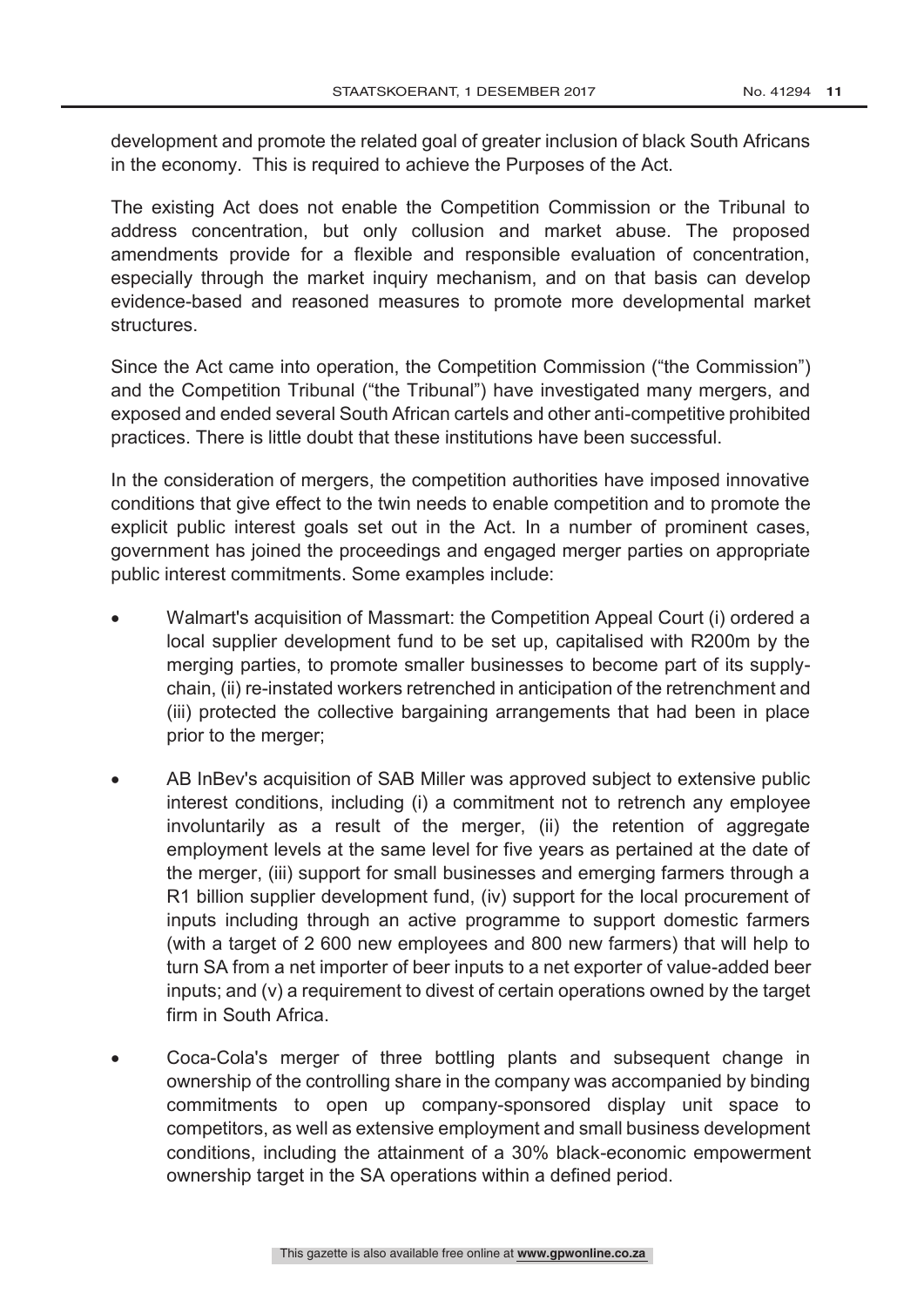Notwithstanding transformative success across a number of areas of the economy since the transition to our constitutional democracy, public disquiet understandably exists about high levels of economic concentration in the economy.

Two broad possible approaches to addressing the question of concentration were identified.

The first approach was to propose to the Legislature a standalone statute, based on a presumption that concentration is intrinsically bad for the attainment of inclusive growth and thus would provide for a mechanism, such as predefined thresholds of concentration or untransformed ownership profiles, which if reached, would trigger measures to de-concentrate the market or restructure firms or a combination of both measures.

The second approach was to effect changes to the Act. The second option was favoured for, amongst others, the following reasons:

- (i) As already noted, economic concentration is a necessary feature in certain markets in which company size and scale of operation is critical and where significant economies of scale are accordingly required and realised. In such examples, in a small domestic market, this will lead to market concentration. The outlawing of concentration would then have negative consequences for consumers and may simply result in imports of products replacing inefficient local, smaller producers. Similar consideration would apply to markets characterised by unique or expensive technologies.
- (ii) The outlawing of concentration would not necessarily induce entry or lower barriers to entry for firms, including small businesses and firms that are owned or controlled by historically disadvantaged persons. This approach may also introduce inefficiencies into the market, raising costs borne by consumers.
- (iii) A standalone Act would be difficult to implement because it would require the setting of thresholds of concentration in multiple specific product and geographic markets, which would have to be based on a prior detailed analysis of each market. The institutional capacity to implement such an approach is significant and duplicates powers already possessed by the competition authorities.
- (iv) There is no international precedent in either competition law or economics for outlawing concentration and ownership profiles without reference to the anticompetitive effects of abuse of dominance, or for that matter, merger control. Concentration alone is not condemned in competition policy globally because scale is a desirable economic feature, particularly in mid-sized economies with export ambitions.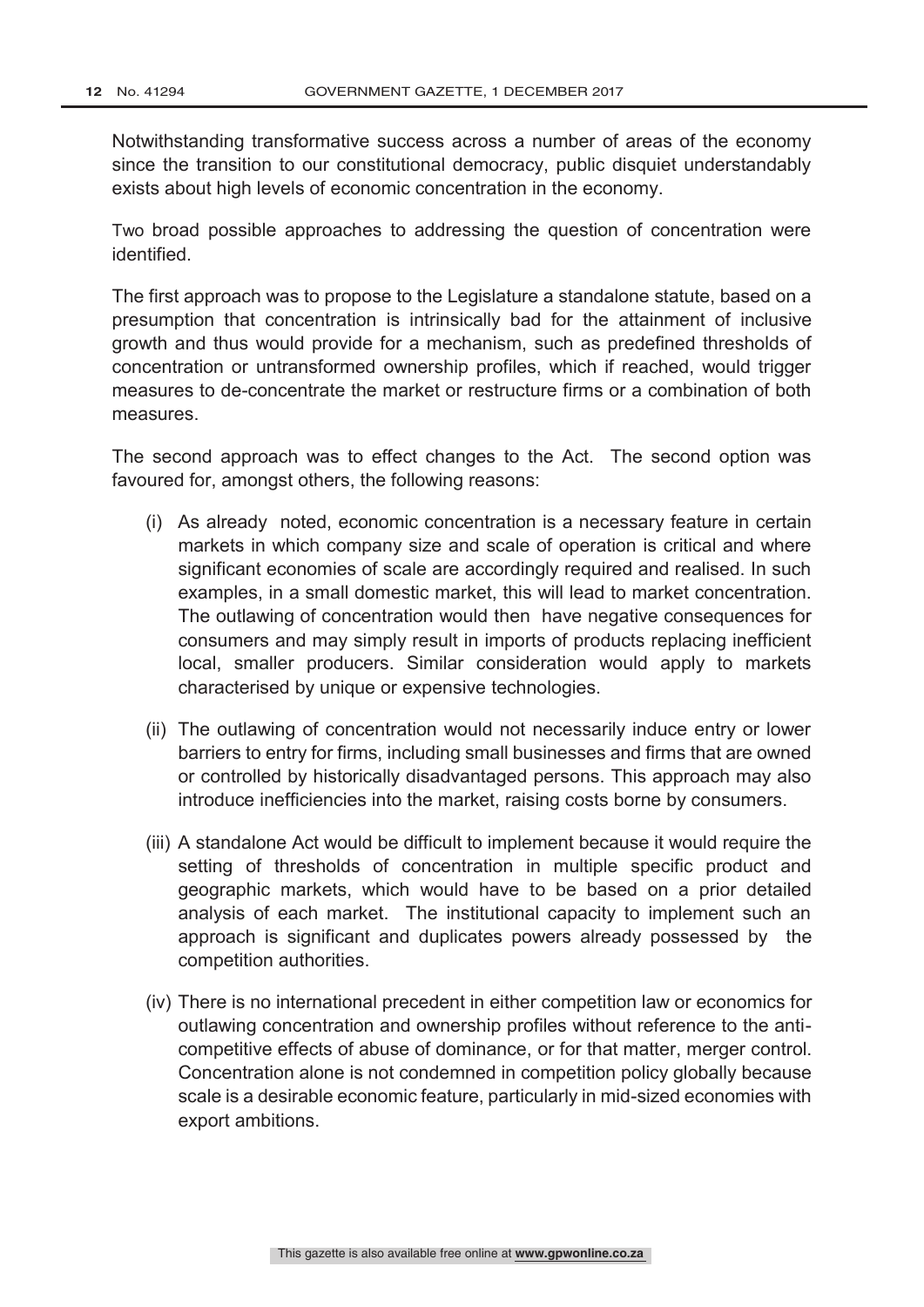(v) The existing language and structure of the Act, with suitable changes, permits for more effective measures to address issues of market concentration by targeting structural market feature that impede entry and competition.

The second option requires effective scrutiny by a skilled and experienced regulator to create an evidence-based, considered foundation for interventions aimed at addressing these issues. The amendments recognise that the competition authorities possess these skills and experience. The amendments create the necessity for scrutiny by merging parties, respondents in enforcement proceedings and participants in market inquiries, as well as the competition authorities when they engage in their respective investigative and adjudicative work, to analyse and interrogate existing market structure, and to consider and propose remedies to address concentration and ownership transformation.

To give effect to this option, the following proposed changes to the Act were identified.

- (i) The provisions of the Act that prohibit collusion, abuse of dominance and price discrimination should be strengthened.
- (ii) A more intensive consideration of these features in merger proceedings is required. This includes addressing the phenomenon of creeping concentration and preventing coordination among horizontal competitors through a common shareholder.
- (iii) Special attention must be given to the impact of anti-competitive conduct on small businesses and on firms owned or controlled by historically disadvantaged persons.
- (iv) The Commission must be empowered to investigate and analyse the impact of decisions made by it, the Tribunal and the CAC in mergers, enforcement proceedings and market inquiries.
- (v) The market inquiry process must be boosted to provide for outcomes that can address structural features in the light of evidence-based analysis.

The object of including concentration in a competition statute is to ensure that concentration does not present unacceptable barriers to entry into the relevant market and the prevention of stagnation whereby firms with significant market power use their power to capture rents while preventing entry of innovative small firms.

These amendments are described below.

# **ECONOMIC TRANSFORMATION**

At the same time as tackling economic concentration, it is imperative to address the persistently racially-skewed profile of ownership of the economy. Instruments and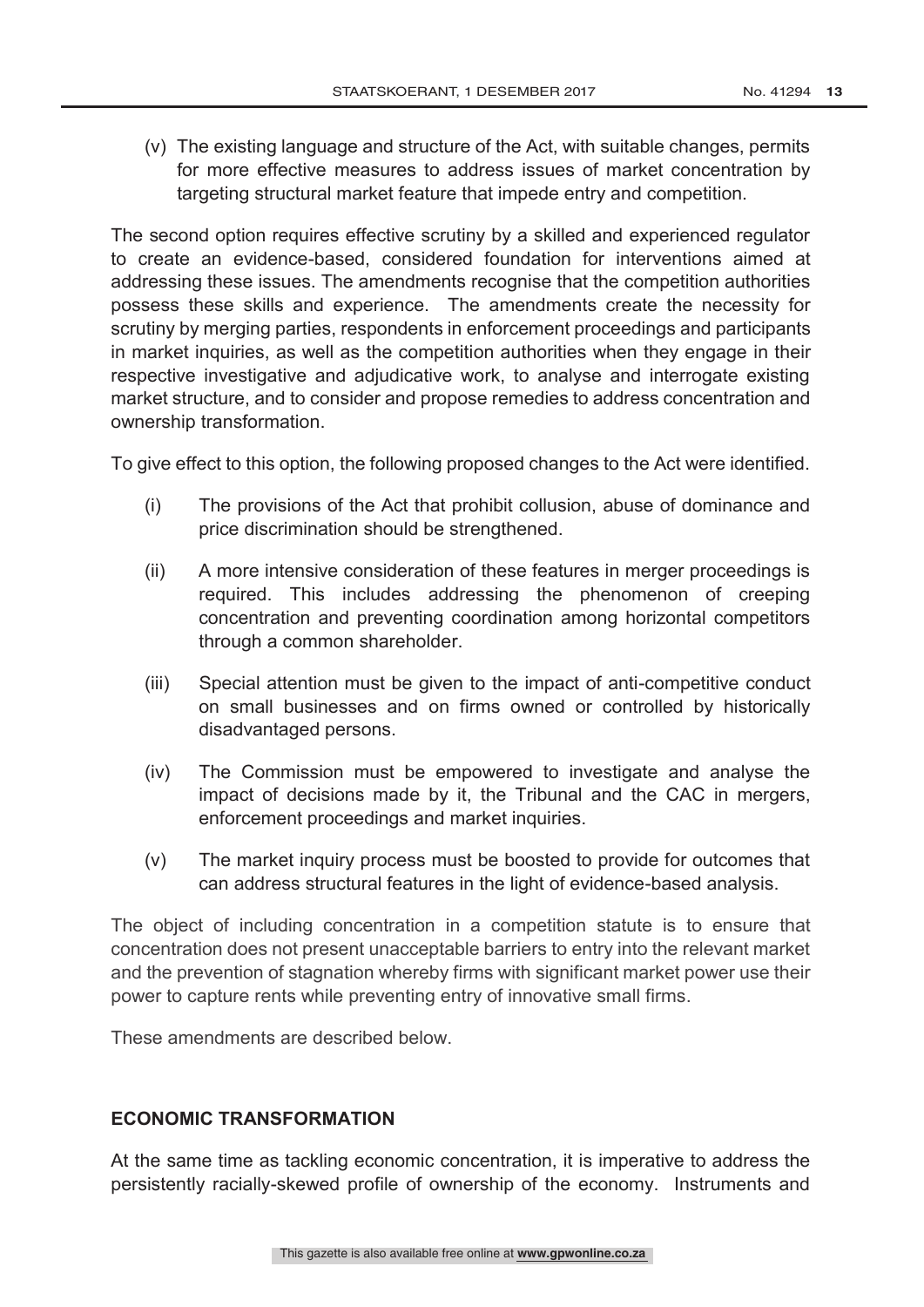mechanisms addressing economic transformation must ensure inclusive and meaningful change. They must be neither cursory nor superficial, and they must avoid undesirable practices like fronting.

Continued and accelerated transformation of the ownership profile of the economy is necessary not only to redress historic discrimination and exclusion, but also as part of a sound policy for economic development. Inclusive growth and the harnessing of the skills, talents and productivity of all South Africans is a vital component to ensuring a dynamic and successful long-term growth path for the economy. It is a clear goal of the Act to enable the competition authorities to take steps aimed at ending the exclusion of the majority of South Africans from owning a stake in the economy. These amendments seek to further this objective.

For these reasons, the amendments proposed in the draft Bill seek to address both concentration and ownership representivity concerns whenever these issues are before the competition authorities. They also establish a framework that incentivises merging parties and active firms to proactively address concentration and ownership representivity concerns arising in the markets in which they are active.

# **PROPOSED AMENDMENTS TO ADDRESS CONCENTRATION AND OWNERSHIP**

The proposed amendments strengthen the Act's provisions relating to collusion, abuse of dominance, price discrimination, merger control, exemptions from prohibited practices and market inquiries. Each of these will be considered in turn, addressing the reasons for each of the proposed amendments on which public comment is sought.

# **Collusion**

As previously stated, collusion in concentrated markets with stable, large market shares is usually easier because there are fewer firms to coordinate and monitor compliance with an anti-competitive cartel arrangement.

The amendment to section 4 (clause 2 of the draft Bill) reflects the factual position that collusive agreements in concentrated markets are achieved and monitored through the allocation of market shares between cartel members. This amendment will enhance the prohibition of cartel activity in concentrated markets, which in turn, creates opportunities for entry into and expansion in these markets. This will benefit small businesses (whose definition is included in section 1 (clause 1)) and firms controlled or owned by historically disadvantaged persons by presenting them with opportunities for entry into the market, with a deconcentrating effect.

# **Abuse of Dominance**

Section 8 of the Act prohibits abuse of dominance by a firm that is dominant in a market. It is a key provision for addressing anti-competitive conduct in concentrated markets. Section 7 of the Act defines when a firm is dominant. It states that a firm is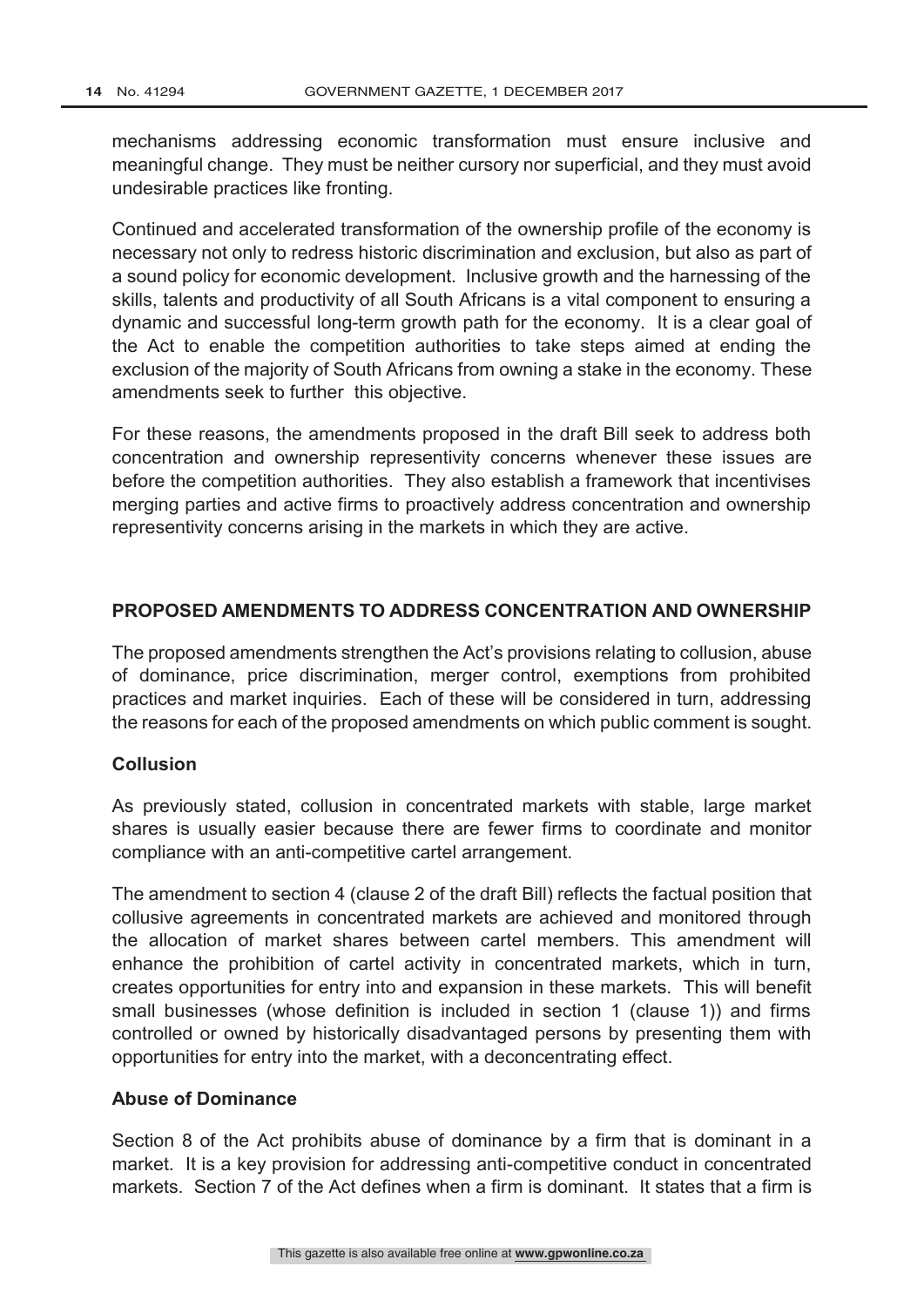dominant in a market if: (a)it has at least 45% share of that market; (b) it has at least 35% share, but less than 45% share, of that market, unless it can show that it does not have market power; or (c) it has less than 35% share of that market, but has market power."

In clause 3, it is proposed to delete the requirement in section 8(a) that an excessive price be shown to be to the "detriment of consumers", since excessive pricing may also affect businesses that buy inputs from dominant firms.

To further strengthen the provisions of section 8, the section is amended so as to delete the current section 8(c) and transform section 8(d) into an open list of the known, predictable exclusionary acts developed in competition jurisprudence as abuses of dominance.

Given that the determination of excessive pricing cases is complex, subsection (3) mandates the Commission to issue guidelines on how to determine excessive prices. The draft Bill also proposes that section 79 (clause 37), which empowers the Commission to issue guidelines, be amended to require a body interpreting or applying the Competition Act to take the guidelines into account even though they are not binding.

In addition, it is proposed that the subsection prohibiting predatory pricing<sup>3</sup> (subsection  $(1)(d)(v)$  is amended to accommodate a more general cost standard ("the firm's relevant cost benchmark") for determining whether a firm has engaged in predatory pricing. This amendment enables flexibility and the case-specific determination of the applicable and relevant cost benchmark to be applied in each case. This enables the competition authorities to determine which cost benchmark out of the possible range of options is best-suited to the facts and circumstances of a particular case.

The subsection also includes as possible benchmarks the practice of selling goods or services below their average avoidable  $cost<sup>4</sup>$  or long run average incremental  $cost<sup>5</sup>$ . These cost benchmarks have been developed in global competition jurisprudence and reflect a broad consensus as to their usefulness in establishing pricing abuses. The inclusion of these standard economic benchmarks, in particular, is important because the failure of a dominant firm to cover its average avoidable costs or long run average

 $\overline{a}$ 

<sup>&</sup>lt;sup>3</sup>Predatory pricing takes place when a dominant firm engages in significant price reductions (or sets low prices for a certain period) inducing a "profit sacrifice" relative to standard profit-maximising conduct, motivated by the marginalisation or exclusion of a rival followed by an expectation of "recoupment" (increase in market power and profits).

<sup>4</sup> Average avoidable costs refer to the costs, including both the variable costs and productspecific fixed costs, that could have been avoided by not engaging in a predatory strategy. Unlike average variable cost, it includes all product-specific fixed costs.

<sup>5</sup>Long run average incremental cost is the average cost of producing the predatory increment of output whenever such costs are incurred. It includes all product specific fixed costs. Examples of long run incremental costs are energy, maintenance, growth and rent.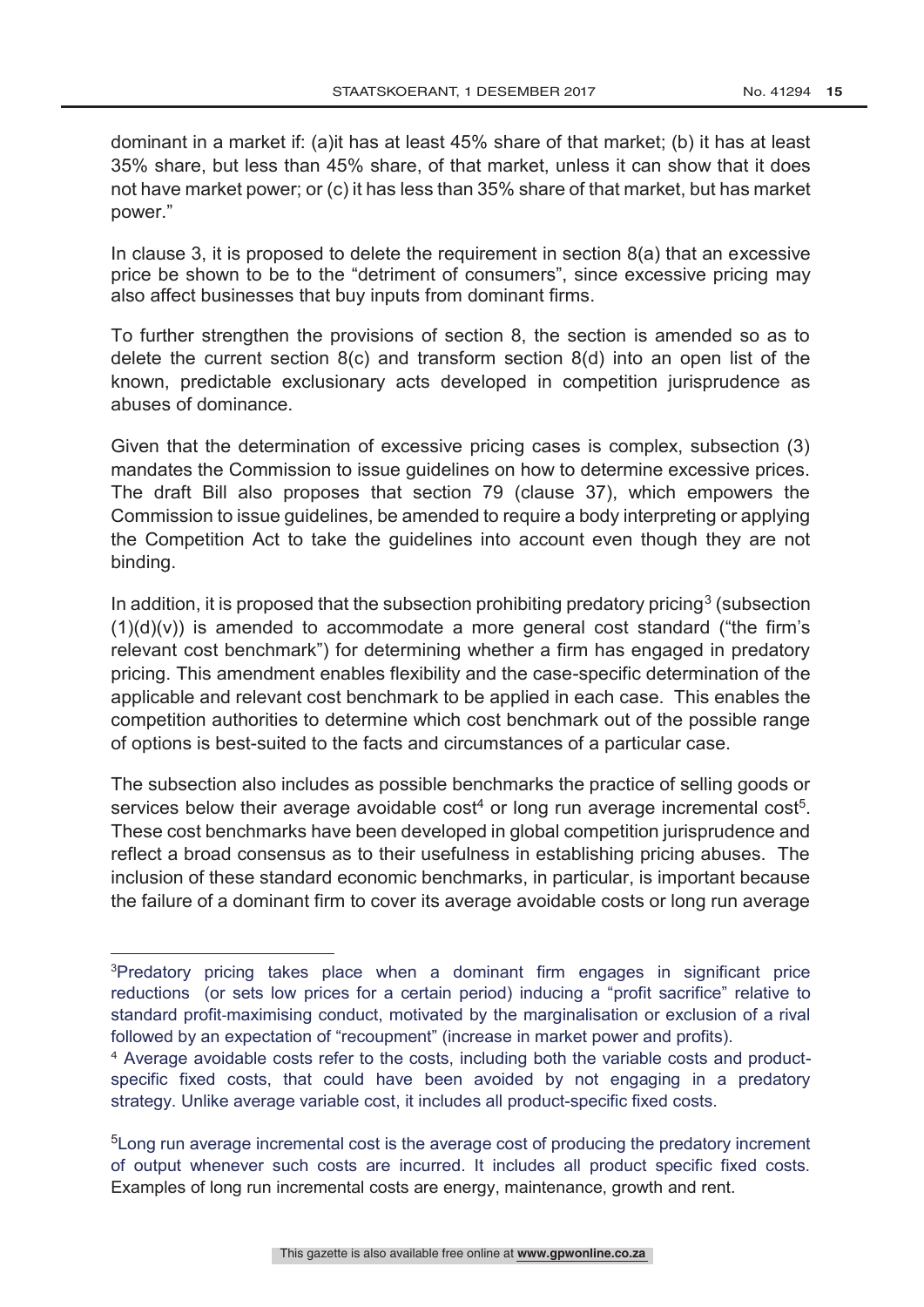incremental cost suggests that the dominant firm is sacrificing profits in the short-term, and therefore, may be involved in exclusionary conduct.

These cost benchmarks have the additional advantage of enabling market participants and dominant firms to guide their pricing practices with greater certainty. It is also expected that the identification of these cost benchmarks will enable market participants and dominant firms to better evaluate the likely compliance of their pricing practices with the Act.

Cases involving the abuse of dominance through charging excessive pricing have not to date been successfully prosecuted and this may continue to be the case unless the allocation of evidentiary burdens between the Commission and the dominant firm is addressed. Therefore, a new subsection (2) is proposed to place the burden on the dominant firm to show that the price it charges is reasonable after a *prima facie* case against it has been established by the Commission.

The definition of an *exclusionary act* (clause 1) is also amended by expanding its ambit to include not only *barriers to entry* and *expansion* within a market, but also to *participation in* a market.

Other proposed changes to give effect to the priorities identified above are the introduction of section 8(1)(d)(iv) to prevent unreasonable conditions unrelated to the object of a contract being placed on the seller of goods or services.

Section 8(1)(d)(vii) is inserted to include the practice of engaging in a margin squeeze<sup>6</sup> as a possible abuse of dominance.

Section (1)(d)(viii) is introduced to protect suppliers to dominant firms from being required, through the abuse of dominance, to sell their goods or services at excessively low prices. This addresses the problem of monopsonies, namely when a customer enjoys significant buyer power over its suppliers.

# **Administrative Penalties**

 $\overline{a}$ 

The amendment to section 59 (clause 31) provides for the imposition of administrative penalties for all contraventions of the Act. This abolition of the "yellow card" is aimed at enhancing enforcement of the Act and to ensure greater compliance with it by firms. The "yellow card" was an appropriate penalty framework at the time of the Act's commencement and early implementation. Given the greater certainty that has now been developed since its promulgation, it is appropriate to withdraw the "yellow card" at this time. There is now far greater awareness of the Act's prohibitions of anti-

<sup>&</sup>lt;sup>6</sup>A margin squeeze takes places when a vertically integrated firm holding a dominant position in the upstream market prevents its (non-vertically integrated) downstream competitors from achieving an economically viable price-cost margin by withholding, restricting or impeding access to a key input required by the downstream competitor.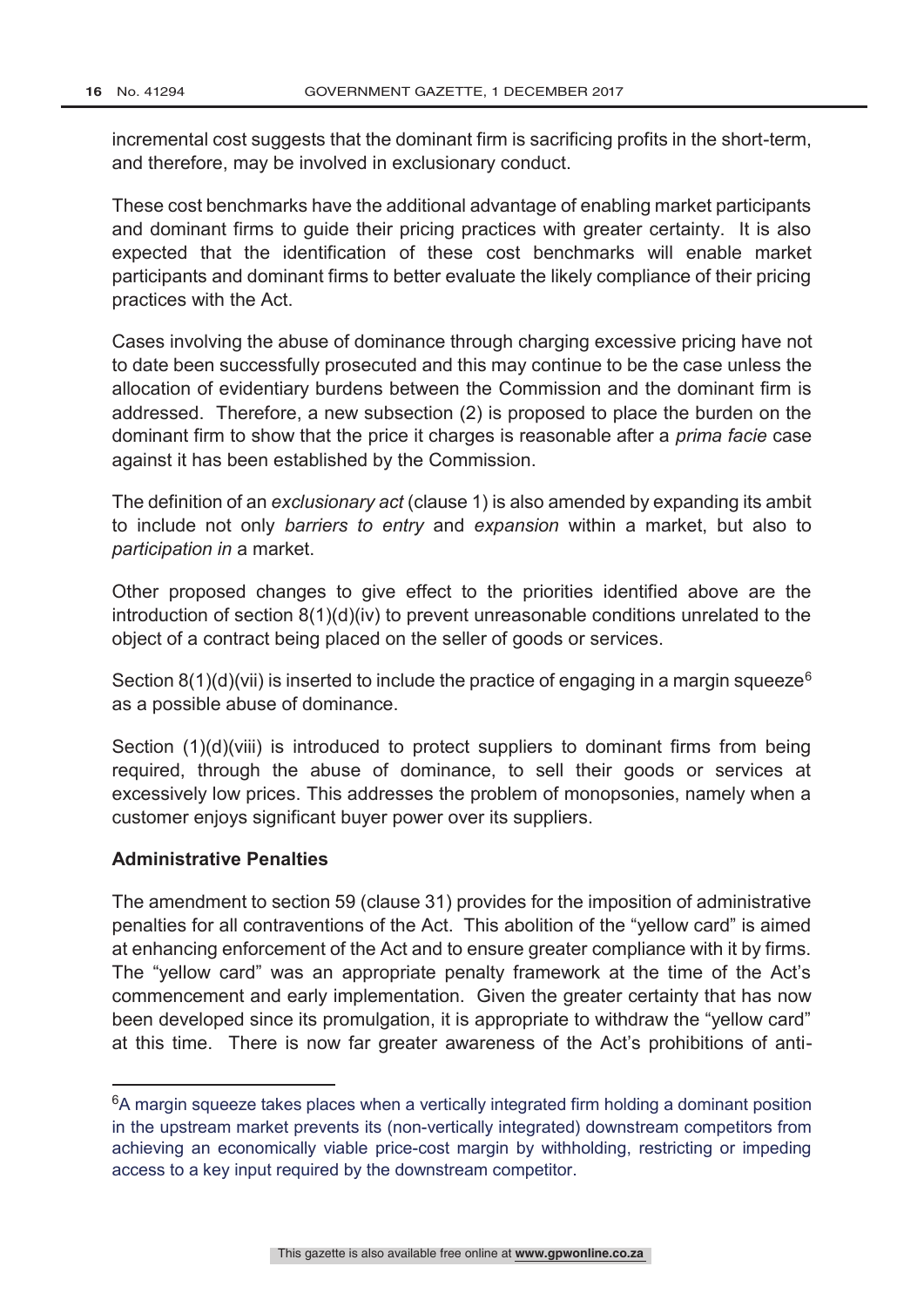competitive conduct and the serious consequences of non-compliance with its provisions, removing the need for these provisions.

Administrative penalties are left to the discretion of the Tribunal. Its decision must consider the factors listed in section  $59(3)$ .<sup>7</sup> The amendments stipulate that the Tribunal must take into account, when determining the quantum of the administrative penalty, the impact of the contravention upon small businesses and firms owned by historically disadvantaged persons.

The amendments also provide that an administrative penalty imposed upon a firm may be extended to other firms that form a single economic entity with the contravening firm. This will prevent the manipulation of corporate structures to avoid administrative penalties being realised.

# **Price Discrimination**

Section 9 deals with price discrimination by a dominant firm. As with the provisions prohibiting abuse of dominance generally, it is proposed in clause 4 that the ambit of section 9 be expanded to prohibit price discrimination by a dominant firm against its suppliers.

In addition, it is proposed that the allocation of the burden of proof provisions be addressed so that the dominant firm must show that the action of price discrimination is not likely to have an effect of preventing or lessening competition. This is the effect of the deletion of subsection (1)(a) and its inclusion in subsection (2).

Most importantly, it is proposed that this section requires that special attention be given to the effect of anti-competitive price discrimination on small businesses and firms owned or controlled by historically disadvantaged persons. The entry and viability of these "outsider" firms are harmed by price discrimination where it is used to disadvantage them, to the benefit of larger firms. Ensuring that the competition authorities are cognisant of this consequence and consider it in every section 9 case advances the inclusive and transformative purposes of the Act.

#### **Exemptions from Prohibited Practices**

 $\overline{a}$ 

The proposed amendment to section 10(3)(b)(ii) (clause 5) again places emphasis on small businesses and firms owned or controlled by historically disadvantaged persons. It makes the entry, participation in and expansion of these businesses a key

<sup>7</sup>Section 59(3) states: "When determining an appropriate penalty, the Competition Tribunal must consider the following factors: (a) the nature, duration, gravity and extent of the contravention; (b) any loss or damage suffered as a result of the contravention; (c) the behaviour of the respondent; (d) the market circumstances in which the contravention took place; (e) the level of profit derived from the contravention; (f) the degree to which the respondent has cooperated with the Competition Commission and the Competition Tribunal; and (g) whether the respondent has previously been found in contravention of this Act."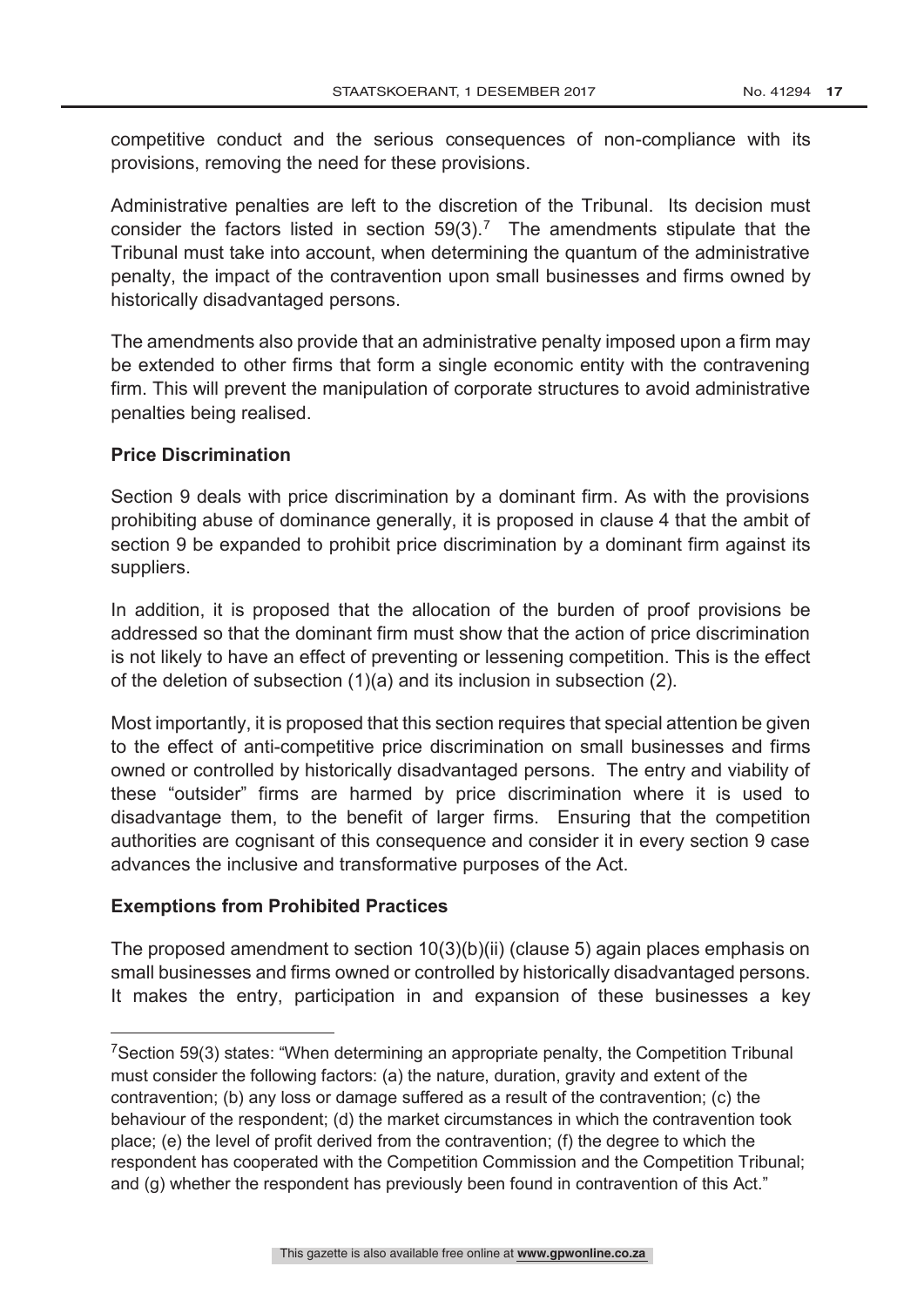consideration when determining exemptions. This will be a further tool to address the concern that these firms frequently exit the market.

The proposed amendment to section 10(3)(b)(iv) (clause 5) extends the set of objectives in which an exemption from the application of Chapter 2 may be granted to include the economic development of an industry designated by the Minister, thereby advancing the objectives of the Act.

#### **Merger Control**

Several amendments are proposed to the current merger control regime.

The first amendment of the merger control regime (clause 7(a)) reflects the settled, established position in South African case law that the competition and public interest tests for the approval of a merger are equal in status. This confirms the legislative intention that a merger must be justified on both competition and public interest grounds to be approved.

The proposed amendments also seek to prevent creeping concentration, and the erection and maintenance of strategic barriers to entry, and the regulation of conditions under which a merger was approved. Preventing creeping concentration and strategic barriers to entry are the primary motivation for the proposed amendments to section 12A (clause 7). These amendments propose that cross-shareholdings and crossdirectorships be explicitly considered in all mergers and, in particular, to require disclosure of merger activity engaged in by the merging parties in the preceding three years to identify markets in which, and firms by which, creeping concentrations are being pursued. These requirements would reveal merger activity that may have fallen below the current thresholds for scrutiny by the competition authorities. This should ensure that transactions which give rise to creeping concentration are appropriately investigated and considered by the competition authorities.

Co-ordination between competitors may occur through a common shareholder and. overlapping ownership structures may increase concentration. Therefore, the amendment to section 12A (clause 7), provides for mandatory disclosure and express scrutiny of these relationships during merger proceedings.

The new section 12B (clause 8) enables the Commission to scrutinise transactions occurring within a three-year period that result in a change of control, or which are steps towards a change of control, as if they occurred simultaneously. This also ensures that the creeping acquisition of control is subject to the appropriate scrutiny and analysis by the competition authorities.

This package of amendments will require consideration of these structural features in every merger, and the identification of measures to ameliorate any identified and credible concerns.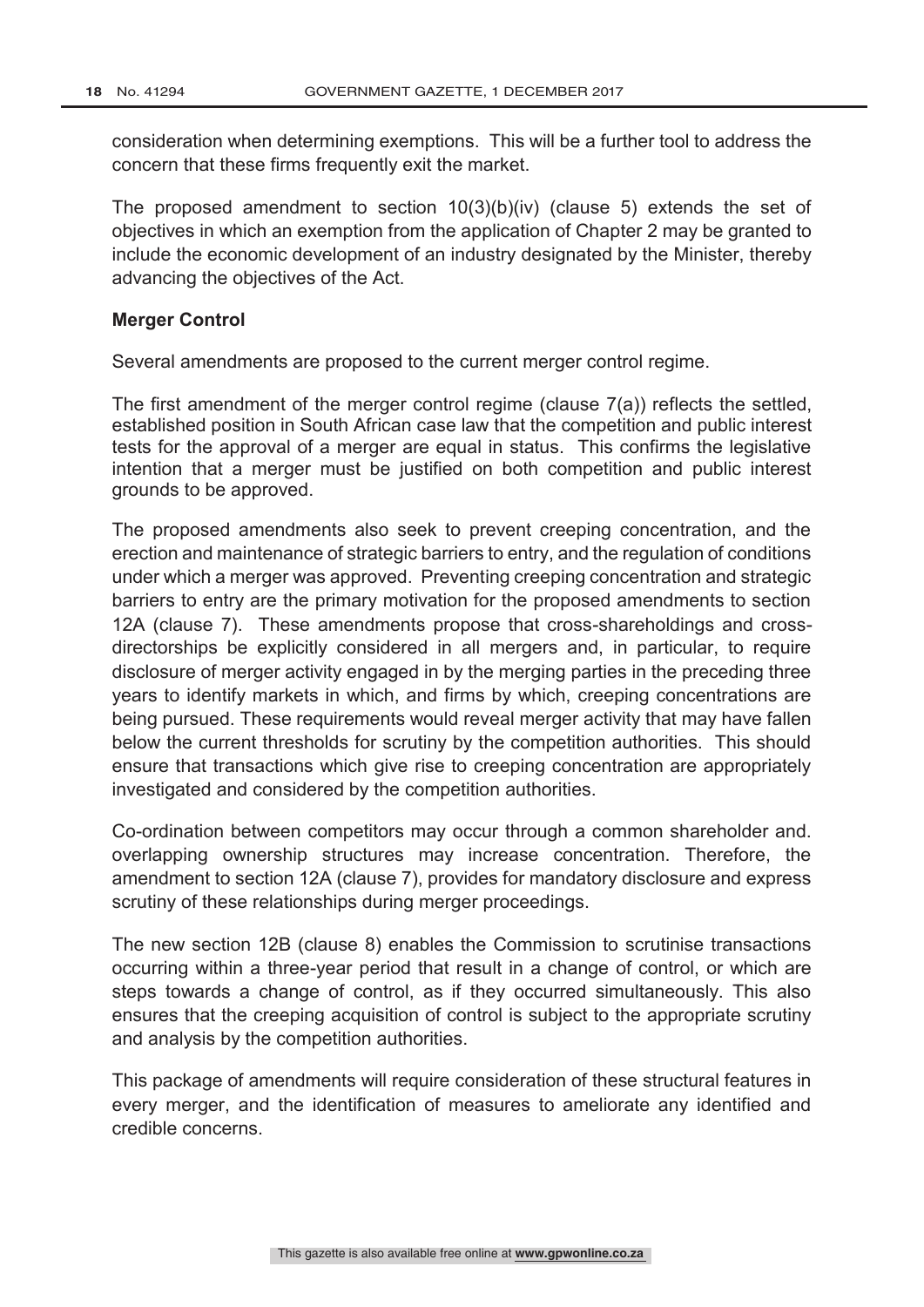The amendment to section 12A (clause 7) also seeks to explicitly create public interest grounds in merger control that address ownership, control and the support of small businesses and firms owned or controlled by historically disadvantaged persons.

In addition, the proposed amendment to section 15 (clause 9) provides that the Commission may make an appropriate order regarding any condition relating to the merger, including those relating to employment, small businesses and firms owned or controlled by historically disadvantaged persons. The amendment to section 16 (clause 10) provides the Tribunal with a similar power. These amendments aim to reflect and consolidate the jurisprudence developed by the Competition Appeal Court and Tribunal recognising the breadth and scope of conditions that can be imposed to creatively address the public interest impact of mergers.

# **Market Inquiries**

The package of amendments to chapter 4A (clauses 18 to 24), envisage that market inquiries will become the chief mechanism for analysing and tackling the structural problems in a market, thereby advancing the purposes of the Act. The proposed amendments to the chapter relating to market inquiries will enhance the market inquiry process and will ensure that its outcomes include measures to address concentration and the transformation of ownership. These mechanisms are similar to those in other jurisdictions elsewhere in the world which have had some success at addressing structural issues in markets.

The central concept of a market inquiry is to empower the Commission to inquire into market structure, and decide on interventions and remedies to address any features of the markets that would enhance competition and advance the purposes of the Act.

A market inquiry's focus remains on the general state of competition in a market, rather than on the conduct of a particular firm. This distinguishes the market inquiry process from the Commission's initiation of complaints for investigation and possible referral to the Tribunal, which focus on firms' anti-competitive conduct.

The proposed amendments to section 43A(b) (clause 18) identify three categories of market features that may be relevant to the market inquiry: (a) market structure; (b) observed market outcomes; or (c) the conduct - whether of suppliers, customers or firms active in a concentrated market - related to the market into which the Commission will conduct a market inquiry. It also includes reference to the target of the complex monopoly provisions of the 2008 Amendment to the Act. These three categories of market features enable the Commission to flexibly craft a market inquiry, while ensuring that the market inquiry remains focussed on these particular concerns. The amendment provides for a non-exhaustive list of market outcomes, including concentration and the past or current state support afforded to firms in the market that may result in a market being uncompetitive. The list of features of a market is broad and flexible, to enable the tailoring of a market inquiry to the features of a specific market.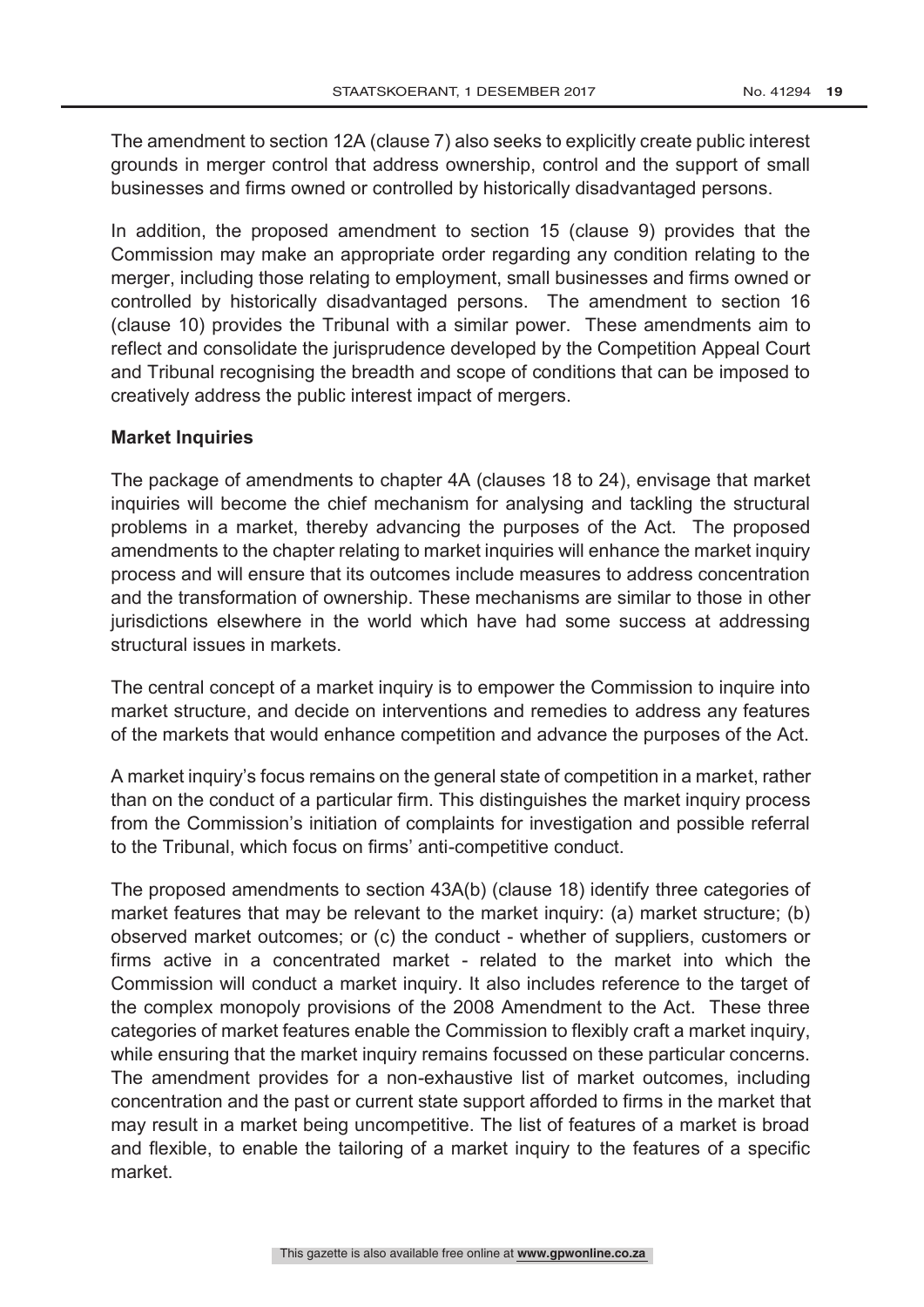The amendments also establish a new test for market inquiries, namely whether any feature or combination of features in a market that prevents, restricts or distorts competition in that market constitutes an "adverse effect". This is a different test to the "substantially prevents or lessens competition" test utilised in enforcement proceedings against anti-competitive conduct elsewhere in the Act. This new "adverse effect" test is designed as a lower threshold to enable intervention by the competition authorities in circumstances where features of a market, or conduct in a market, impair competition.

As set out below, the new architecture of the market inquiry process is designed to enhance its focus, predictability and required remedial outcomes. It empowers the Commission to take all reasonable and practicable action to remedy, mitigate or prevent the adverse effect on competition established by the market inquiry process.

One of the current mechanisms for addressing structural issues – the prohibition or regulation of complex monopolies, which is found in section 10A – will be less effective than a focussed market inquiry. This is because that section is complex and is likely to be the subject of substantial litigation, including constitutional attacks about its validity. It is also rigid and does not effectively deal with concentrated markets. Notwithstanding the deletion of section 10A (clause 6), the competition problem typically associated with complex monopolies is reflected in the list of market features that can trigger a market inquiry, set out in the new amended section 43A.

As with the merger control regime, the Commission's potential findings and actions following a market inquiry will be binding, unless challenged in the Tribunal. The amendments envisage a range of creative, flexible and bespoke actions that the competition authorities will undertake where an adverse effect on competition due to the features of a market is established. These are only required to be reasonable and practicable, and designed to remedy, mitigate or prevent the adverse effect on competition established by the market inquiry. The exception to this approach is divestiture, which is only competently imposed by the Tribunal on the recommendation of the Commission. Given the far-reaching nature of this remedy, this is appropriate.

Time limits are desirable for the completion of the market inquiry process to avoid it becoming an iterative process without end. For this reason, the amendments (clause 19(b)) require a market inquiry to be completed within 18 months, with a permissible extension of a reasonable period.

The amendment to section 43B (clause 19) sets out the procedures and processes to be followed in a market inquiry. It identifies the powers available to the Commission for the conduct of the inquiry, sets the applicable time limit for it, and provides for amendment of the terms of reference or time limit for completion of a market inquiry.

The section also creates protections relating to access to confidential information. The amendment empowers the Commission to determine whether a claim of confidentiality is appropriate in the first instance. If a Commission determines that the party's claim of confidentiality is invalid, the aggrieved party may appeal to the Tribunal for relief.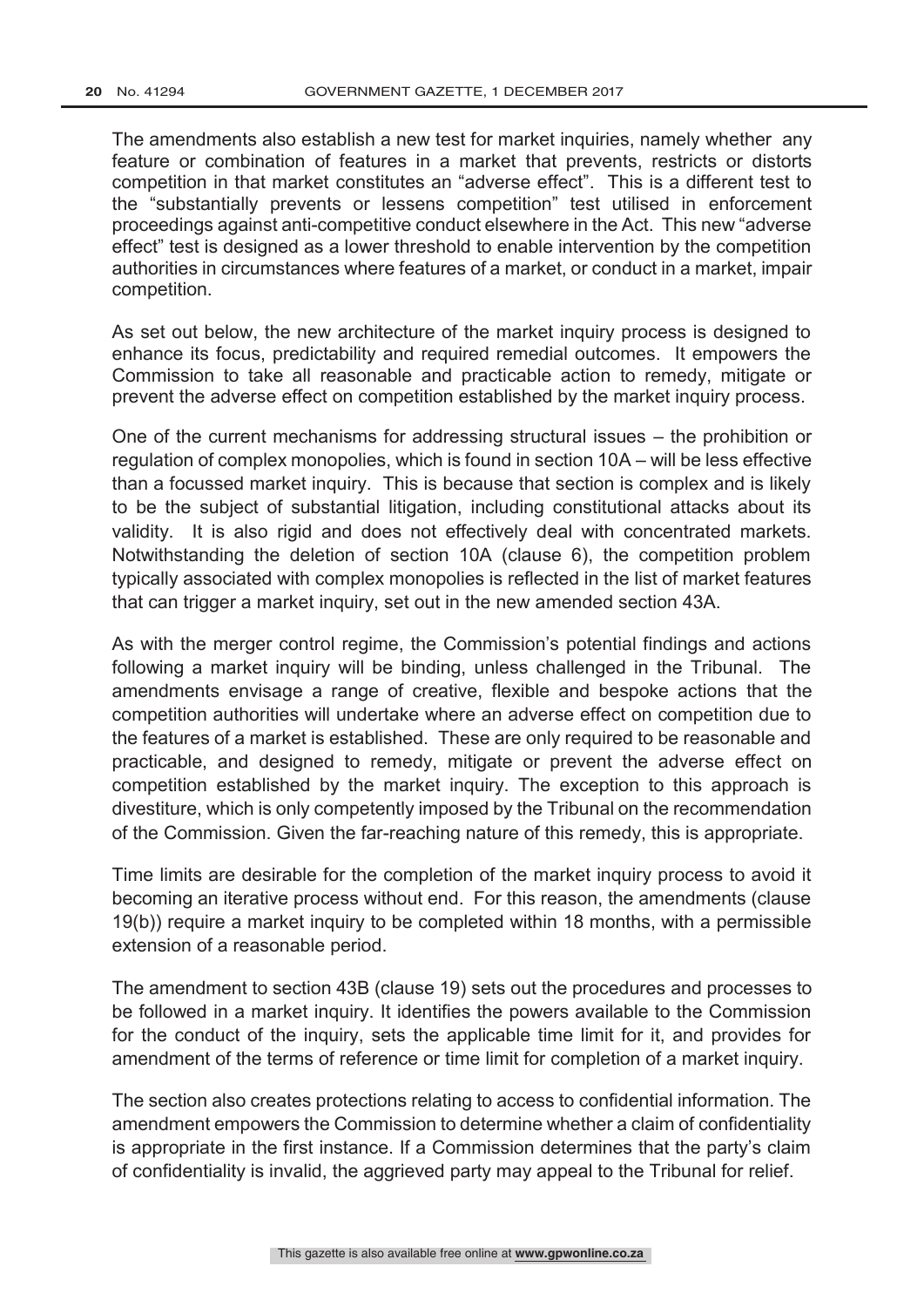The proposed new section 43C (clause 20) requires the Commission to consider and expressly decide on specific issues in every market inquiry. This imposes a discipline on the market inquiry that will ensure that its focus is clear, and which will guide the conduct of the inquiry itself.

This amendment requires the inquiry to consider (a) whether there are structural features that have an adverse effect on competition in a market; (b) whether the Commission can impose a remedy (and then creates an obligation for it to do so); or, (c) whether another regulator is responsible for further action.

This amendment requires the Commission to address structural impediments to competition, including by addressing concentration and barriers to entry by small businesses and firms owned by historically disadvantaged persons. Likewise, the insertion in section 43D (clause 21) places a duty on the Commission to remedy structural features identified as having an adverse effect on competition in a market, including the use of divestiture orders. It also requires the Commission to record its reasons for the identified remedy. This is again reinforced in the insertion of section 43E (an amendment of the old section 43C) (clause 22). In this section, the Commission is obliged to make recommendations regarding structural features identified as having an adverse effect of competition in a market. These amendments empower the Commission to tailor new remedies demanded by the findings of the market inquiry. These remedies can be creative and flexible, constrained only by the requirements that they address the adverse effect on competition established by the market inquiry, and are reasonable and practicable.

The amendment to section 58 (clause 30) empowers the Tribunal to use any of the other remedies currently permitted under the Act to address the findings of the Commission following a market inquiry, including utilising any of the remedies that target prohibited practices or abuses of dominance, and potentially voiding anticompetitive agreements. This also now includes the conclusion of consent orders (clause 27).

The proposed amendment to section 60 (clause 32) enables divestiture as a remedy following a market inquiry, and on terms that have regard to the purposes of the Act, with the safeguard that a divestiture remedy can only be imposed by the Tribunal, following a recommendation from the Commission. In addition, there is the right of appeal to the Competition Appeal Court.

To facilitate the efficiency of an inquiry, the insertion of section 43G (clause 24) draws a distinction between participation in the market inquiry and the opportunity to make representations to the market inquiry. It is required to protect the constitutional rights of parties likely to be affected by the market inquiry.

Naturally, a party is, under our constitutional democracy, entitled to challenge the outcome of a market inquiry. The insertion of Section 43F (clause 23) provides for an appeal (rather than a review) to the Tribunal. This enables the Tribunal to consider the merits of the Commission's decision-making and remedial action following a market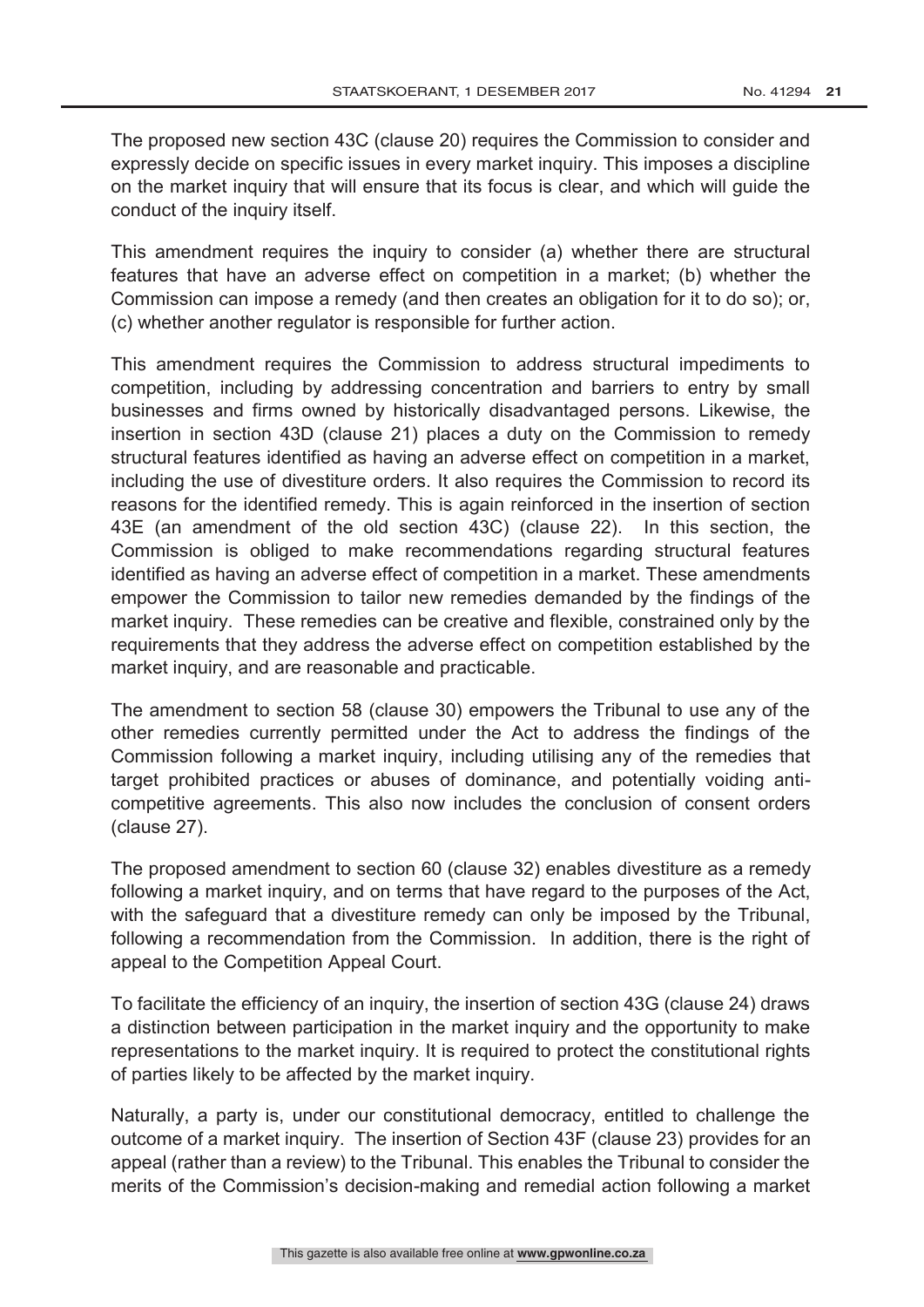inquiry, while limiting it to the record used by the Commission. It also prevents a reconsideration, and replication, of the market inquiry before the Tribunal. This should reduce the delays and litigious challenges to the market inquiry process undertaken by the Commission. The aggrieved parties initiating an appeal would be restricted in their arguments to the Commission's record of its market inquiry.

# **ALIGNING COMPETITION-RELATED DECISIONS WITH OTHER PUBLIC POLICIES, PROGRAMMES AND INTERESTS**

At present, there is insufficient alignment of competition-related processes and decisions with other public policies, programmes and interests and with the policies that voters embrace through the democratic process.

This disjuncture should be addressed. One option would be to centralise the decisionmaking processes in the Executive where there is a confluence of all related matters – competition-related priorities and other public policies, programmes and interests. This could be achieved by providing the responsible Minister with a greater role in the decision-making process by, for example, providing the Minister with the right to review merger decisions on specified grounds such as the impact it would have on employment, small business and upon businesses or potential business that are owned or controlled by historically disadvantaged persons. There is international precedent for providing the executive with an effective veto-power over mergers.

This approach has a number of problems. First, it may create a high level of uncertainty through the introduction of a dual approval system, centred on the one hand in the regulator and on the other hand, the executive. Second, the separation of competition and public interest issues into two unconnected processes may make the development of innovative solutions that affect both sets of considerations, more difficult to craft. Third, the possibility of improper considerations that falls outside the scope of the Act being applied in a merger will be higher when one process is simply a political decision that is not subject to the same transparency and engagement that would be the case in a public, regulator-led process. Finally, the dual-approval system may lengthen and delay consideration of mergers.

The second and preferred option is to follow the underlying philosophy of the existing Act and to keep the decision-making processes within the Commission, Tribunal and CAC, but to provide the responsible Minister with more effective means of participating in competition-related inquiries, investigations and adjudicative processes. This option allows the Executive to engage in the decision-making processes, ensure the consideration of policy-related matters, enable better integration of policies across the state and provide the necessary connection between concerns of the electorate and the work of the competition authorities. This promotes transparency and a rational consideration of all related matters.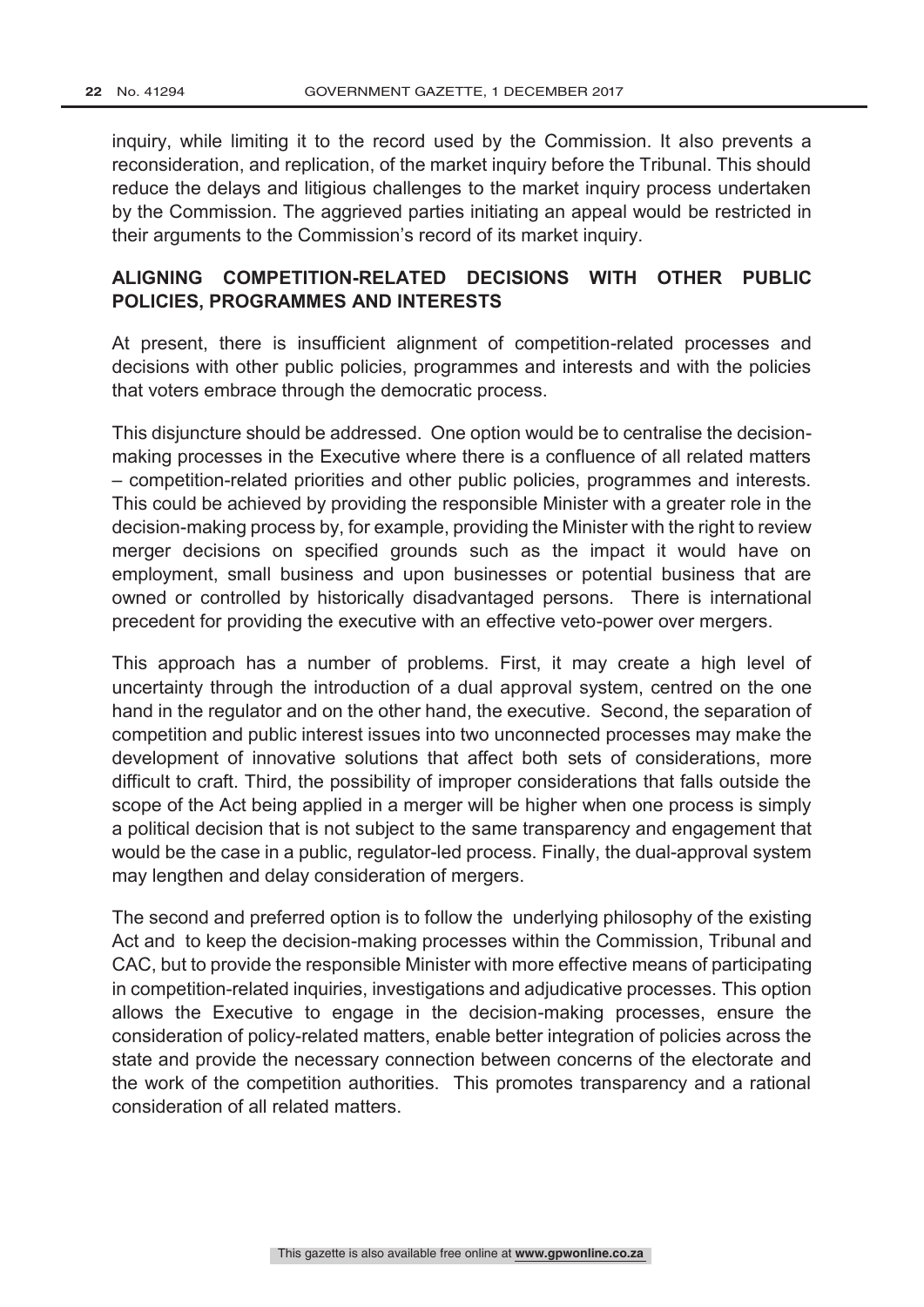#### **PROPOSED AMENDMENTS**

The regulation of a market to foster competition and economic growth is quintessentially a policy issue for which the Executive is responsible and accountable. Therefore, the Executive should have access to the Act's mechanisms that assist with the development of relevant policies and programmes for that market. The proposed amendment to section 43B (clause 19) gives effect to this by providing the Minister<sup>8</sup> with the power to establish a market inquiry.

The proposed amendment to section 17 (clause 11) provides the Minister and the Commission with the right of appeal against a decision of the Tribunal, a provision that is currently lacking in the Act. It thus addresses a *lacuna* in the Act and provides the Commission and Executive with a meaningful means of participating in the Act's adjudicative processes.

The new section 45 (3) (clause 26) provides the Minister with the right of access to confidential information, but makes this right subject to the Minister honouring the confidentiality provisions of the Act, so that legitimate commercially-sensitive information affecting a company is kept confidential. This gives effect to the Minister's right to intervene and make representations in the public interest. The same applies to other Ministers or regulatory authorities who are involved in the proceedings, although the Tribunal may override this right.

# **IMPROVING THE EFFICACY OF THE COMPETITION INSTITUTIONS**

While it is apparent that the Commission and Tribunal are effective institutions, it is necessary to enhance their capacity, provide for functions associated with the proposed amendments referred to above and further streamline their processes.

In addition, it is necessary to regulate the question of appeals from the Competition Appeal Court (CAC) and prevent competition-related matters from being determined in multiple legal forums.

#### **PROPOSED AMENDMENTS**

# **The Commission**

 $\overline{a}$ 

In addition to the amendments relating to market inquiries which expand and clarify the role of the Commission in these inquiries, the following amendments are proposed in order to promote the Commission's advocacy powers and the administrative efficacy of the Commission.

The proposed insertion of section 21A (clause 13) creates a new power for the Commission to gather information and study the impact of earlier decisions of the Commission, Tribunal or Competition Appeal Court. This power enhances the

<sup>8</sup>The definition of Minister in section 1 is updated (clause 1).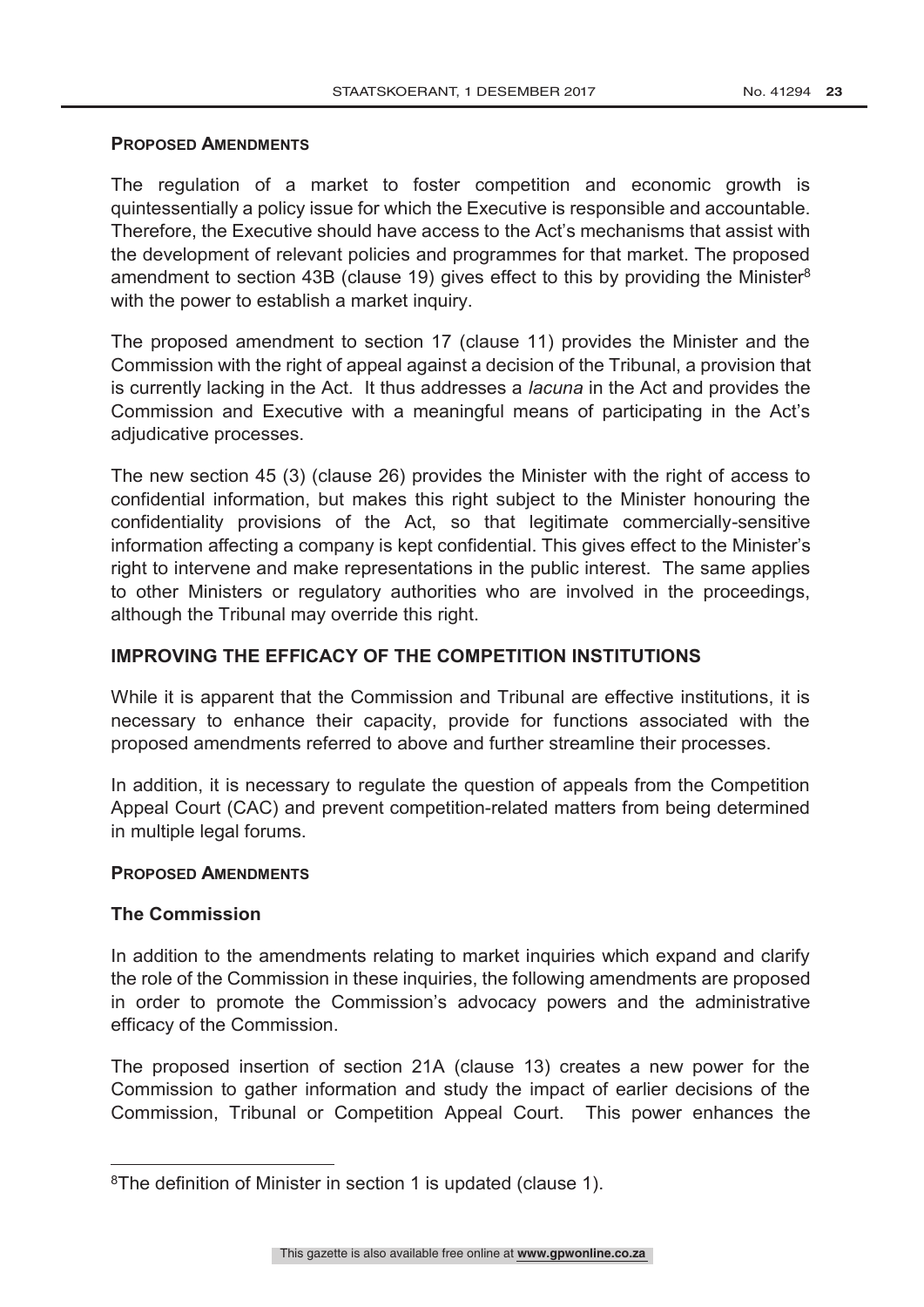Commission's advocacy powers. These studies will provide valuable insights into the impact of the Competition Act on the competitiveness of South African markets and inform future action or approaches, including measures to enhance competition, whether in mergers, market inquiries or enforcement cases.

The proposed amendments provide the Commissioner with the power to determine delegations of authority (clause 14) and designate staff members of the Commission with rights of appearance in courts of law (clause 15).

To give effect to existing case law regarding the Commission's leniency policy, the Commission's powers and functions are expanded to include the adoption of a leniency policy and making decisions about leniency applications (clauses 12 and 28). Pending the adoption of a new leniency policy in terms of these sections, the amendment of section 83 (clause 38) provides for the continued applicability of the Commission's present leniency policy. The Commission's leniency policy encourages and protects whistleblowers who alert the authorities to cartel conduct. They are protected from the imposition of an administrative penalty by the Tribunal, on condition that they fully disclose their involvement in and knowledge of the cartel, and cooperate with and assist the Commission in its prosecution of their fellow cartel members. The leniency policy has played a key role in the Commission's success in pursuing cartel conduct throughout the economy.

The amendment to section 67 clarifies the wording regarding the prescription of claims so that firms cannot argue that the Commission is unable to investigate the matter because it has prescribed (clause 36). The Commission must be able to investigate a matter even if it is to determine whether it has prescribed.

The amendment to section 74 increases the fine for offences relating to the administration of the Act from R2 000 to R10 000 (clause 37), which is a more appropriate deterrent against the commission of such an offence.

# **The Tribunal**

To improve the capacity of the Tribunal, especially during peak periods, the amendments propose a mechanism for the appointment of acting Tribunal members (clause 16). This should also facilitate the development of practitioners for possible full-time or part-time appointment to the Tribunal. To prevent a situation where there is an overuse of acting members, the amendments limit the number of acting Tribunal members hearing any matter (clause 17).

In addition, the amendments propose the extension of the kinds of matters that a single Tribunal member may hear and determine. These matters are limited to interlocutory applications such as application relating to time periods, access to information and discovery of documents. The Tribunal's Chairperson is empowered to determine when an application does not warrant three Tribunal members to hear the matter.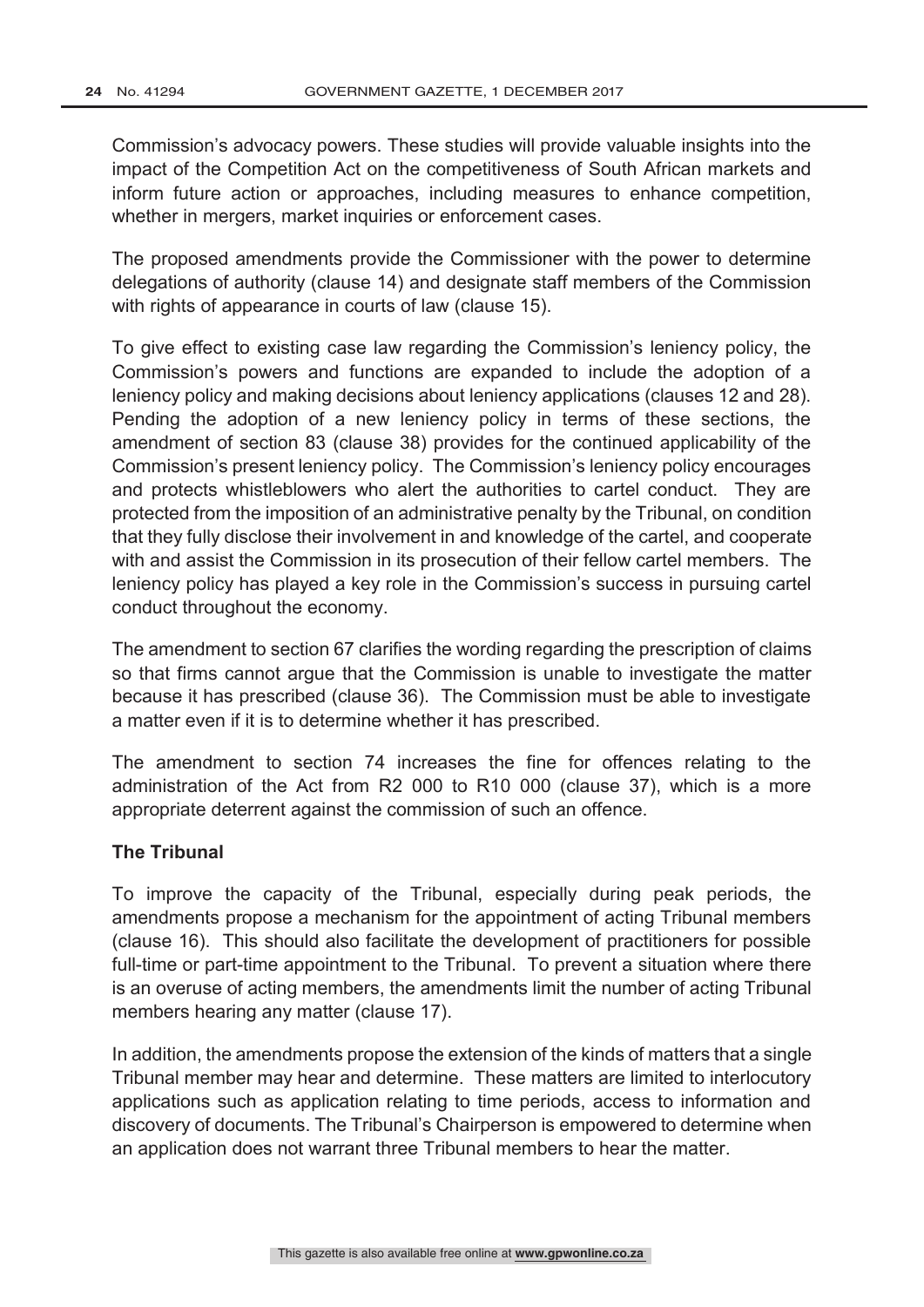It is also proposed that the Tribunal be provided explicitly with the power to amend and withdraw a direction and summons (clause 29). This reflects the current case law and will prevent overly technical points about this matter, which are time-consuming.

### **Confidential Information and Access to Confidential Information**

One of the most time-consuming issues in Commission and Tribunal processes, which often prevent the speedy resolution of disputes, is the regulation of confidential information and access to that information. The proposed amendments to sections 44 and 45 (clauses 25 and 26) attempt to streamline the determination of these matters and provide guidance on how such matters should be resolved.

#### **Appeals from the CAC**

The proposed amendments bring the Act into line with the amendments to section 168 of the Constitution, which allows for appeals directly to the Constitutional Court (clauses 33 and 34).

#### **Litigation in Multiple Legal Forums**

The proposed amendment encourages referrals of competition-related matters from the High Court to the Tribunal (clause 35). This will not only reduce the burden on the High Courts, but also ensure that a more consistent set of competition law jurisprudence is established.

#### **CONCLUSION**

In sum, the package of amendments proposed in the draft Bill is a comprehensive and significant enhancement of the policy implementation mechanisms, institutional arrangements, powers and processes of the competition authorities. The amendments also strengthen the available interventions that will be undertaken to redress the specific challenges posed by concentration and untransformed ownership. These measures will advance the fulfilment of the purposes of the Act as set out in section 2 of the Act and the creation of inclusive, vibrant and competitive markets to the benefit of all South Africans, as envisaged in the Preamble to the Act.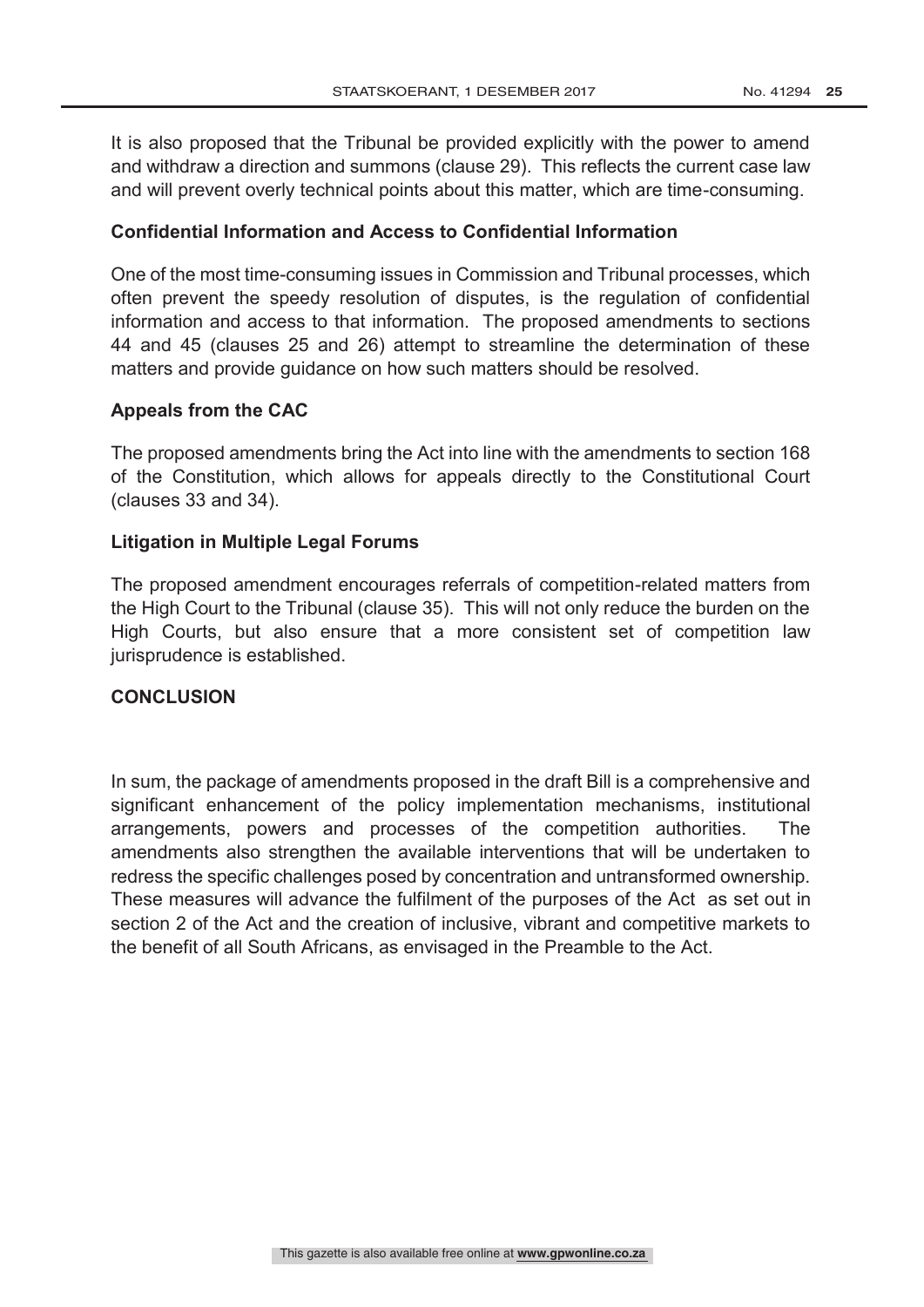# **REPUBLIC OF SOUTH AFRICA**

### **COMPETITION AMENDMENT BILL, 2017**

*(As introduced in the National Assembly (proposed section 75); explanatory summary of Bill published in Government Gazette No. of ) (The English text is the official text of the Bill)*

--------------------------------

---------------------------------

# **(MINISTER OF ECONOMIC DEVELOPMENT)**

**[B —2017]**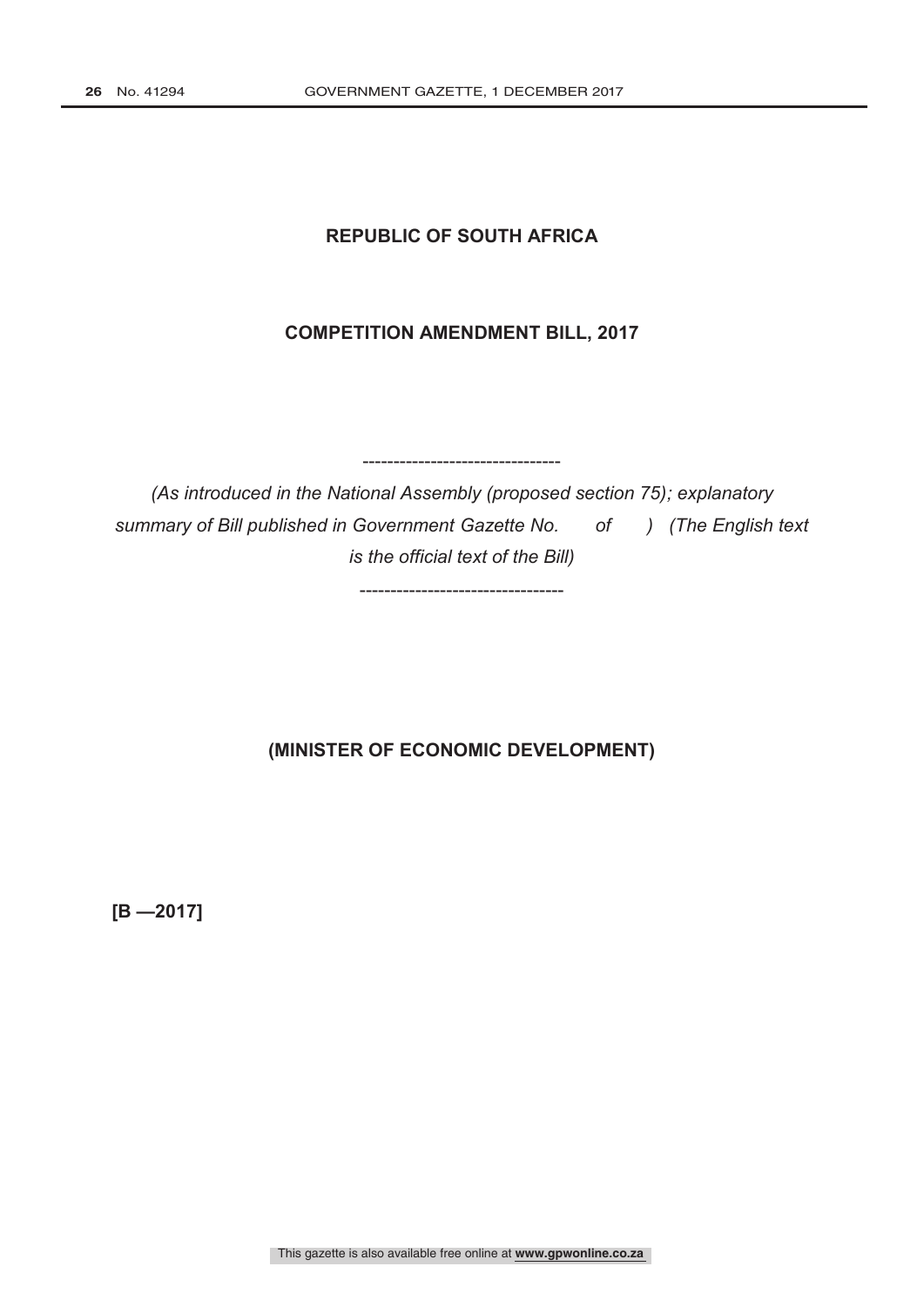# **GENERAL EXPLANATORY NOTE:**

|  | Words in bold type in square brackets indicate omissions from      |
|--|--------------------------------------------------------------------|
|  | existing enactments.                                               |
|  | Words underlined with a solid line indicate insertions in existing |
|  | enactments.                                                        |

#### **BILL**

\_\_\_\_\_\_\_\_\_\_\_\_\_\_\_\_\_\_\_\_\_\_\_\_\_\_\_\_\_\_\_\_\_\_\_\_\_\_\_\_\_\_\_\_\_\_\_\_\_\_\_\_\_\_\_\_\_\_\_\_\_\_\_\_\_\_\_

**To amend the Competition Act, 1998, so as to introduce provisions that: clarify and improve the determination of prohibited practices relating to restrictive horizontal practices, abuse of dominance and price discrimination; improve the regulation of mergers; to provide for the promotion of competition and economic transformation through addressing the de-concentration of markets; to protect and to stimulate small businesses and firms owned and controlled by historically disadvantaged persons and their growth; to protect and promote decent employment and employment security; to facilitate the effective participation of the national Executive within proceedings contemplated in the Competition Act, 1998; to empower the Commission to act in accordance with the results of a market inquiry; to amend the process by which the Competition Commission may initiate market inquiries; to empower the Minister to initiate market enquiries; to promote greater efficiency regarding the conduct of market inquiries; to clarify and foster greater efficiency regarding the determination of confidential information and access to confidential information; to promote the administrative efficiency of the Competition Commission and Competition Tribunal; and provide for matters connected therewith.** 

**BE IT ENACTED** by the Parliament of the Republic of South Africa, as follows: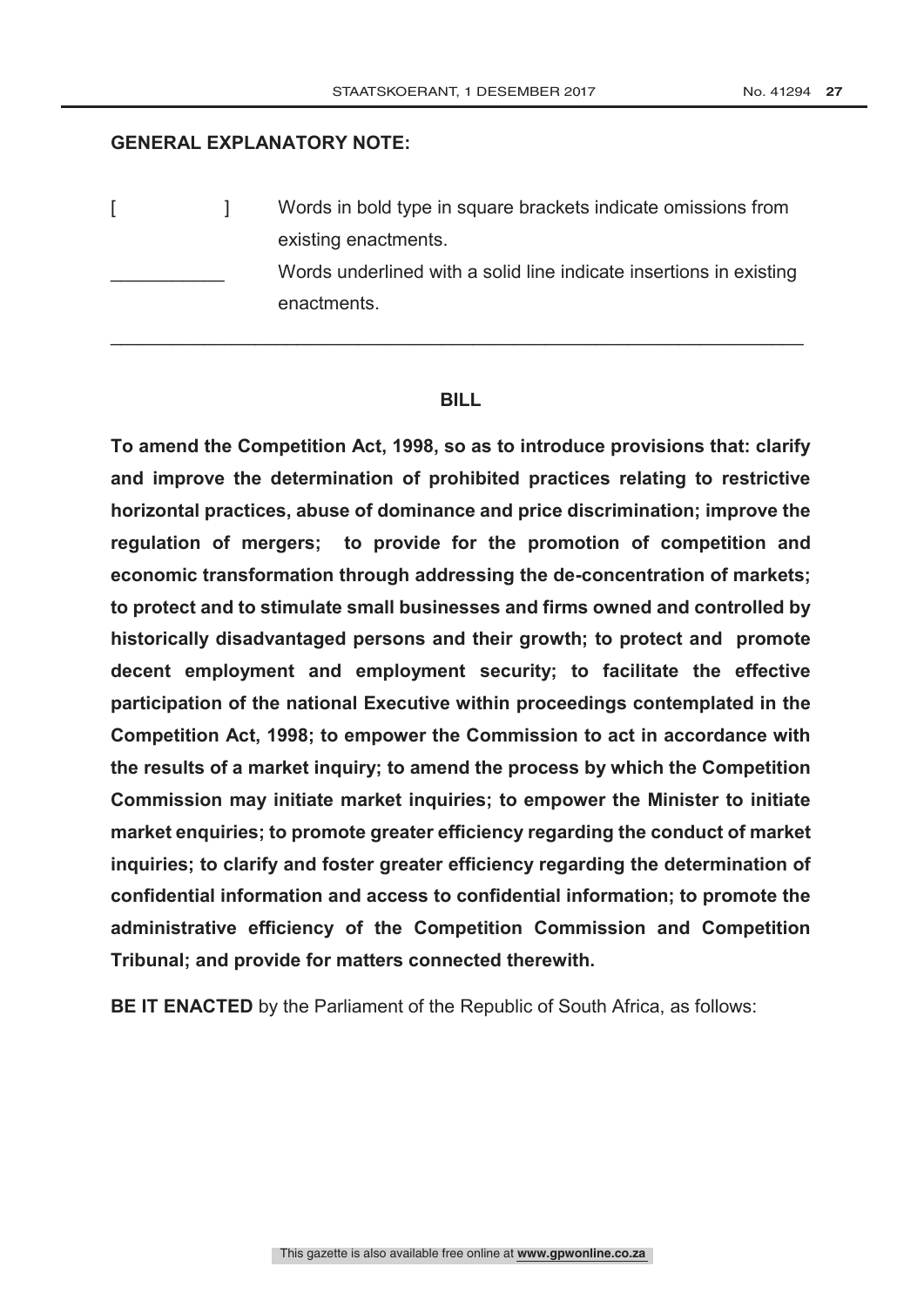# **Amendment of section 1 of Act 89 of 1998, as amended by section 1 of Act No. 39 of 2000**

- 1 The Competition Act, 1998 (Act 89 of 1998) (hereinafter 'the Principal Act') is hereby amended by the —
	- (a) the substitution in section 1 for the definition of "exclusionary act" of the following definition—

"**exclusionary act**" means an act that impedes or prevents a *firm* from entering into, participating in or expanding within **[,]** a market;"

(b) the substitution in section 1 of the definition of "Minister" with the following—

"**Ministe**r" means the *Minister* responsible for the administration of *this Act*;"

(c) the substitution in section 1 of the definition of "small business" with the following—

> "**small business**" **[has the meaning]** means a small enterprise as set out in the National Small Enterprise Act, 1996 (Act No. 102 of 1996);

# **Amendment of section 4 in Act 89 of 1998, as amended by section 3 of Act 39 of 2000**

- 2 The Principal Act is hereby amended by the substitution of section 4(1)(b)(ii) for the following section —
	- "(ii) dividing markets by allocating market shares, customers, suppliers, territories or specific types of *goods or services*; or"

# **Amendment of section 8 in Act 89 of 1998**

3 The Principal Act is hereby amended by the substitution of the section for the following —

# "**Abuse of dominance prohibited.**

(1) It is prohibited for a dominant *firm* to —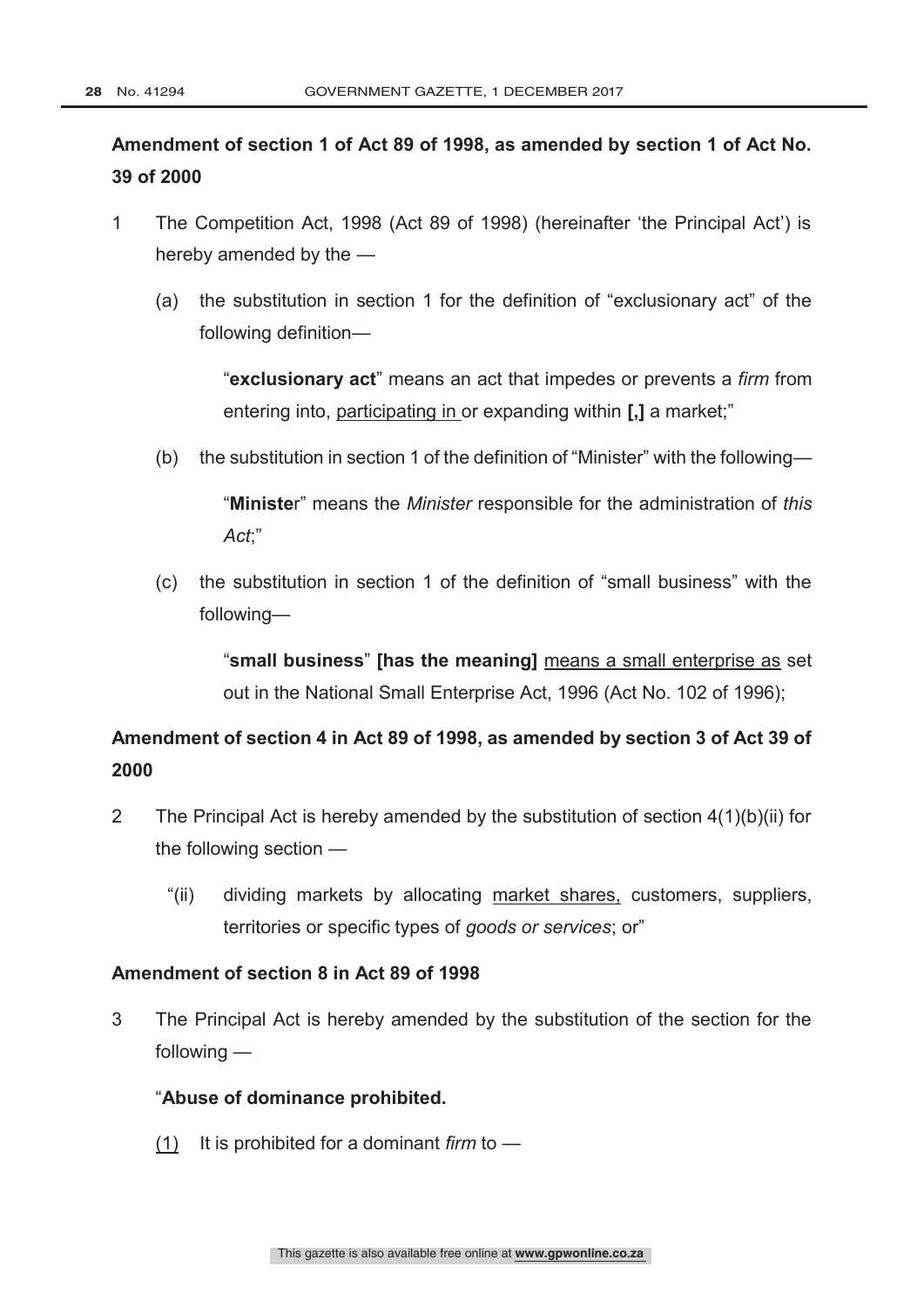- (a) charge an excessive price **[to the detriment of consumers]**;
- (b) refuse to give a competitor access to an *essential facility* when it is economically feasible to do so;
- **[(c) engage in an** *exclusionary act***, other than an act listed in paragraph (***d***), if the anti-competitive effect of that act outweighs its technological, efficiency or other pro-competitive, gain; or]**
- (d) engage in any **[of the following]** *exclusionary acts*, unless the *firm*  concerned can show technological, efficiency or other pro-competitive **[,]** gains which outweigh the anti-competitive effect of its act, including—
	- (i) requiring or inducing a supplier or customer to not deal with a competitor;
	- (ii) refusing to supply scarce goods to a competitor when supplying those goods is economically feasible;
	- (iii) selling *goods or services* on condition that the buyer purchases separate *goods or services* unrelated to the object of a contract, or forcing a buyer to accept a condition unrelated to the object of a contract;
	- (iv) buying *goods or services* on condition that the seller accepts an unreasonable condition unrelated to the object of a contract;
	- (v) selling *goods or services* below their relevant cost benchmark, which may include the **[marginal]** average avoidable cost, **[or]**average variable cost or a long run average incremental cost; **[or]**
	- (vi) buying-up a scarce supply of intermediate goods or resources required by a competitor;
	- (vii) engaging in a margin squeeze; or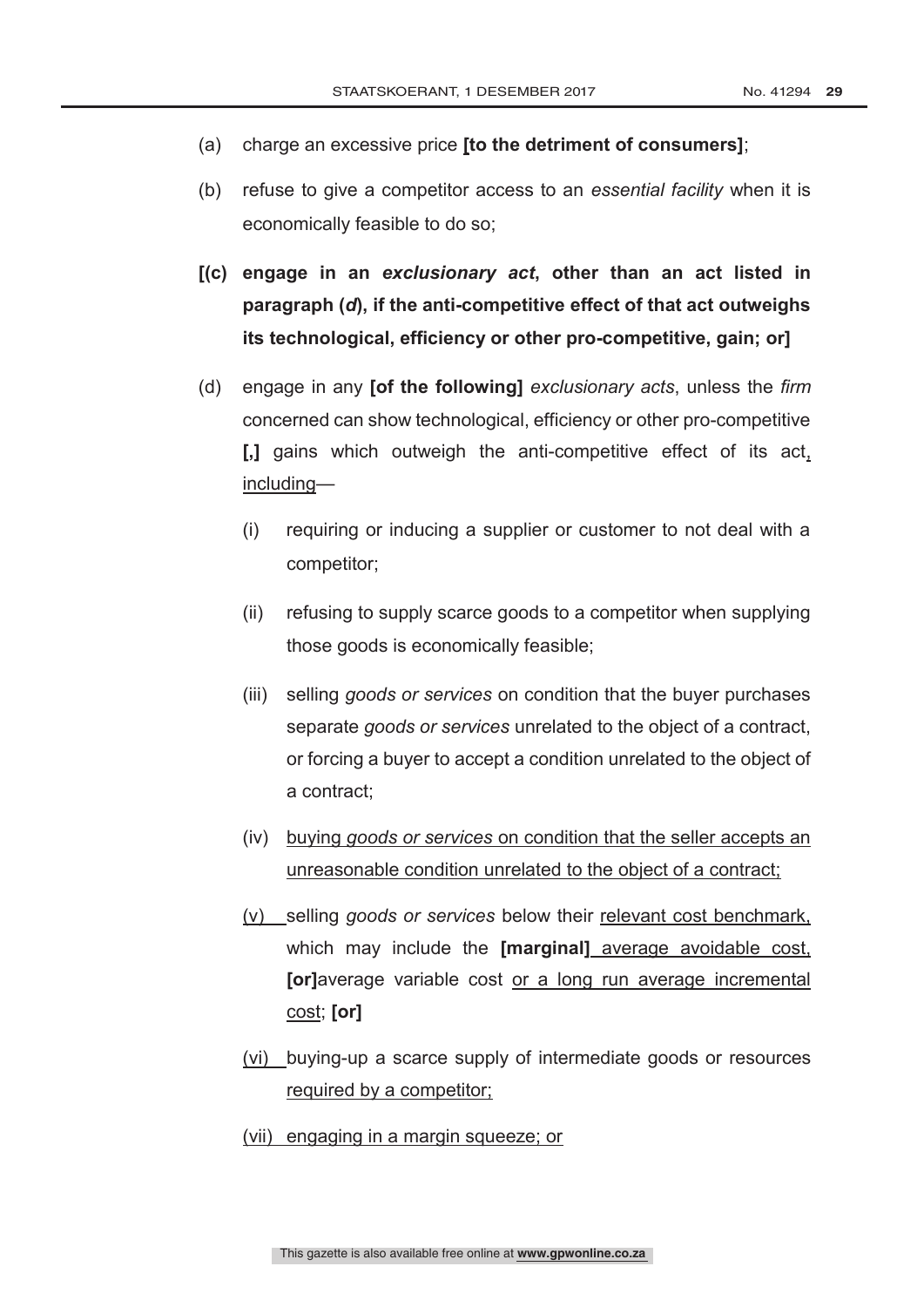(viii) requiring a supplier to sell at an excessively low price.

- (2) If there is a *prima facie* case of abuse of dominance because the dominant *firm* charged an excessive price or required a supplier to sell at an excessively low price, the dominant *firm* must show that the price was reasonable.
- (3) The Commission must publish guidelines in terms of section 79 setting out the relevant factors and benchmarks for determining whether a price is excessive."

### **Amendment of section 9 in Act 89 of 1998**

- 4 The Principal Act is hereby amended by the
	- (a) deletion of paragraph (a) in section 9(1); and
	- (b) substitution of subsection (2) for the following—
		- "(2) Despite subsection (1), conduct involving differential treatment of purchasers in terms of any matter listed in paragraph (c) of that subsection is not prohibited price discrimination if the dominant *firm* establishes that the differential treatment—
			- (a) is not likely to have the effect of preventing or lessening competition; and
			- (b)(i) makes only reasonable allowance for differences in cost or likely cost of manufacture, distribution, sale, promotion or delivery resulting from the differing places to which, methods by which, or quantities in which, *goods or services* are supplied to different purchasers;
				- (ii) is constituted by doing acts in good faith to meet a price or benefit offered by a competitor; or
				- (iii) is in response to changing conditions affecting the market for the *goods or services* concerned, including—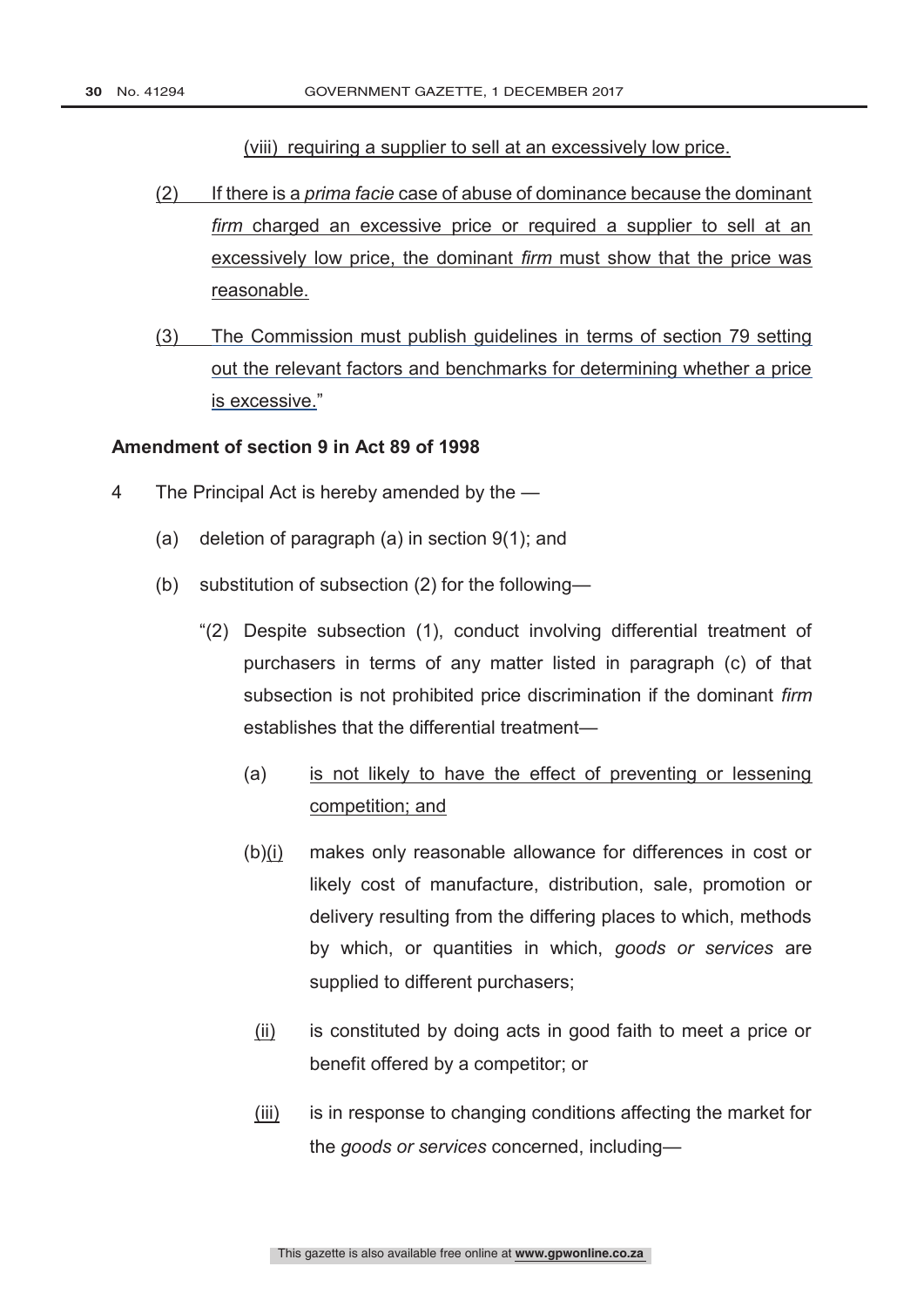- (aa) any action in response to the actual or imminent deterioration of perishable goods;
- (bb) any action in response to the obsolescence of goods;
- (cc) a sale pursuant to a liquidation or sequestration procedure; or
- (dd) a sale in good faith in discontinuance of business in the *goods or services* concerned.
- (c) the insertion of the following subsections after subsection  $(2)$ 
	- "(3) When determining whether the differential treatment is likely or unlikely to have the effect of preventing or lessening competition referred to in subsection (2)(a), consideration must be given to the effect on *small businesses* and *firms* controlled or owned by historically disadvantaged persons.
	- (4) The provisions of subsections (1) to (3), read with the changes required by the context, apply to a dominant *firm* as the purchaser of *goods or services*."

### **Amendment of section 10 in Act 89 of 1998**

- 5 The Principal Act is hereby amended by the
	- (a) substitution of subparagraph (ii) in subsection (3)(b) for the following subparagraph—
		- "(ii) promotion of the **[ability of]** effective entry into, participation in and expansion within a market by *small business*, or *firms* controlled or owned by historically disadvantaged persons **[, to become competitive]**;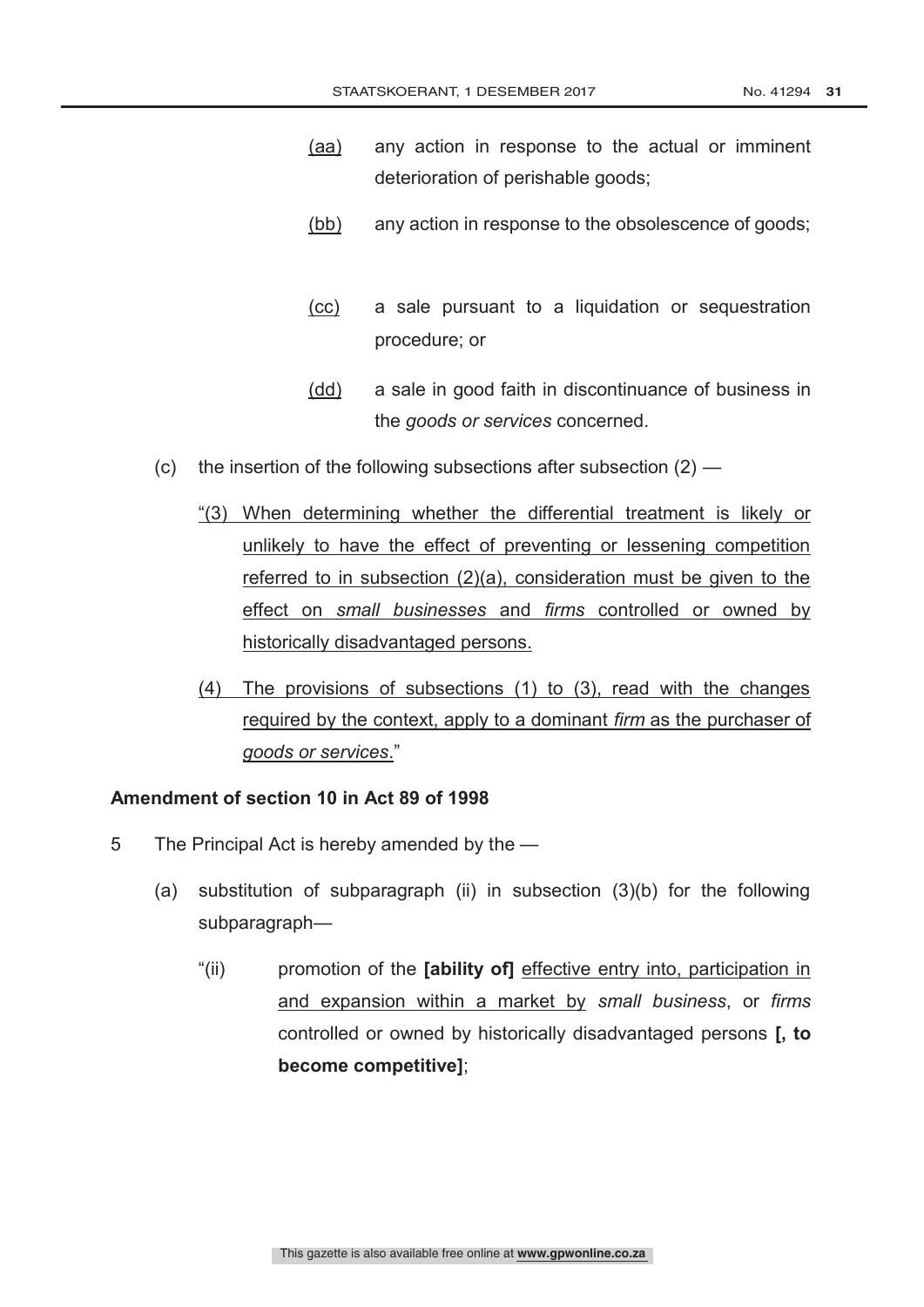- (b) substitution of subparagraph (iv) in subsection (3)(b) for the following subparagraph—
	- "(iv) the economic development or stability of any industry designated by the *Minister*, after consulting the Minister responsible for that industry."

# **Amendment of section 10A in Act 89 of 1998, as amended by section 4 of Act 1 of 2009**

6 The Principal Act is hereby amended by the deletion of Chapter 2A and section 10A.

# **Amendment of section 12A in Act 89 of 1998, as amended by section 6 of Act 39 of 2009**

- 7 The Principal Act is hereby amended by
	- (a) the substitution of subsection (1) for the following
		- "(1) When required to consider a merger, the Competition Commission or Competition Tribunal must initially determine whether or not the merger is likely to substantially prevent or lessen competition, by assessing the factors set out in subsection (2), and—
			- (a) if it appears that the merger is likely to substantially prevent or lessen competition, then determine—
				- (i) whether or not the merger is likely to result in any technological, efficiency or other pro- competitive gain which will be greater than, and offset, the effects of any prevention or lessening of competition, that may result or is likely to result from the merger, and would not likely be obtained if the merger is prevented; and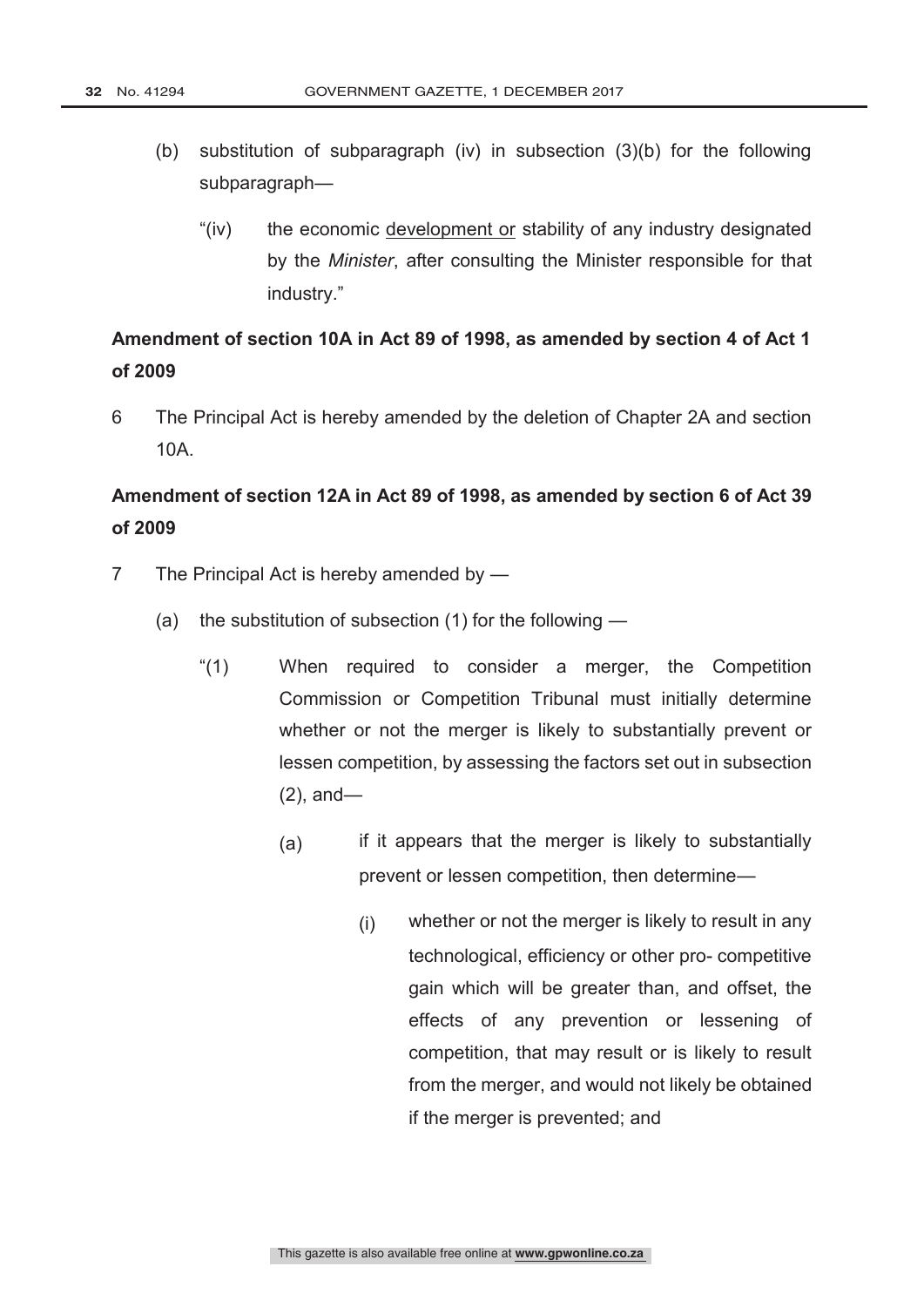- (ii) whether the merger can or cannot be justified on substantial public interest grounds by assessing the factors set out in subsection (3); **[or]**and
- (b) **[otherwise,]** determine whether the merger can or cannot be justified on substantial public interest grounds by assessing the factors set out in subsection (3).
- (b) the substitution of paragraphs (g) and (h) in subsection (2) for the following and the insertion of the following paragraphs in subsection (2) after paragraph (h) —
	- "(g) whether the business or part of the business of a party to the merger or proposed merger has failed or is likely to fail; **[and]**
		- (h) whether the merger will result in the removal of an effective competitor[.];
		- (i) the extent of shareholding by a party to the merger in another *firm* or other *firms* in related markets;
		- (j) the extent of to which a party to the merger is related to another *firm* or other *firms* in related markets, including through common members or directors; and
		- (k) any other mergers engaged in by a *party to the merger* in the preceding three years."
- (c) the substitution of paragraphs (c) and (d) in subsection (3) for the following and the insertion of the following paragraph in subsection (2) after paragraph (d)—
	- "(c) the ability of *small businesses,* or *firms* controlled or owned by historically disadvantaged persons, to **[become competitive]**  effectively enter into, participate in and expand within the market; **[and]**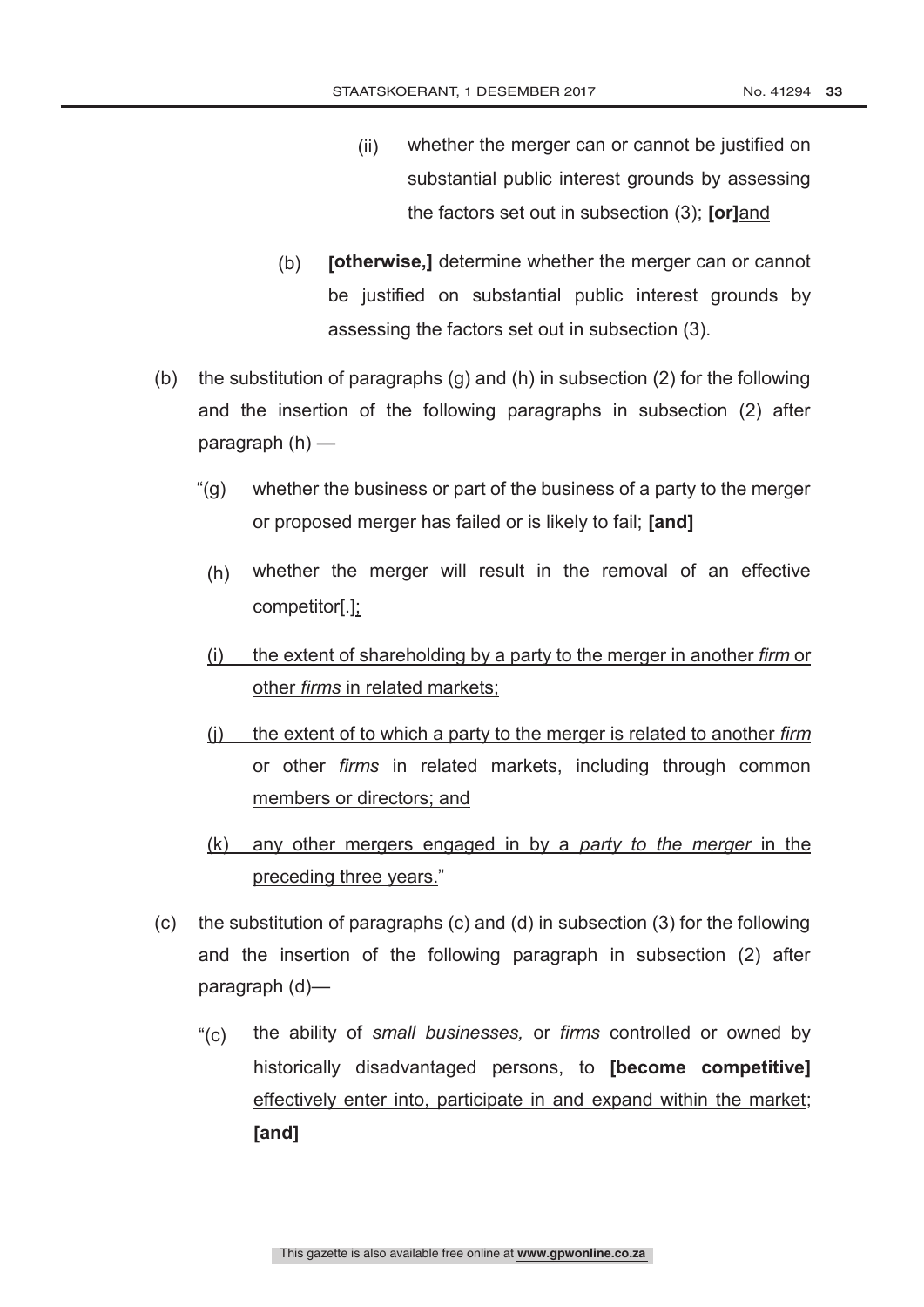- (d) the ability of national industries to compete in international markets; and
- (e) the promotion of a greater spread of ownership, in particular to increase the levels of ownership by historically disadvantaged persons in the *firms* in the market."

# **Insertion of section 12B in Act 89 of 1998**

8 The Principal Act is hereby amended by the insertion of the following section—

### "**12B Mergers by way of a series of transactions.**

- (1) In this section, a "series of transactions" are two or more transactions during a three-year period that result in a merger.
- (2) This subsection applies to—
	- (a) any transaction by which a person acquires control of a *firm* in terms of section 12(2)(a) to (f); and
	- (b) any transaction which—
		- (i) enables that person to control the *firm* in terms of section  $12(2)(q)$ ;
		- (ii) enables that person to do so to a greater degree; or
		- (iii) is a direct or indirect step towards enabling that person to do so.
- (3) A merger that occurs by way of a series of transactions may, if the Competition Commission considers it appropriate, be treated for the purposes of section 12A as having occurred simultaneously on the date on which the latest of them occurred.
- (4) A transaction that takes place after a series of transactions that has already resulted in a person acquiring control of a *firm* in terms of section 12(2)(a) to (f) must be disregarded for the purposes of subsection (3)."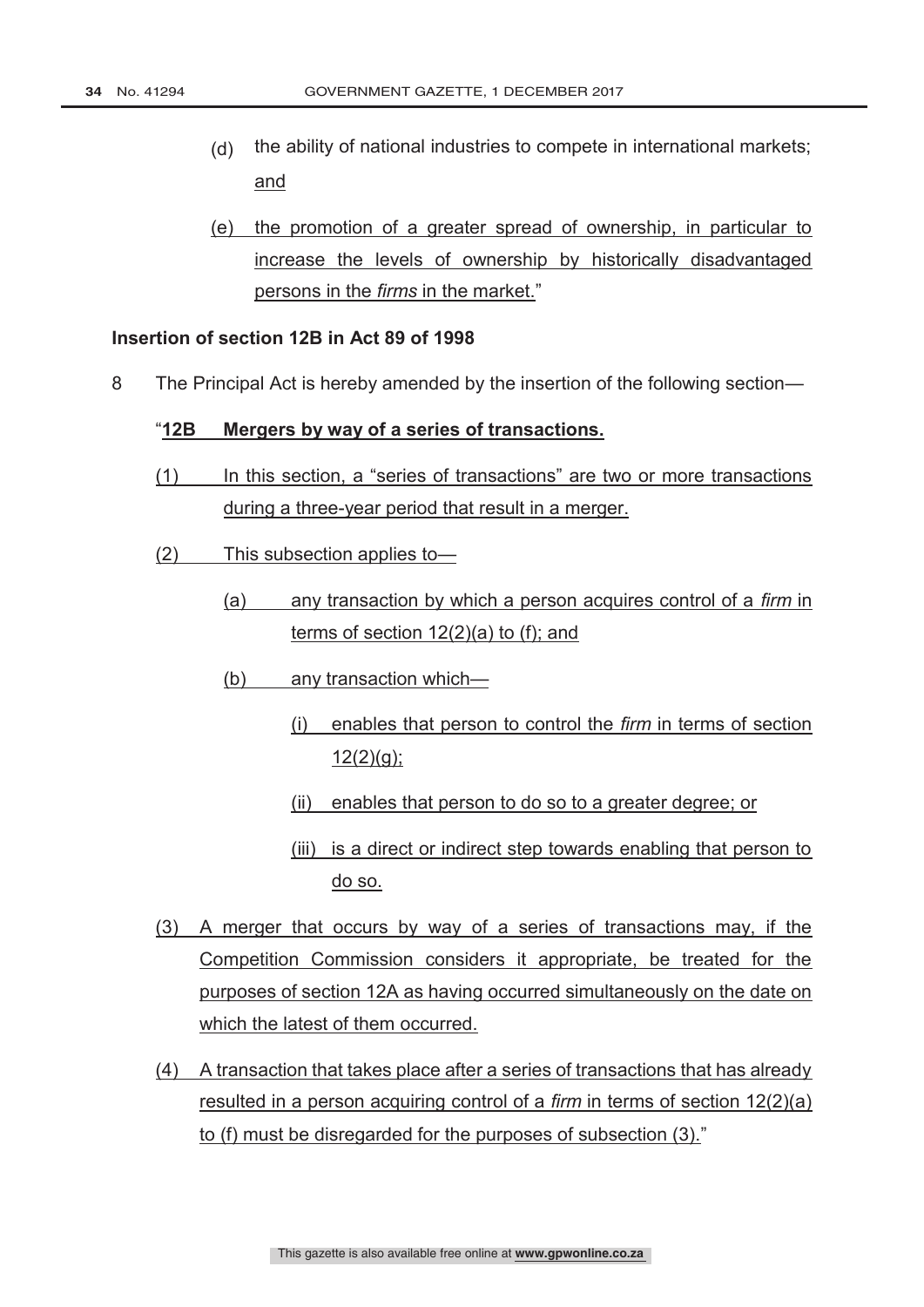# **Amendment of section 15 in Act 89 of 1998, as amended by section 6 of Act 39 of 2000**

9 The Principal Act is hereby amended by the substitution of section (15) for the following section —

# "**15. Revocation of merger approval and enforcement of merger conditions.**

- (1) The Competition Commission may
	- (a) revoke its own decision to approve or conditionally approve a small or intermediate merger if —
		- (i) the decision was based on incorrect information for which a party to the merger is responsible;
		- (ii) the approval was obtained by deceit; or
		- (iii) a *firm* concerned has breached an obligation attached to the decision; or
	- (b) make any appropriate decision regarding any condition relating to the merger, including the issues referred to in section  $12A(3)(b)$  and (c).
	- (2) If the Competition Commission revokes a decision to approve a merger under subsection  $(1)(a)$ , it may prohibit that merger even though any time limit set out in this Chapter may have elapsed."

# **Amendment of section 16 in Act 89 of 1998, as amended by section 6 of Act 39 of 2000**

- 10 The Principal Act is hereby amended by the substitution of subsections (3) and (4) for the following subsection —
	- "(3) Upon application by the Competition Commission, the Competition Tribunal may —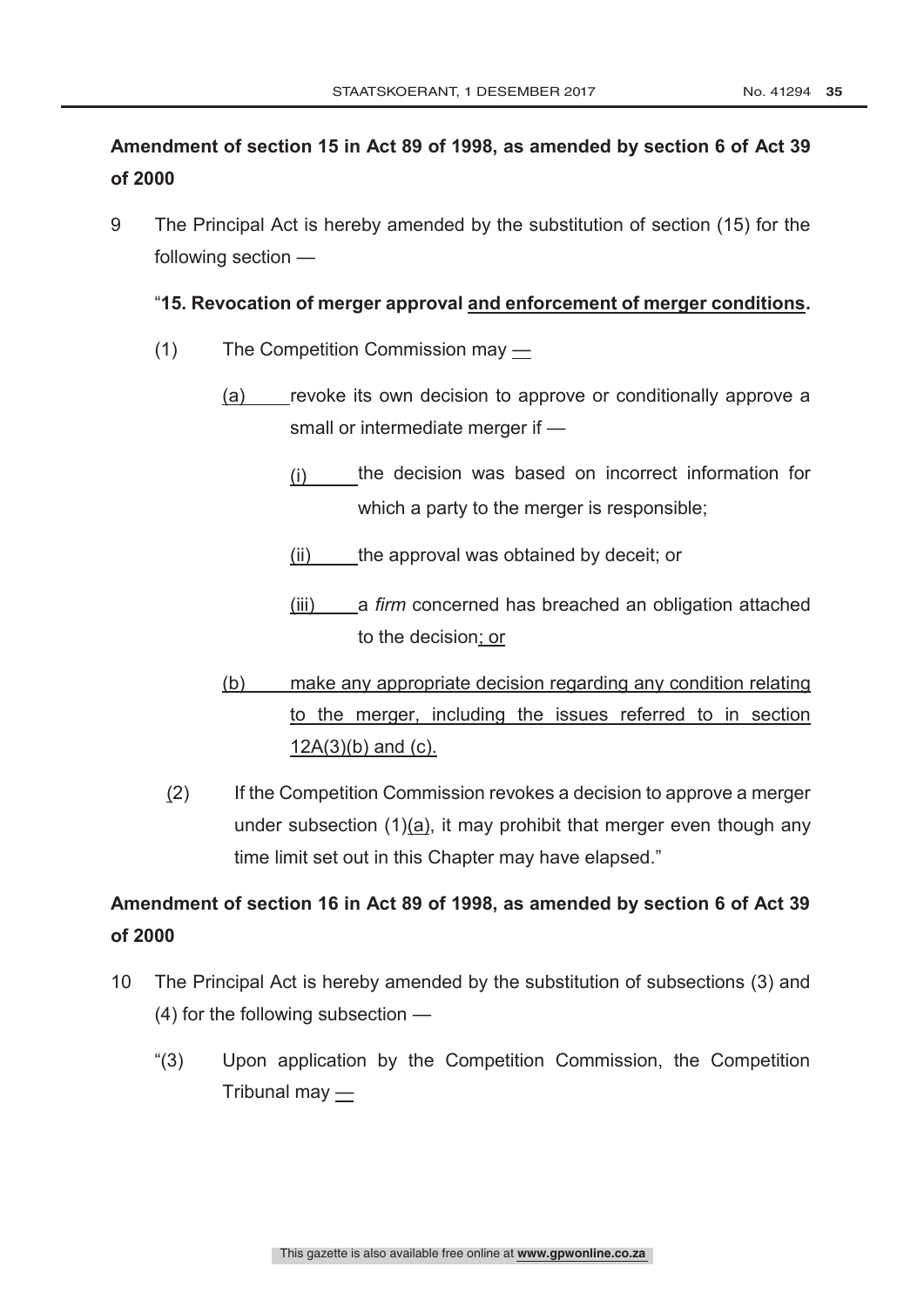- (a) revoke its own decision to approve or conditionally approve a merger, and section 15, read with the changes required by the context, applies to a revocation in terms of this subsection; or
- (b) make any appropriate order regarding any condition relating to the merger, including the issues referred to in section 12A(3)(b) and (c).
- (4) The Competition Tribunal must—
	- (a) publish a notice of a decision made in terms of subsection (2) or (3)(a) in the *Gazette*; and
	- (b) issue written reasons for any such decision."

# **Amendment of section 17 in Act 89 of 1998**

- 11 The Principal Act is hereby amended by the substitution of section 17(1) for the following subsection –
	- "(1) Within 20 business days after notice of a decision by the Competition Tribunal in terms of section 16, an appeal from that decision may be made to the Competition Appeal Court, subject to its rules, by —
		- (a) any party to the merger; **[or]**
		- (b) the Competition Commission;
		- (c) the *Minister*; or
		- (d) a person who, in terms of section 13A (2), is required to be given notice of the merger, provided the person had been a participant in the proceedings of the Competition Tribunal."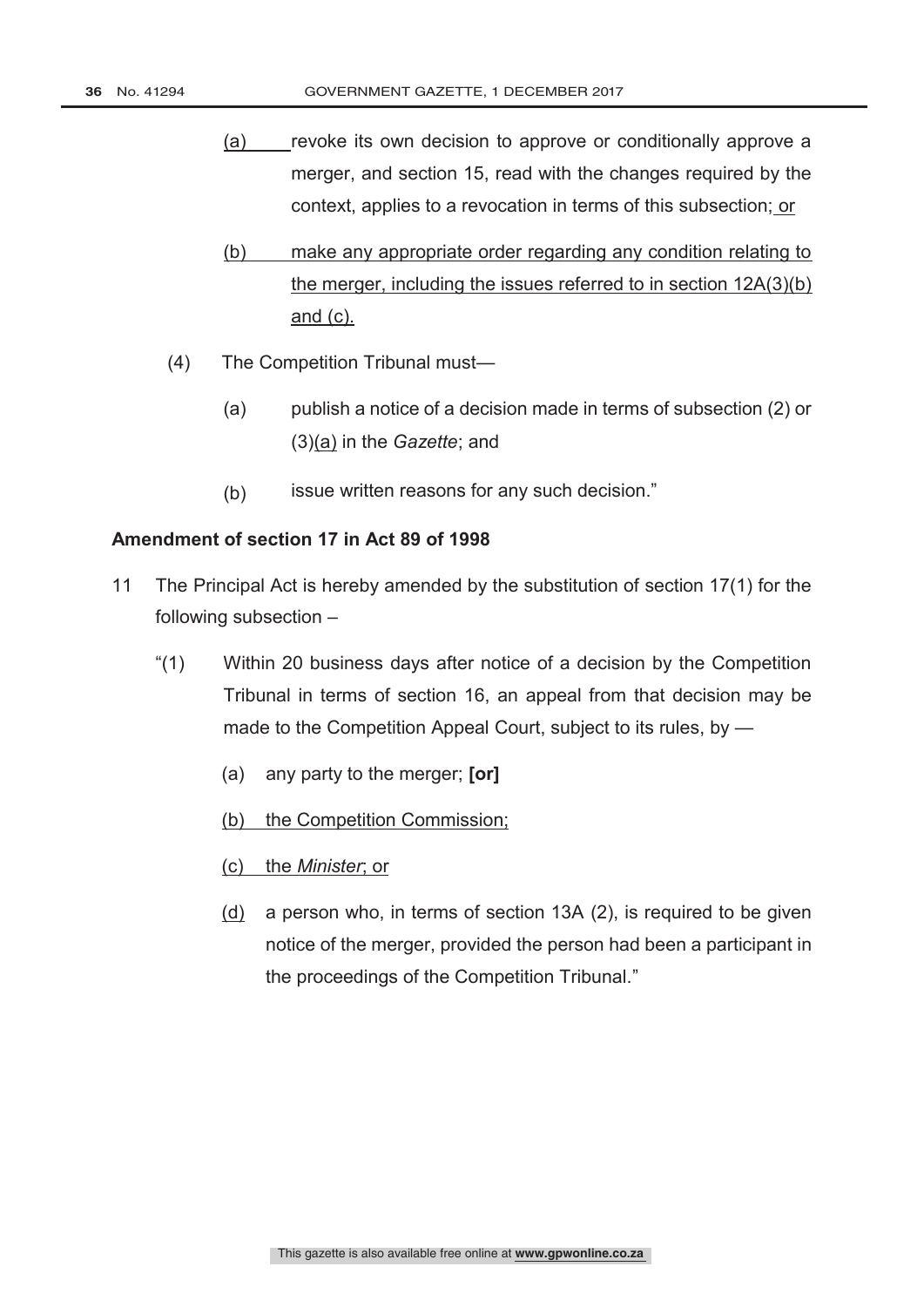# **Amendment of section 21 in Act 89 of 1998, as amended by Act 39 of 2000**

- 12 The Principal Act is hereby amended by the insertion of the following subsections after section  $21(1)(g)$  —
	- "(gA) develop a policy regarding the granting of leniency to any *firm* contemplated in section 50;

(gB) grant or refuse applications for leniency in terms of section 49E;"

# **Insertion of section 21A into Act 75 of 1997**

13 The Principal Act is hereby amended by the insertion after section 21 of the following section –

# "**21A Impact Studies**

- (1) The Competition Commission may study the impact of any decision, ruling or judgment of the Commission, the Competition Tribunal or the Competition Appeal Court.
- (2) The Commission may request information from any *firm*in order to compile its impact study report.
- (3) The Commission must submit its report to the *Minister* and publish its report in the *Gazette* 15 business days after submitting it to the *Minister*.
- (4) The Minister must table in the National Assembly any impact study report within 10 business days after receiving the report from the Commission and, if Parliament is not sitting, within 10 business days after the commencement of the next sitting.
- (5) Sections 44 and 45A, read with the changes required by the context, apply to the Commission's request for information from a*firm* and the publication of its report.
- (6) A *firm* that receives a request for information in terms of subsection (2) may lodge an objection with the Competition Tribunal within 20 business days of receiving the request.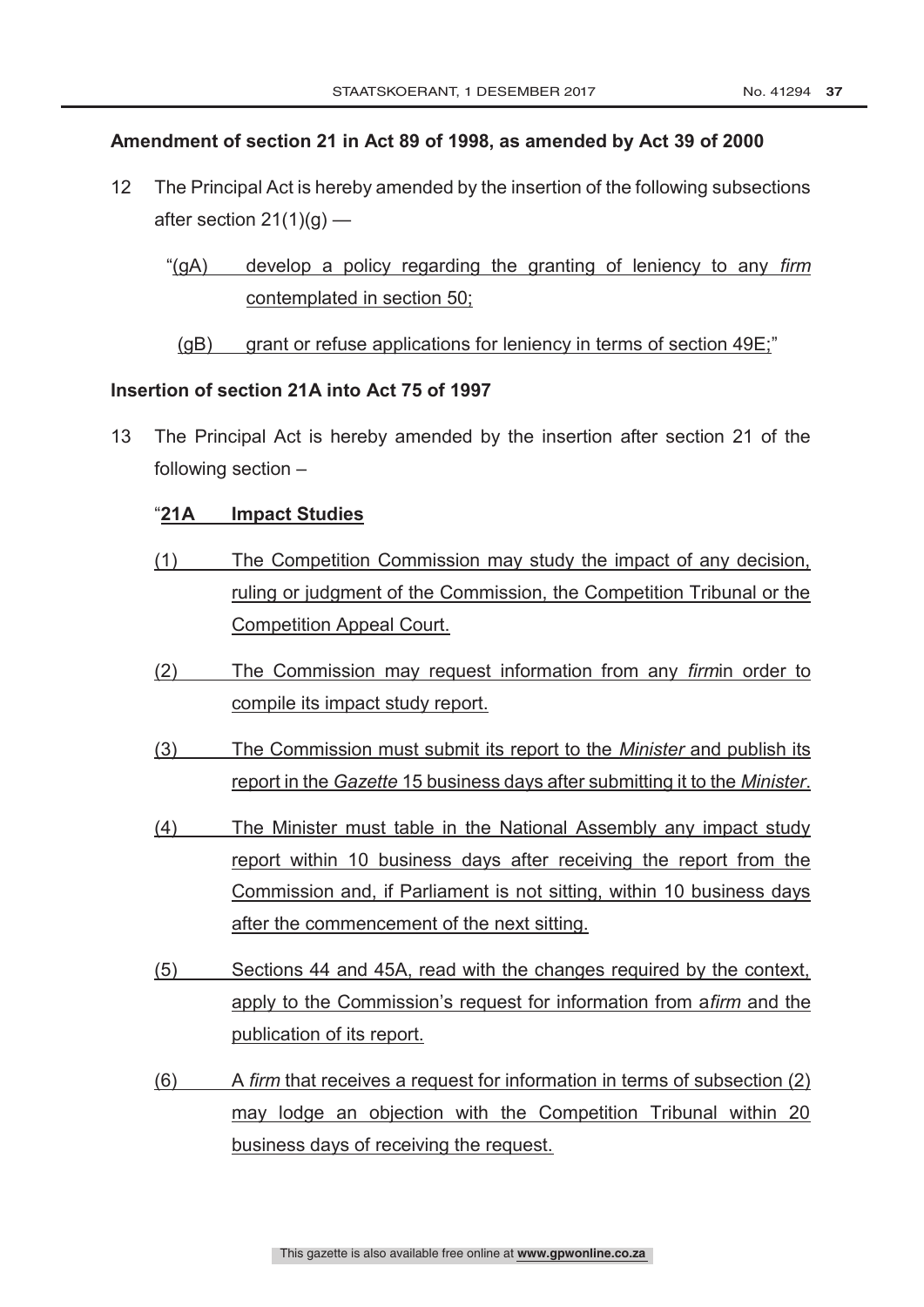- (7) The Competition Tribunal must determine the objection referred to in subsection (6) and may make any appropriate order after having considered all relevant information, including—
	- (a) the nature and extent of the information requested;
	- (b) the purpose and scope of the impact study;
	- (c) the relevance of the information requested to the impact study."

### **Amendment of section 22 of Act 89 of 1998**

- 14 The Principal Act is hereby amended by the insertion after section 22(3) of the following subsections —
	- "(3A) The Commissioner, after consultation with the *Minister*, may determine a policy regarding the delegation of authority in the Competition Commission in order to facilitate administrative and operational efficiency.
	- (3B) The delegations of authority referred to in subsection (3A) may
		- (a) provide for the delegation to a deputy commissioner or another staff member of the Commission of —
			- (i) any of the Commissioner's powers, functions or duties conferred or imposed upon the Commissioner under *this Act*, except those referred to in sections 24 and 25(1)(b); and
			- (ii) any of the Competition Commission's powers, functions or duties conferred or imposed upon the Commission under *this Act,* except those referred to in section 15; and
		- (b) in appropriate circumstances, include the power to subdelegate a delegated power.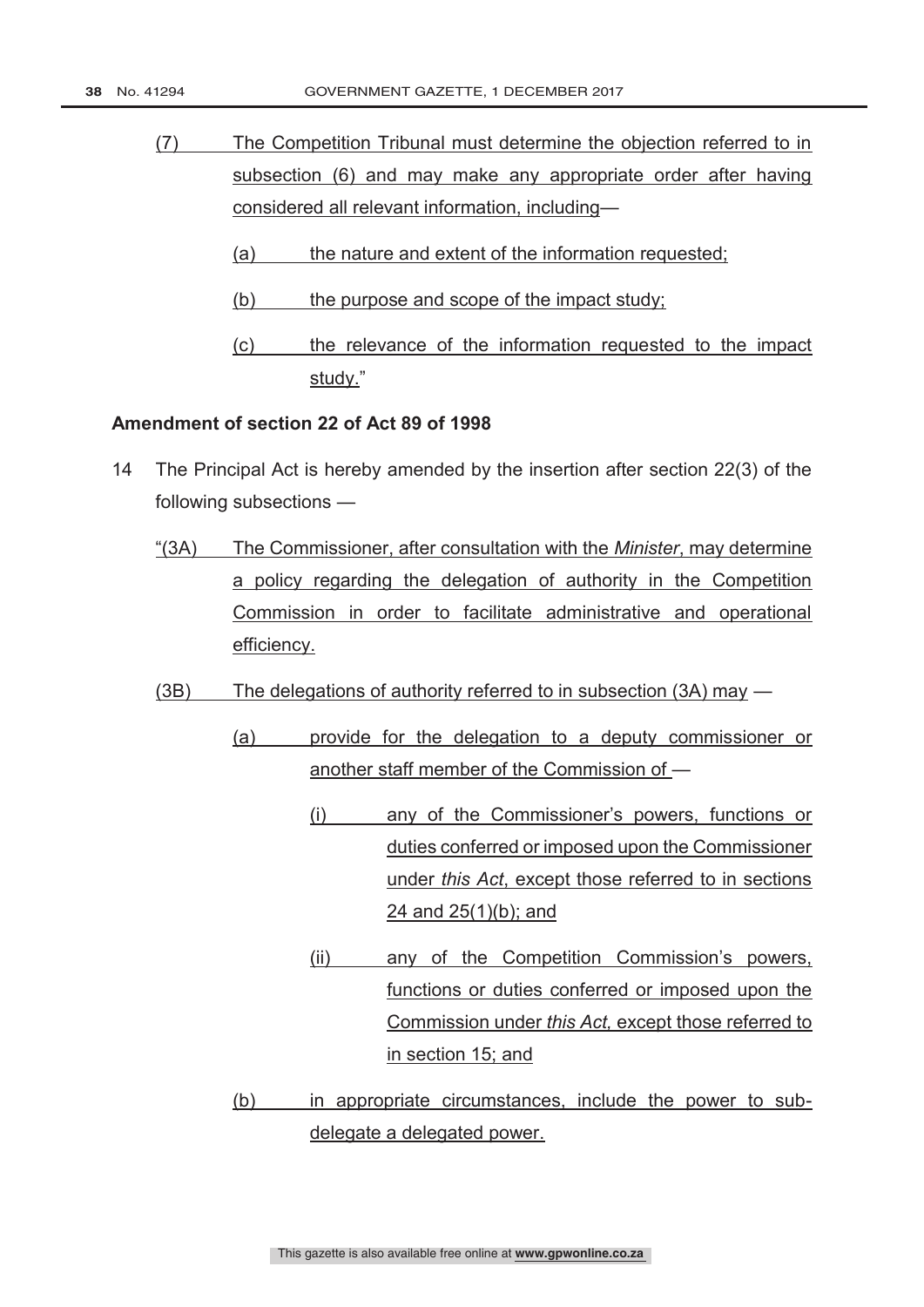#### (3C) The Commissioner may —

- (a) delegate only in terms of the policy on delegations of authority;
- (b) delegate either to a specific individual or the incumbent of a specific post;
- (c) delegate subject to any conditions or restrictions that are deemed fit;
- (d) withdraw or amend a delegation made in terms of the policy on delegations of authority;
- (e) withdraw or amend any decision made by a person who exercises a power or performs a function or duty delegated in terms of the policy on delegations of authority.
- $(3D)$  A delegation in terms of the delegations of authority policy
	- (a) must be in writing, unless it is impracticable in the circumstances;
	- (b) does not limit or restrict the competence of the Commissioner to exercise or perform any power, function or duty that has been delegated;
	- (c) does not divest the Commissioner of the responsibility concerning the exercise of the power or performance of the delegated duty; and
	- (d) is subject to the limitations, conditions and directions that the policy on delegations of authority imposes."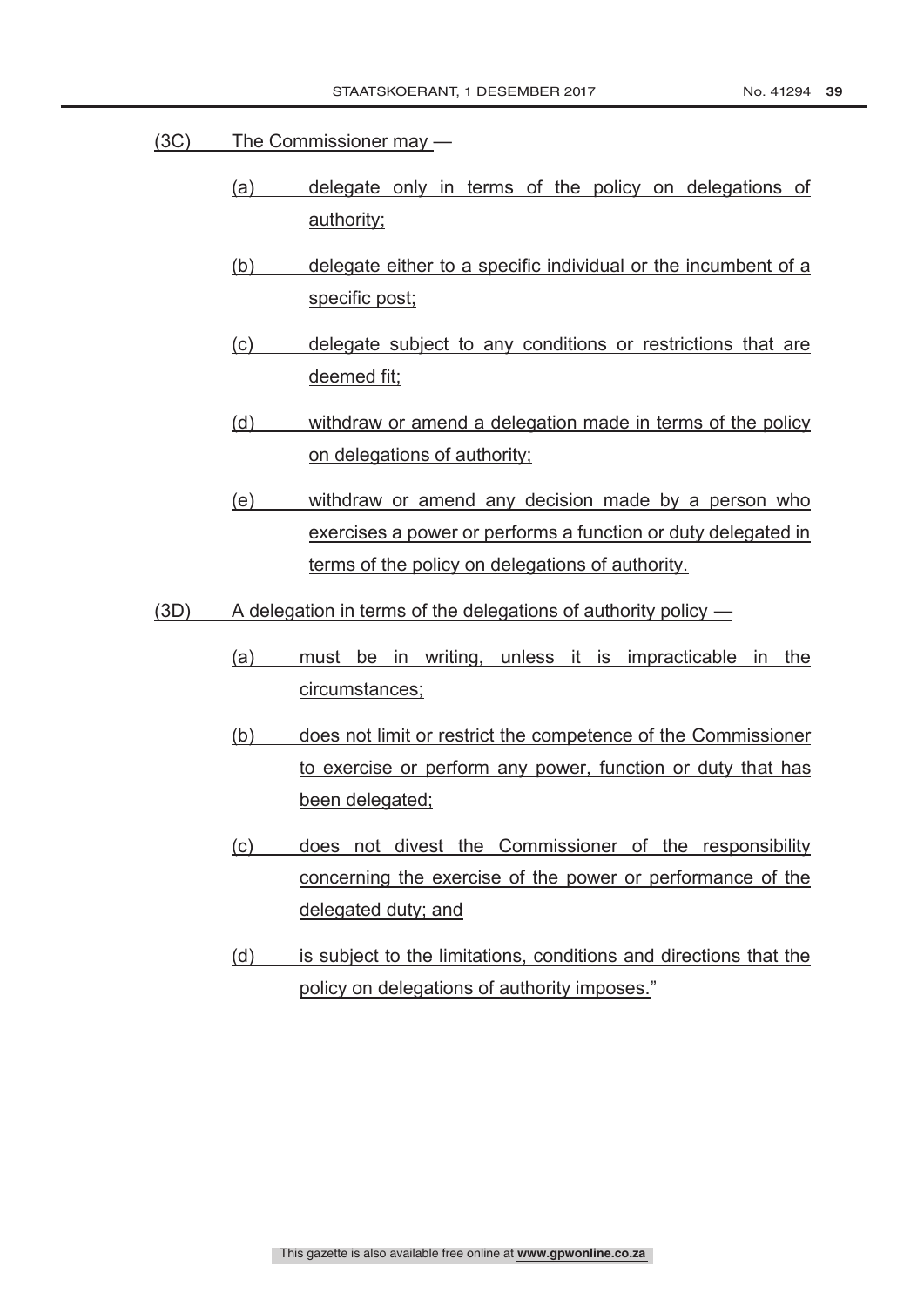### **Amendment of section 25 of Act 89 of 1998**

- 15 The Principal Act is hereby amended by the substitution of subsection 25 for the following —
	- "(1) The Commissioner may
		- (a) appoint staff, or contract with other persons, to assist the Competition Commission in carrying out its functions; and
		- (b) in consultation with the *Minister* and the Minister of Finance, determine the remuneration, allowances, benefits, and other terms and conditions of **[appointment]** employment of each member of the staff.
		- (2) Subject to the provisions of *this Act*, the Commissioner may designate a staff member of the Competition Commission who has suitable qualifications or experience to appear on behalf of the Commission in any court of law.

# **Substitution of section 26(2) in Act 89 of 1998**

- 16 The Principal Act is hereby amended by the substitution for section 26(2) for the following subsection –
	- " $26(2)(a)$  The Competition Tribunal consists of a Chairperson and not less than three, but not more than fourteen, other women or men appointed by the President, on a full or part-time basis, on the recommendation of the *Minister*, from among persons nominated by the *Minister* either on the *Minister's* initiative or in response to a public call for nominations, and any other person appointed in an acting capacity in terms of paragraph (b).
		- (b) The *Minister*, after consultation with the Chairperson of the Competition Tribunal, may appoint one or more persons who meet the requirements of section 28 as acting part-time members of the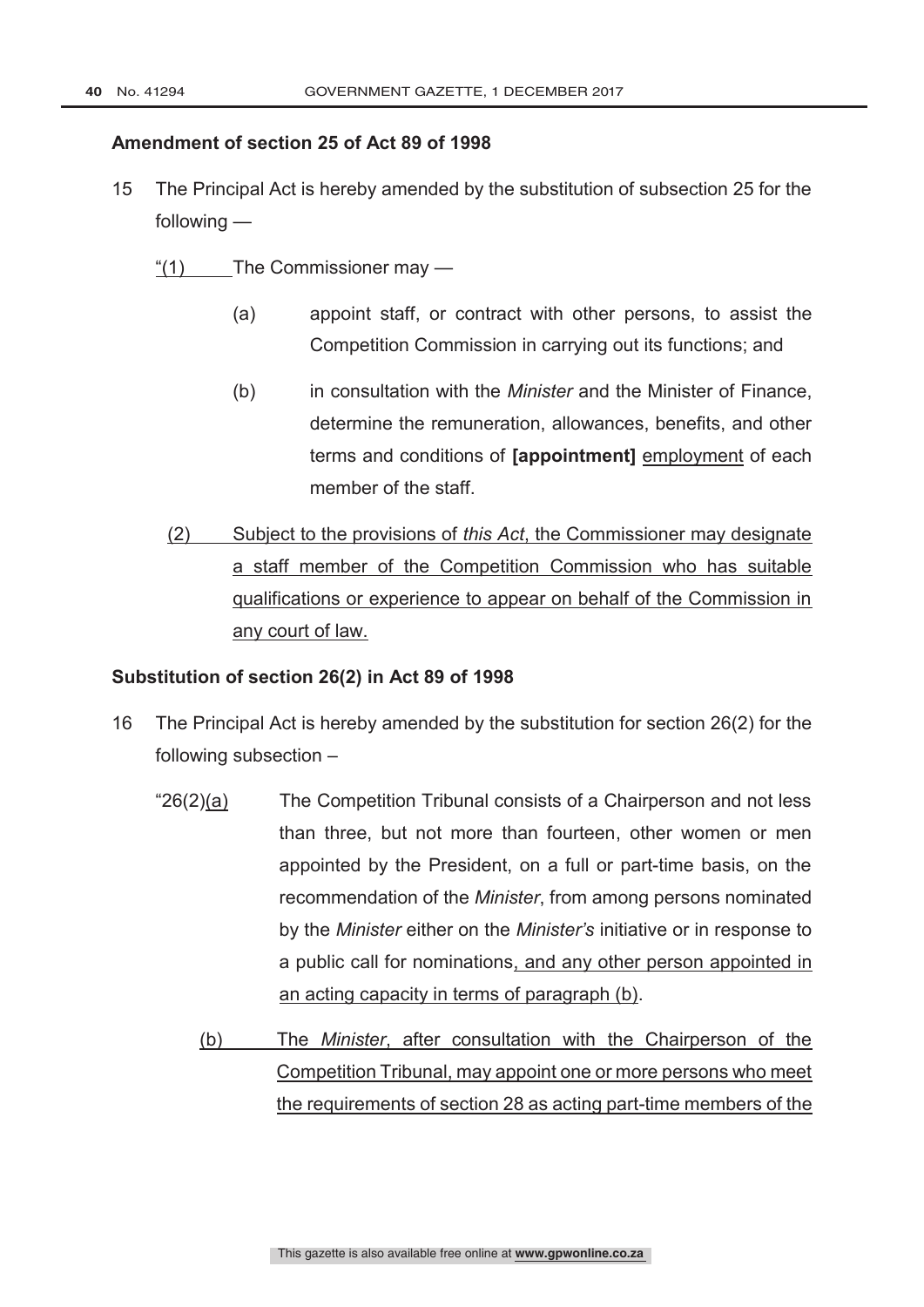Competition Tribunal for such a period as the *Minister* in each case may determine.

- (c) The *Minister* may re-appoint an acting member at the expiry of that member's term of office.
- (d) Sections 30 to 34 and 54 to 55, read with the changes required by the context, apply to acting members of the Competition Tribunal."

# **Amendment of section 31 in Act 89 of 1998, as amended by section 12 of Act 39 of 2000**

- 17 The Principal Act is hereby amended by
	- (a) the substitution of section 31(2) for the following subsection
		- "(2) When assigning a matter in terms of subsection (1), the Chairperson must —
			- (a) ensure that at least one member of the panel is a person who has legal training and experience; **[and]**
			- (b) ensure that no more than one member of the panel is an acting member appointed in terms of section 23(2)(b); and
			- (c) designate a member of the panel to preside over the panel's proceedings."
	- (b) the substitution for section 31(5) for the following subsection  $-$ 
		- "(5) **[If the Competition Tribunal may extend or reduce a**  *prescribed* **period in terms of** *this Act***, t]** The Chairperson of the Competition Tribunal, or another member of the Tribunal assigned by the Chairperson, sitting alone, may make an order of an interlocutory nature that in the opinion of the Chairperson does not warrant being heard by a panel comprised of three members, including—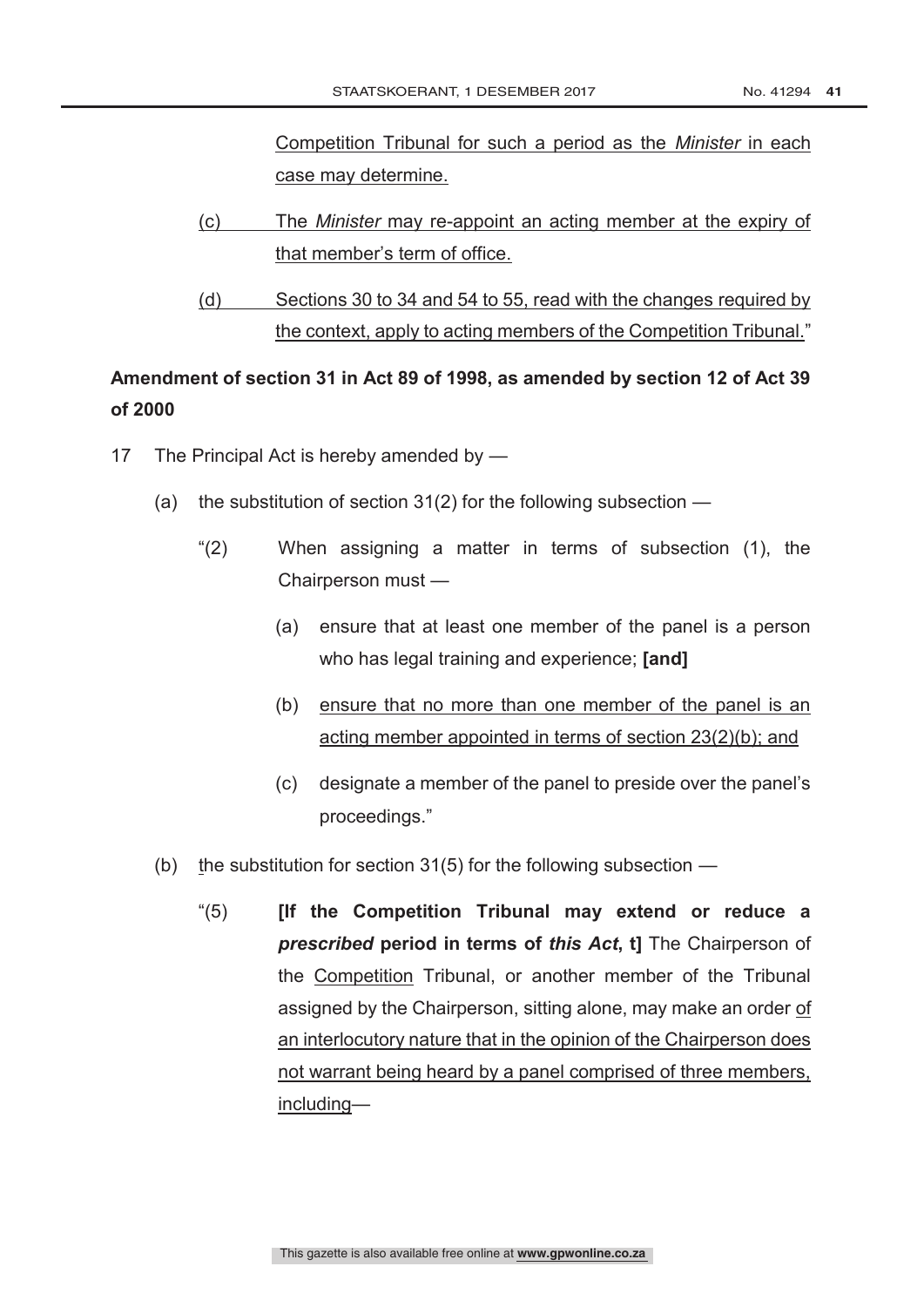- (a) extending or reducing [that period] a *prescribed* period in terms of *this Act*; **[or]**
- (b) condoning late performance of an act that is subject to [that period] a *prescribed* period in terms of *this Act*; **[.]**
- (c) granting access to information contemplated in sections 44 to 45A and any conditions that should be attached to the access order; and
- (d) compelling discovery of documents.

# **Amendment of section 43A in Act 89 of 1998, as amended by section 6 of Act 1 of 2009**

18 The Principal Act is hereby amended by the substitution of section 43A for the following section —

# "**43A. Interpretation and Application of this Chapter.**

In this Chapter **[,]**—

- (1) "**[m]** Market inquiry" means a formal inquiry in respect of the general state of competition in a market for particular *goods or services*, without necessarily referring to the conduct or activities of any particular named *firm*.
- (2) An adverse effect on competition is established if any feature, or combination of features, of a market for *goods or services* prevents, restricts or distorts competition in that market.
- (3) Any reference to a feature of a market for *goods or services* includes
	- (a) the structure of that market or any aspect of that structure, including;
		- (i) the level and trends of concentration and ownership in the market;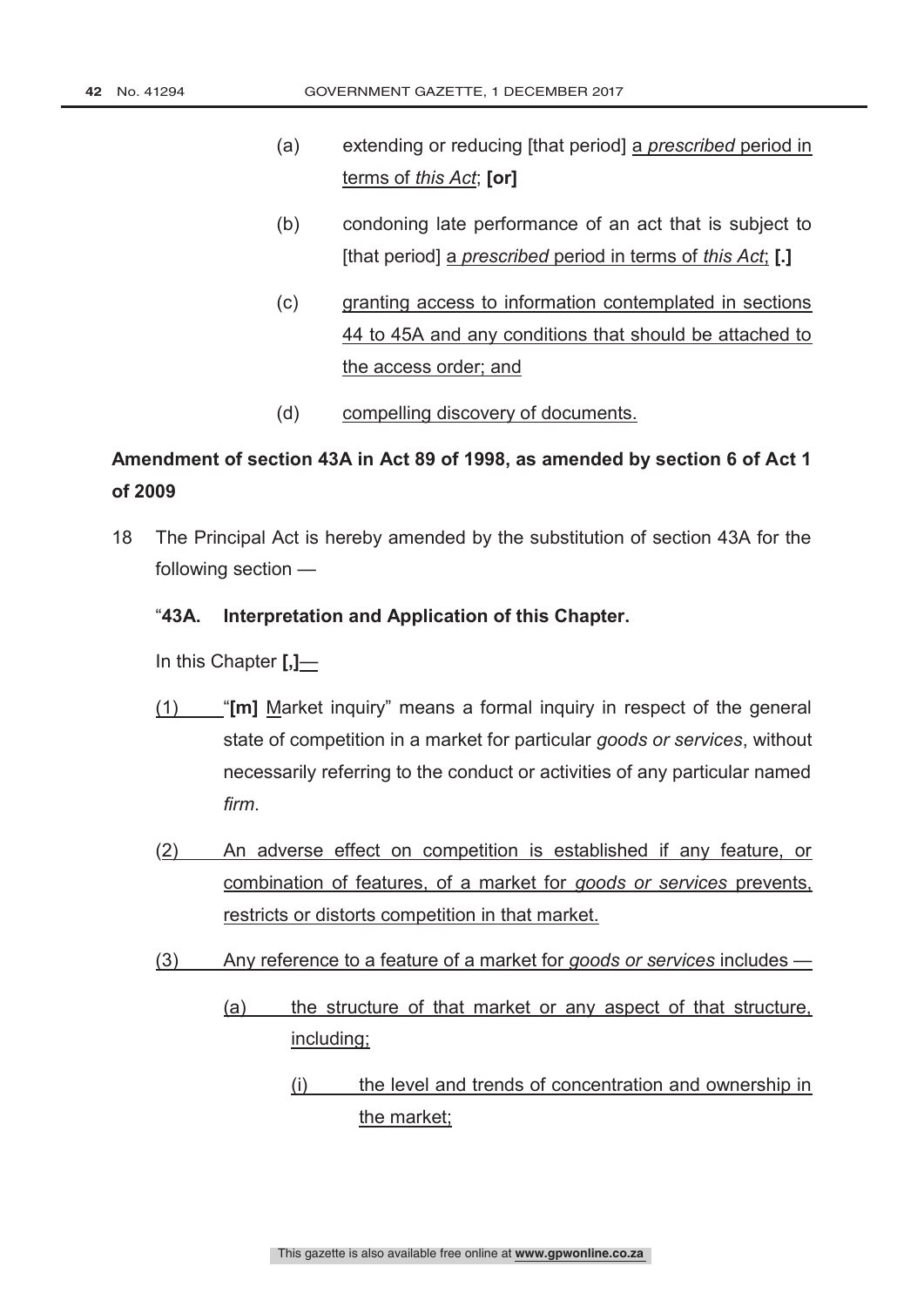#### (ii) the barriers to entry in the market;

- (iii) the regulation of the market, including the instruments in place to foster to transformation in the market;
- (iv) past or current advantage arising from state support or other privileges of *firms* in the market;
- (b) the outcomes observed in the market, including—
	- (i) prices;

(ii) concentration;

- (iii) customer choice;
- (iv) quality of *goods and services*;
- (v) innovation;
- (vi) employment;
- (vii) entry into the market; or
- (viii) exit from the market;
- (c) conduct*,* whether in or outside the market which is the subject of the inquiry, by a *firm* or *firms* that supply or acquire *goods or services* in the market concerned;
- (d) conscious parallel or co-ordinated conduct by two or more *firms* in a concentrated market without the *firms* having an agreement between or among themselves; or
- (e) conduct relating to the market which is the subject of the inquiry of any customers of *firms* who supply or acquire good or services.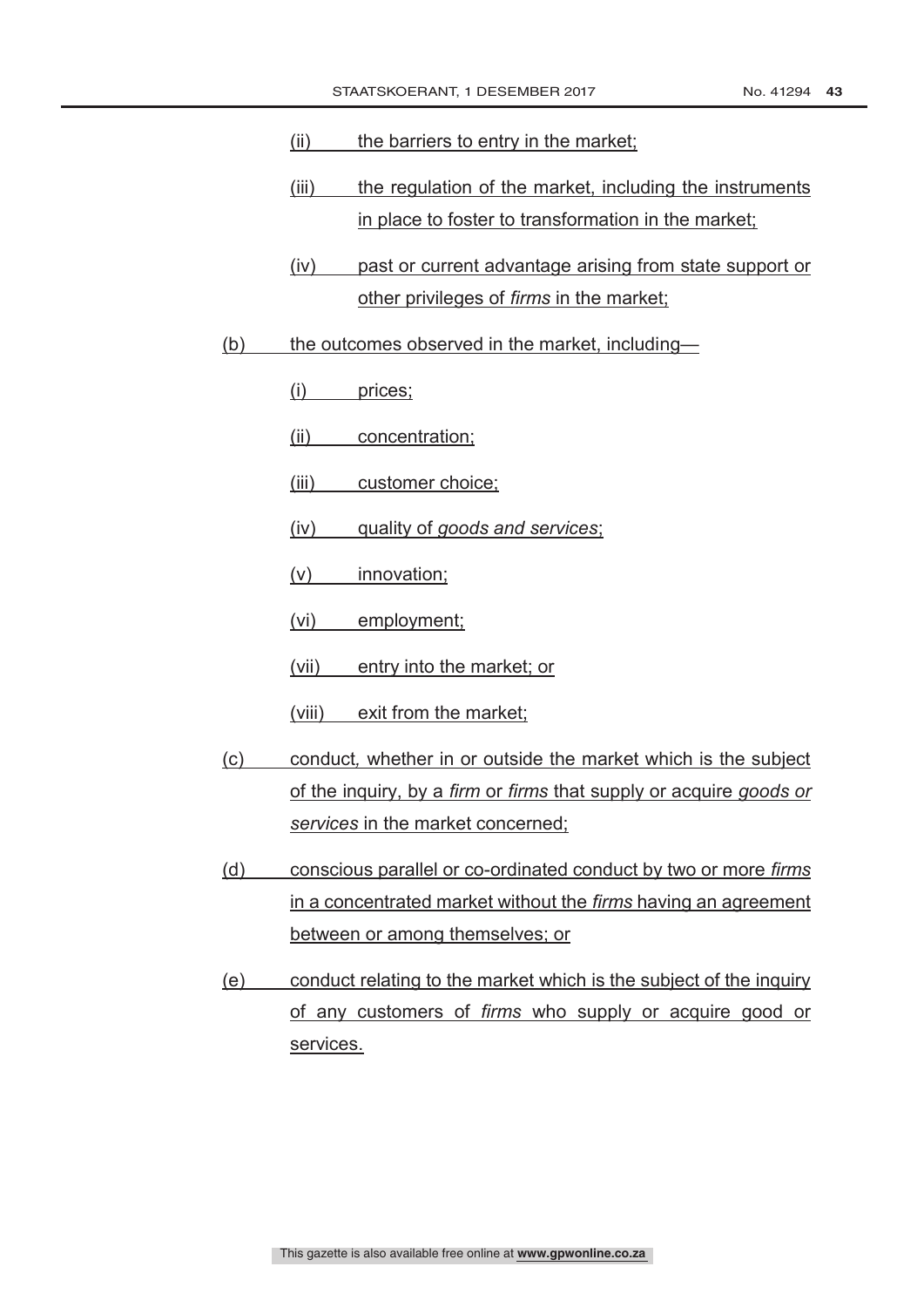# **Amendment of section 43B in Act 89 of 1998, as amended by section 6 of Act 1 of 2009**

- 19 The Principal Act is hereby amended by
	- (a) the substitution of subsection (1) for the following subsection—
		- "(1)(a) The Competition Commission, acting within its functions set out in section 21 (1), **[on its own initiative, or in response to a request from the** *Minister***]**, may conduct a market inquiry at any time, subject to subsections (2) to (4)—
			- (i) if it has reason to believe that any feature or combination of features of a market for any goods or services prevents, distorts or restricts competition within that market; or
			- (ii) to achieve the purposes of this Act.
			- (b) The *Minister*, after consultation with the Competition Commission and after consideration of the factors in subparagraphs (i) and (ii), may require the Competition Commission to conduct a market inquiry contemplated in paragraph (a) during a specified period."
	- (b) the substitution of subsection (2) for the following—

"The Competition Commission must, at least 20 business days before the commencement of a market inquiry, publish a notice in the *Gazette* announcing the establishment of the market inquiry, setting out the terms of reference for the market inquiry and inviting members of the public to provide written representations to the market inquiry."

(c) the insertion of subsection (3A) after subsection (3) —

"(3A) For purposes of this Chapter—

(a) The Competition Commission may, within 20 business days of receipt of information claimed as confidential in terms of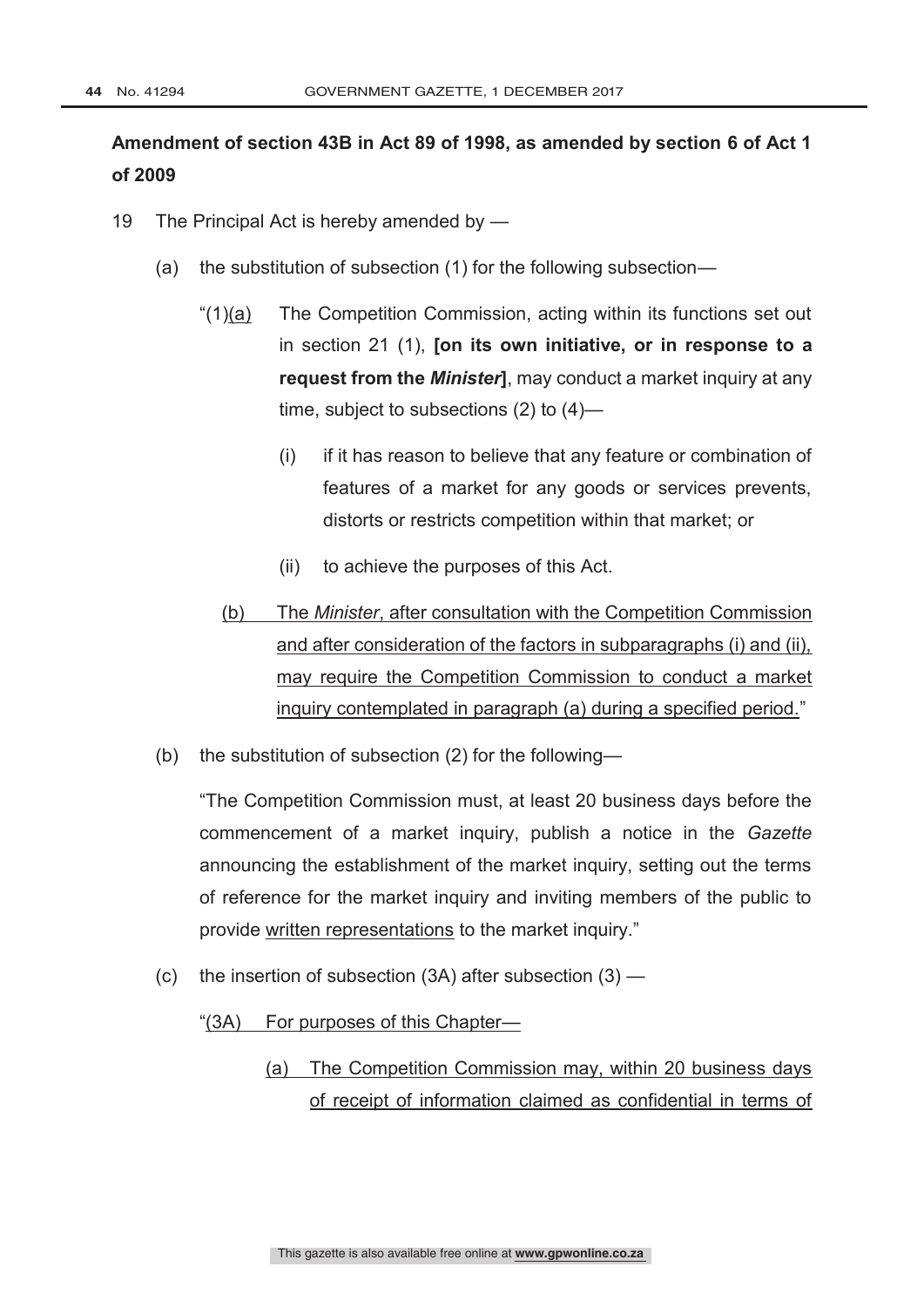section 44(1), determine whether or notthe information is confidential information;

- (b) If the Competition Commission determines that the information is confidential, it may, within five business days, make an appropriate determination concerning access to that information by any person;
- (c) Before making the decisions in subsections (1) and (2), the Competition Commission must give the party claiming the information to be confidential, notice of its intention to make its determination and consider the representations, if any, made to it by that person.
- (d) Any person aggrieved by the determination of the Competition Commission in terms of subsections (1) or (2) may within 10 business days of the determination, appeal against the determination to the Competition Tribunal."
- (d) the substitution of subsection (4) for the following—
	- " $(4)(a)$  The terms of reference required in terms of subsection  $(2)$  must include, at a minimum, a statement of the scope of the inquiry, and the time within which it is expected to be completed, which period may not exceed 18 months.
		- (b) The Competition Commission may apply to the *Minister* to extend for a reasonable period, the completion of a market inquiry beyond the period referred to in paragraph (a)."
- (e) the substitution of subsection (6) for the following —

"Subject to subsections (4) and (5), the **[The]** Competition Commission must complete a market inquiry by publishing a report contemplated in **[section 43C]** sections 43D and 43E, within the time set out in the terms of reference referred to**[contemplated]** in subsection (2)."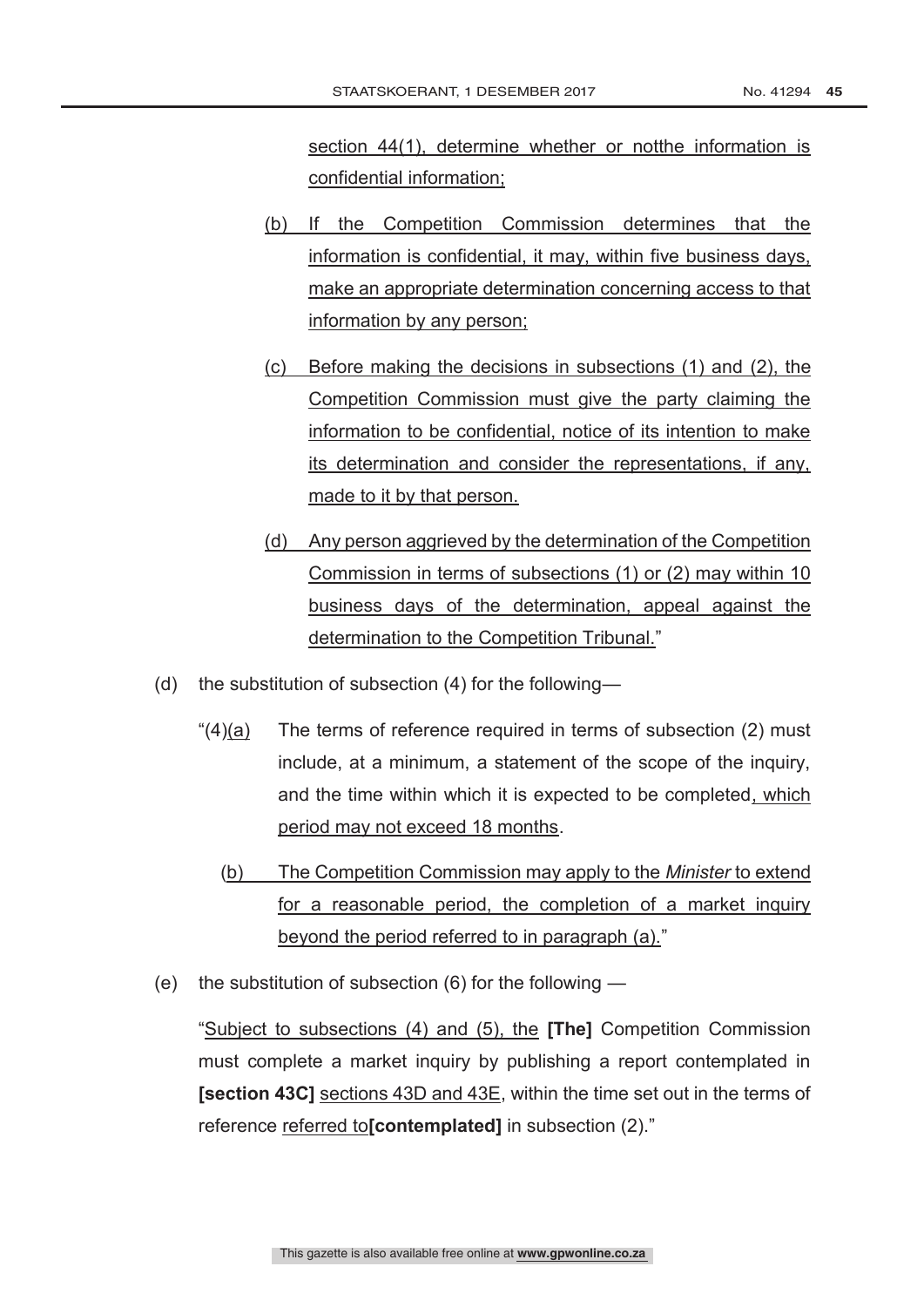# **Insertion of a new section 43C in Act 89 of 1998 and the renumbering of old section 43C as 43E**

20 The Principal Act is hereby amended by the insertion after section 43B in Chapter 4A of the following section and the renumbering of section 43C as 43E—

# "**43C. Matters to be decided at a market inquiry.**

- (1) In a market inquiry, the Competition Commission must decide whether any feature, or combination of features, of each relevant market for any *goods or services* prevents, restricts or distorts competition within that market.
- (2) In making its decision in terms of subsection (1), the Competition Commission must have regard to the impact of the adverse effect on competition on *small businesses*, or *firms* controlled or owned by historically disadvantaged persons.
- (3) If the Competition Commission decides that there is an adverse effect on competition, it must determine—
	- (a) the action that must be taken in terms of section 43D;
	- (b) whether it must make recommendations to any Minister, *regulatory authority* or affected *firm* to take action to remedy, mitigate or prevent the adverse effect on competition;
	- (c) if any action must be taken in terms of paragraph (b), the action that must be taken in respect of what must be remedied, mitigated or prevented.
- (4) In determining the matters in subsection (3), the Competition Commission must have regard to the need to achieve as comprehensive a solution as is reasonable and practicable."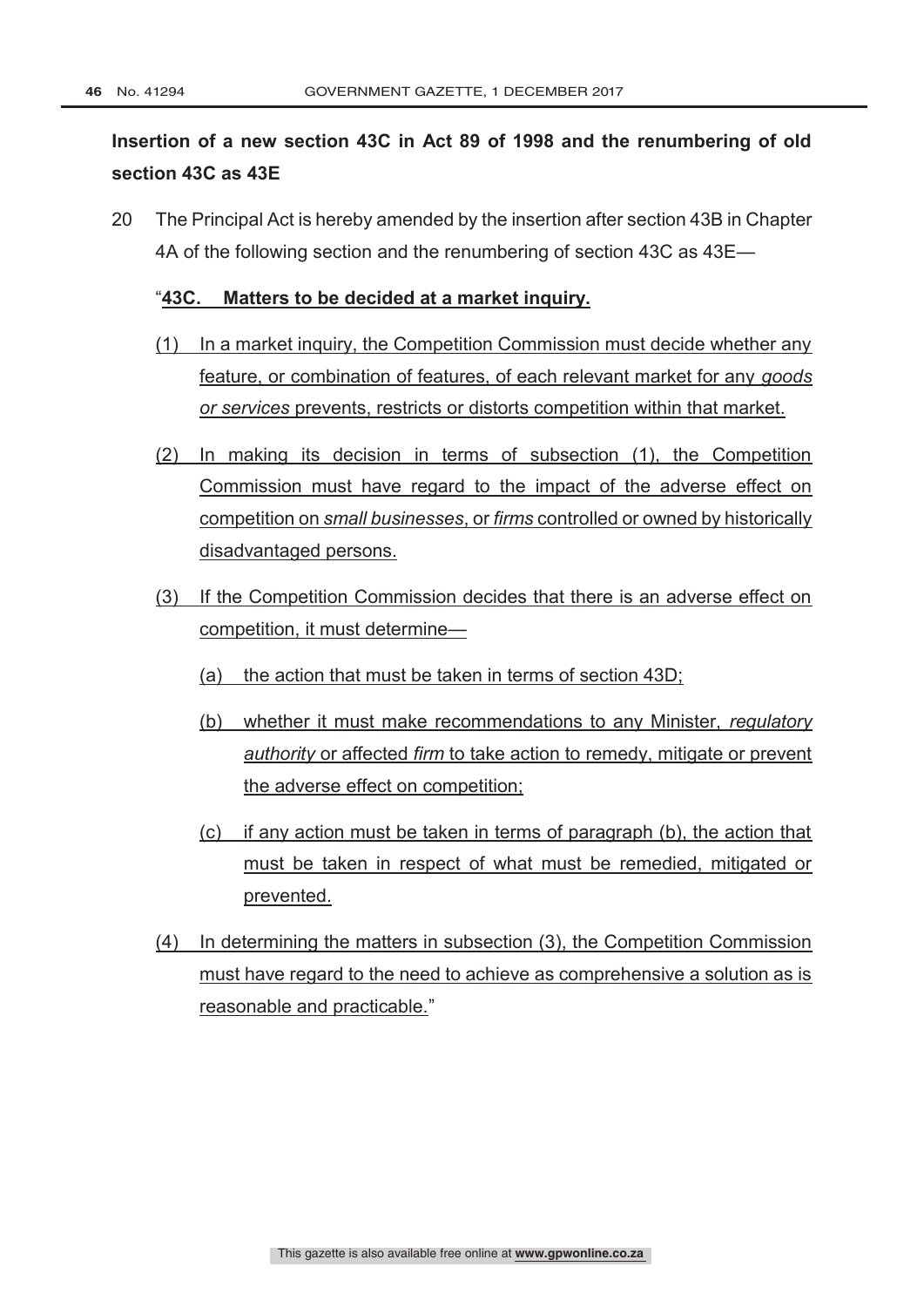### **Insertion of section 43D in Act 89 of 1998**

21 The Principal Act is hereby amended by the insertion after section 43C in Chapter 4A of the following section—

### "**43D. Duty to remedy adverse effects on competition.**

- "(1) Subject to the provisions of any law or government policy, the Competition Commission must, in relation to each adverse effect on competition, take the action that it considers to be reasonable and practicable in order to remedy, mitigate or prevent the adverse effect on competition.
- (2) The action taken in terms of subsection (1) may include a recommendation by the Competition Commission to the Competition Tribunal in terms of section 60(2)(c).
- (3) The decision of the Competition Commission in terms of subsection (1) must be consistent with the decisions of its report unless there has been a material change in circumstances since the preparation of the report or the Competition Commission has a justifiable reason for deciding differently."

# **Amendment of section 43C in Act 89 of 1998, as amended by section 6 of Act 1 of 2009**

- 22 The Principal Act is hereby amended by the renumbering of section 43C to section 43E and the substitution of subsection (1) for the following —
	- "(1) Upon completing a market inquiry, the Competition Commission must publish a report of the inquiry in the *Gazette*, and must submit the report to the Minister with **[or without]** recommendations, which may include, but are not limited to—
		- (a) recommendations for new or amended policy, legislation or regulations; and
		- (b) recommendations to other regulatory authorities in respect of competition matters.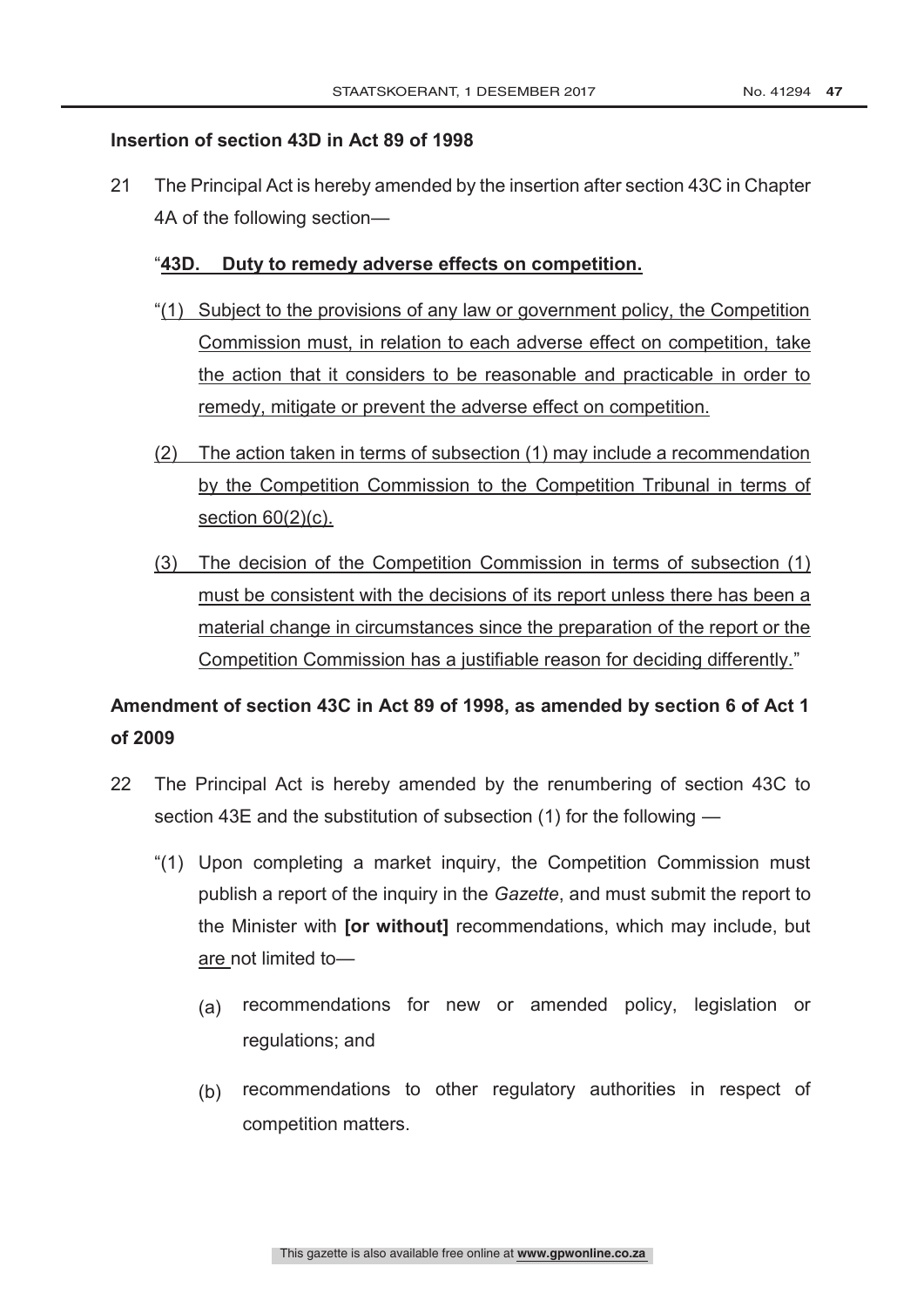- (2) Section 21 (3), read with the changes required by the context, applies to a report to the Minister in terms of subsection (1).
- (3) On the basis of information obtained during a market inquiry, the Competition Commission may—
	- *(a)* initiate a complaint and enter into a consent order with any respondent, in accordance with section 49D, with or without conducting any further investigation;
	- *(b)* initiate a complaint against any firm for further investigation, in accordance with Part C of Chapter 5;
	- *(c)* initiate and refer a complaint directly to the Competition Tribunal without further investigation;
	- *(d)* take any other action within its powers in terms of this Act recommended in the report of the market inquiry; or
	- *(e)* take no further action.

# **Insertion of section 43F in Act 89 of 1998**

23 The Principal Act is hereby amended by the insertion after section 43E in Chapter 4A of the following section—

#### "**43F. Appeals against decisions made under this Chapter.**

- (1) Any person referred to in section 43G (1) who is aggrieved by the determination of the Competition Commission in terms of section 43D may, within the *prescribed* period, appeal against that determination to the Competition Tribunal in accordance with the Rules of the Competition Tribunal.
- (2) In determining an appeal in terms of subsection (1), the Competition Tribunal may—
	- (a) confirm the determination of the Competition Commission;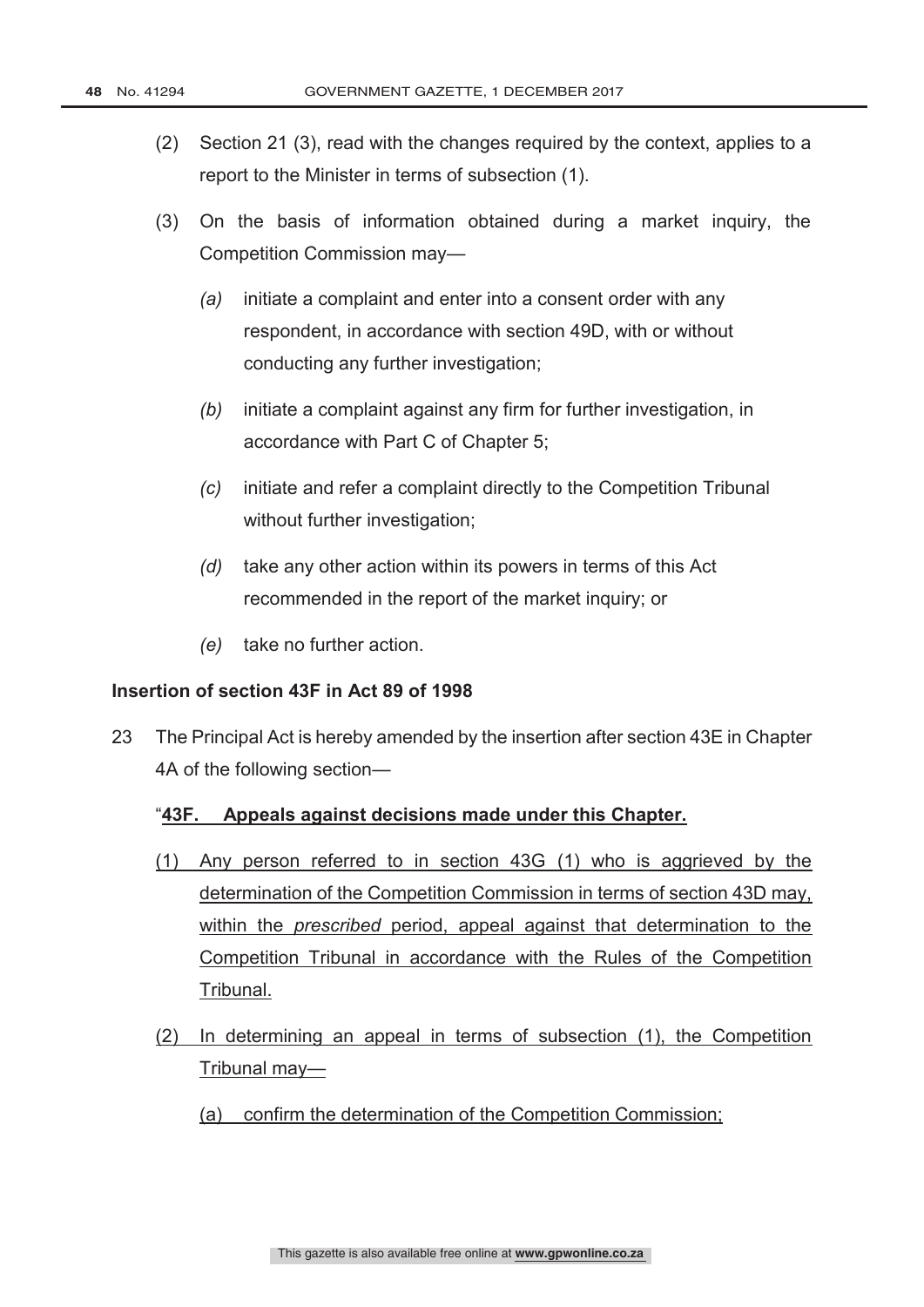- (b) amend or set aside the determination, in whole or in part; or
- (c) make any determination or order that is appropriate in the circumstances.
- (3) If the Competition Tribunal sets aside the decision of the Competition Commission, in whole or in part, it may remit the matter, or part of the matter, to the Competition Commission for further inquiry in terms of this Chapter.
- (4) Any remittal to the Competition Commission in terms of subsection (3) must be completed within six months from the date of the order of the Competition Tribunal.
- (5) Any person aggrieved by a determination or order of the Competition Tribunal in terms of subsection (2) may appeal against that determination or order to the Competition Appeal Court."

#### **Insertion of section 43G in Act 89 of 1998**

24 The Principal Act is hereby amended by the insertion after section 43F in Chapter 4A of the following section —

#### "**43G. Participation in and representations to a market inquiry.**

- (1) In accordance with the procedures adopted by the inquiry, the following persons may participate in a market inquiry —
	- (a) the Competition Commission;
	- (b) the *Minister*;
	- (c) at the request of the *Minister*, any Minister responsible for the sector that includes or is materially affected by the market that is the subject of the inquiry;
	- (d) *firms* in the market that is the subject of the inquiry;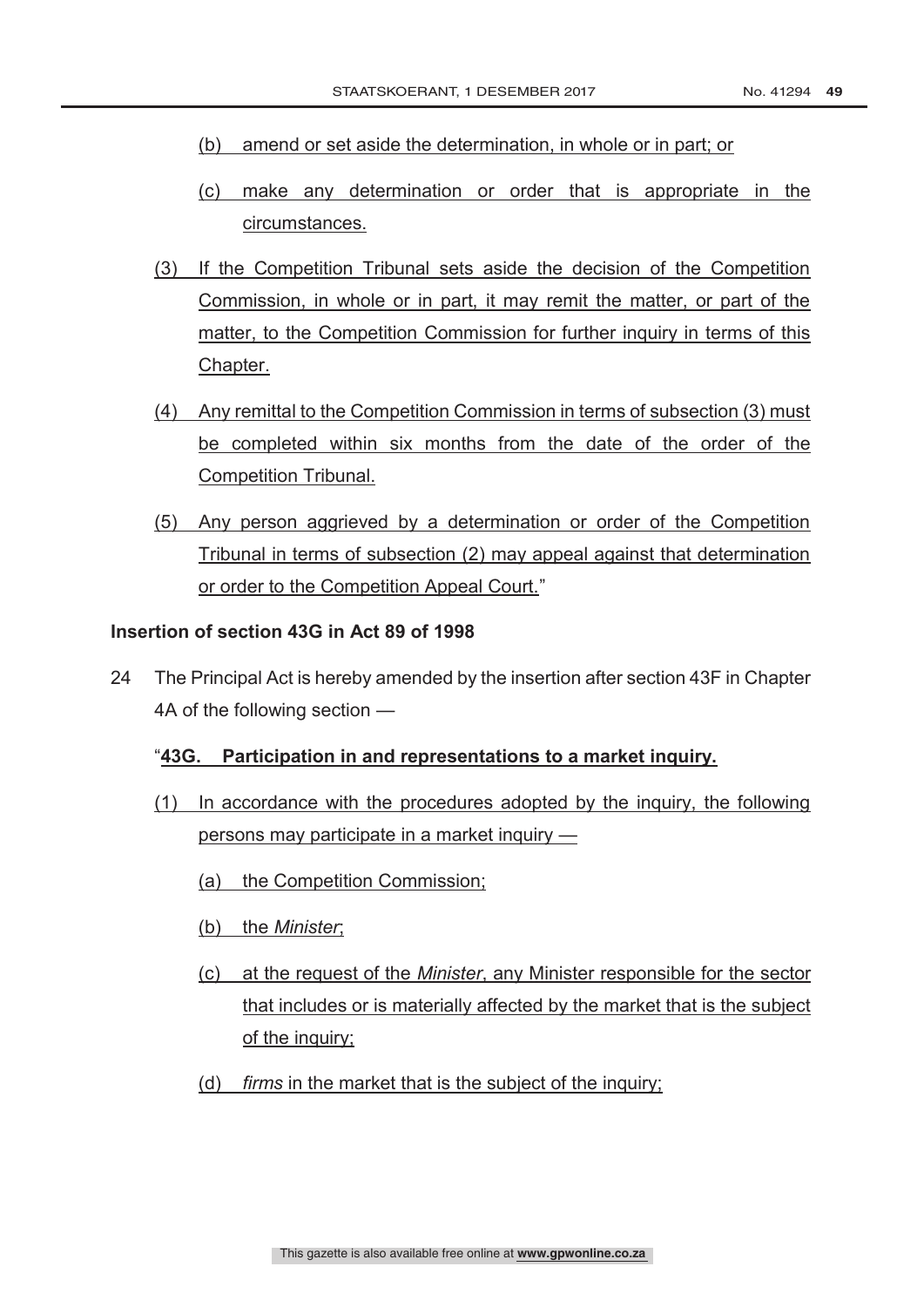- (e) any *registered trade union* that represents a substantial number of employees or the employees or representatives of the employees if there are no registered trade unions at the *firms* referred to in paragraph (d); and
- (f) any other person—
	- (i) who has a material interest in the market inquiry;
	- (ii) whose interest is, in the opinion of the presiding member of the inquiry, not adequately represented by another participant; and
	- (iii) who would, in the opinion of chairperson of the inquiry, substantially assist with the work of the inquiry.
- (2) Subject to the procedures and time periods adopted by the inquiry, any person may make representations to the market inquiry on any issue related to the terms of reference published in terms of section 43B (2)."

### **Amendment of section 44 in Act 89 of 1998**

- 25 The Principal Act is hereby amended by—
	- (a) the substitution of subsection (2) for the following —

"From the time information comes into the possession of the Competition Commission, Competition Tribunal or *Minister* until a final determination has been made concerning it, the Commission, Tribunal and *Minister* must treat as confidential, any information that is the subject of a claim in terms of this section."

(b) the substitution of subsection (3) for the following —

"In respect of information submitted to the Competition Commission, the Competition Commission may —

(a) determine whether the information is *confidential information*; and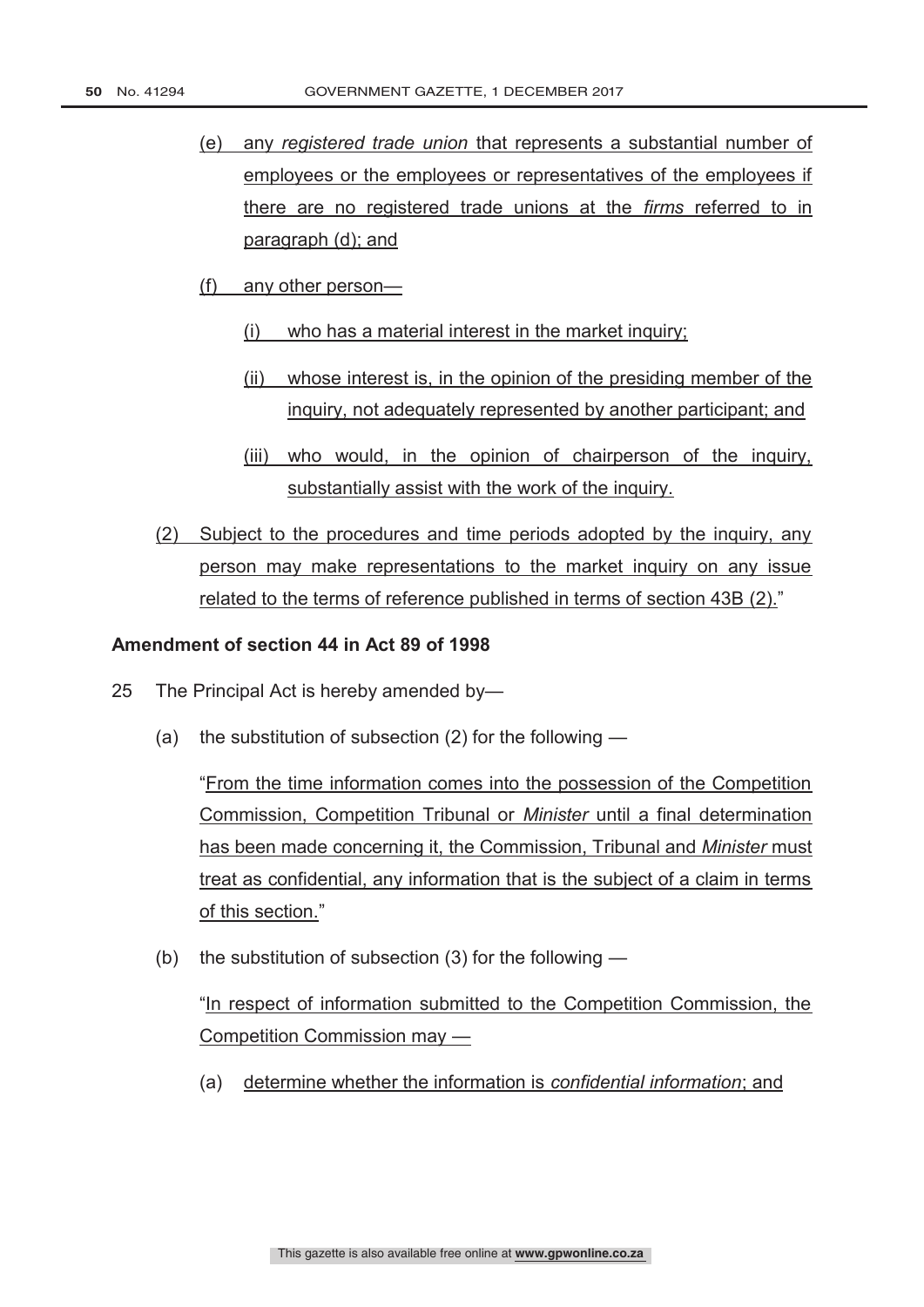- (b) if it finds that the information is confidential, make any appropriate determination concerning access to that information."
- (c) the insertion of the following subsections after subsection  $(3)$ 
	- "(4) The Competition Commission may not make a determination in terms of subsection (3) before it has given the claimant the *prescribed* notice of its intention to make this determination and considered the claimant's representations, if any."
	- (5) A person contemplated in subsection (1) who is aggrieved by the determination of the Competition Commission in terms of subsection (3) may, within the *prescribed* period of the Commission's decision, refer the decision to the Competition Tribunal.
	- (6) The Competition Tribunal may confirm or substitute the Competition Commission's determination or substitute it with another appropriate ruling.
	- (7) In respect of confidential information submitted to the Competition Tribunal, the Tribunal may —
		- (a) determine whether the information is confidential information; and
		- (b) if it finds that the information is confidential, make any appropriate determination concerning access to that information.
	- (8) A person aggrieved by the ruling of the Competition Tribunal in terms of subsections (6) or (7) may, within the *prescribed* period and in accordance with the Competition Appeal Court's rules—
		- (a) refer the Tribunal's ruling to the Competition Appeal Court, if the Tribunal grants leave to appeal; and
		- (b) petition the President of the Competition Appeal Court for leave to refer the Tribunal's ruling to the Competition Appeal Court, if the Tribunal refuses leave to appeal.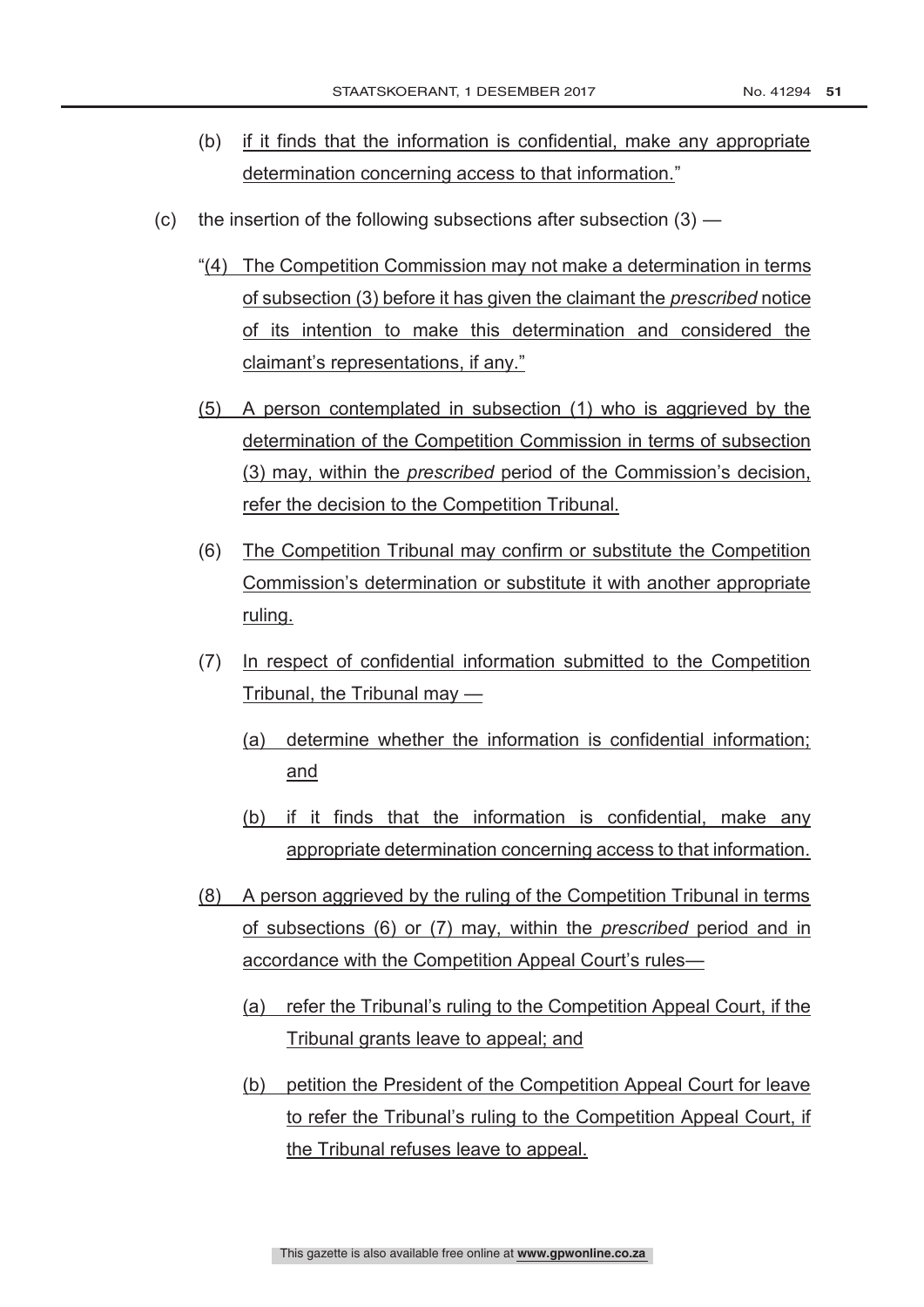- (9) Unless the Competition Commission, Competition Tribunal or Competition Appeal Court holds otherwise, an appropriate determination concerning access to *confidential information* includes the disclosure of the information to the legal representatives and economic advisors of the person seeking access —
	- (a) in a manner determined by the circumstances; and
	- (b) subject to the provision of appropriate confidentiality undertakings."

# **Amendment of section 45 in Act 89 of 1998**

26 The Principal Act is hereby amended by the substitution of section 45 for the following —

# **"45. Disclosure of information.**

- (1) A person who seeks access to information that is subject to a claim or determination that it is confidential information may apply to the Competition Tribunal in the *prescribed* manner and form, and the Competition Tribunal may—
	- (a) determine whether or not the information is confidential information; and
	- (b) if it finds that the information is confidential, make any appropriate order concerning access to that confidential information.
- (2) **[Within 10 business days after an order of the Competition Tribunal is made in terms of section 44 (3), a party concerned may appeal against that decision to the Competition Appeal Court, subject to its rules.]**

The provisions of section 44(8), read with the changes required by the context, apply to the application referred to in subsection (1).

(3) **[From the time information comes into the possession of the Competition Commission or Competition Tribunal until a final**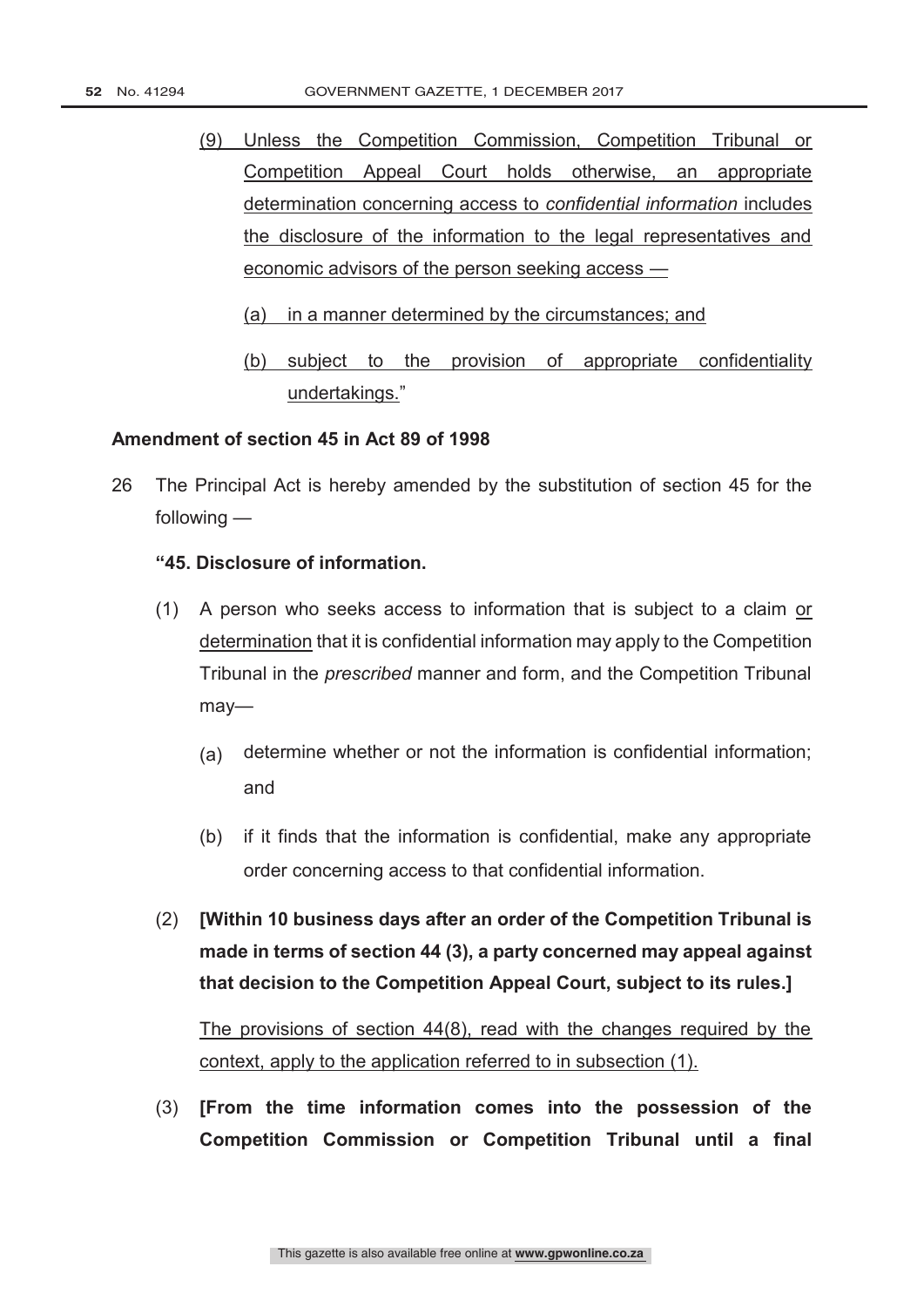**determination has been made concerning it, the Commission and Tribunal must treat as confidential, any information that—**

- **(a) the Competition Tribunal has determined is confidential information; or**
- **(b) is the subject of a claim in terms of this section.]**

Subject to section 44(2) and for the purposes of their participation in proceedings contemplated in *this Act*, including merger proceedings —

- (a) the *Minister* may have access to a *firm's confidential information*; and
- (b) any other relevant Minister and any relevant *regulatory authority* may have access to a *firm's confidential information* unless the Tribunal determines otherwise.
- (4) Once a final determination has been made concerning any information, it is confidential only to the extent that it has been accepted to be confidential information by the Competition Tribunal or the Competition Appeal Court."

# **Amendment of section 49D in Act 89 of 1998, as inserted by section 15 of Act 39 of 2000**

- 27 The Principal Act is hereby amended by the substitution of subsection (1) for the following—
	- "(1) If, during, on or after the completion of the investigation of a complaint or a market inquiry, the Competition Commission and the respondent, or any person that is the subject of action by the Competition Commission in terms of section 43E, agree on the terms of an appropriate order, the Competition Tribunal, without hearing any evidence, may confirm that agreement as a consent order in terms of section 58 (1) (b)."

# **Insertion of section 49E in Act 89 of 1998**

28 The following section is hereby inserted in the Principal Act after section 49D —

# **"49E. Leniency**.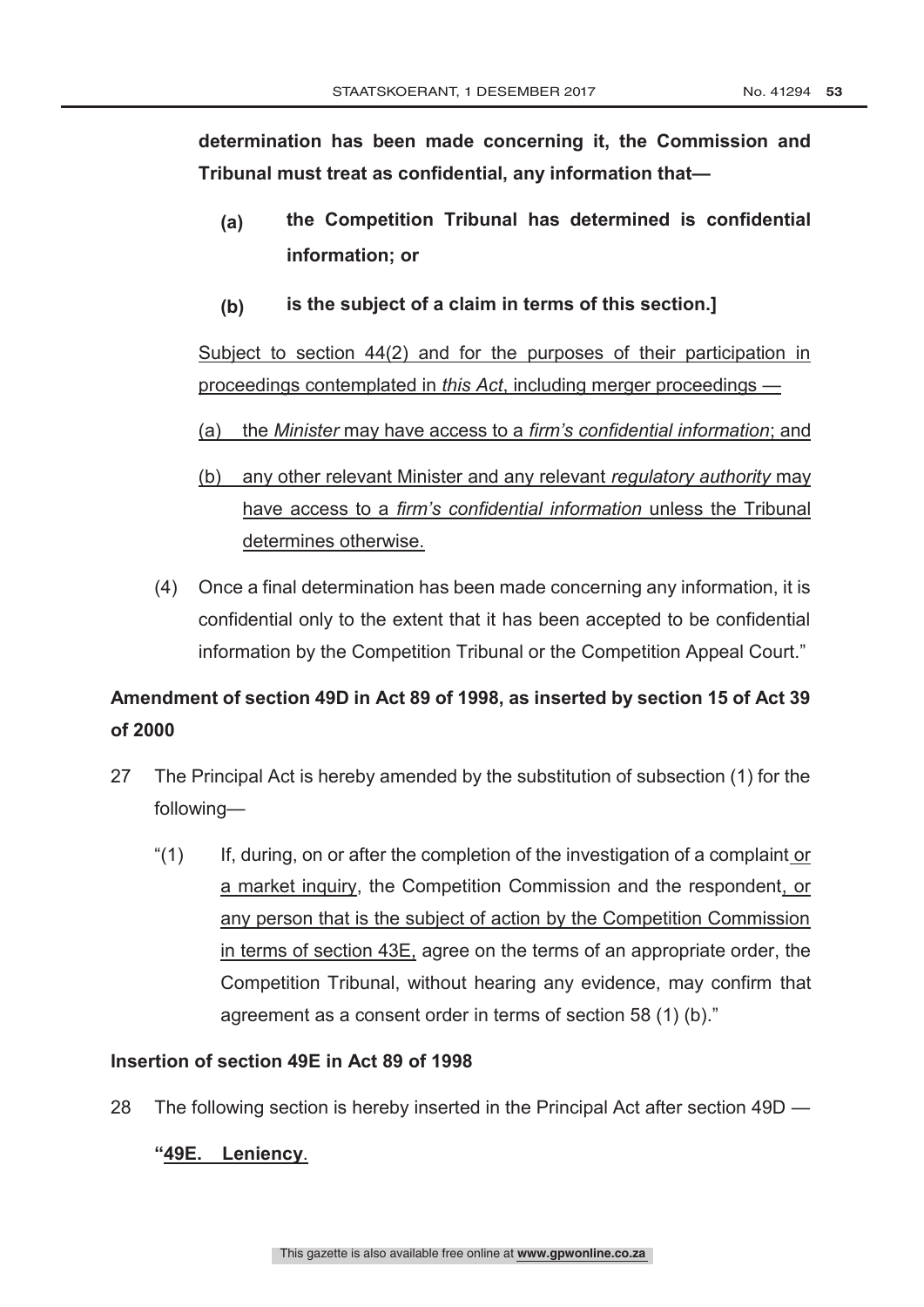- (1) The Competition Commission must develop, and publish in the *Gazette*, a policy on leniency, including the types of leniency that may be granted, criteria for granting leniency, the procedures to apply for leniency and the possible conditions that may be attached to a decision to grant leniency.
- (2) The Competition Commission may grant leniency, with or without conditions, in terms of its leniency policy."

# **Amendment of section 54 in Act 89 of 1998, as amended by section 15 of Act 39 of 2000**

29 The Principal Act is hereby amended by the insertion after subsection (c) of the following—

# "(dA) amend or withdraw any direction or summons referred to in subsections (a), (c) or (d)."

# **Amendment of section 58 in Act 89 of 1998, as amended by section 15 in Act 39 of 2000**

- 30 The Principal Act is hereby amended by—
	- (a) the substitution of paragraph (a) in subsection (1) for the following  $-$ 
		- "(a) make an appropriate order in relation to a *prohibited practice* or an appeal referred to in section 43F, including—
			- (i) interdicting any prohibited practice;
			- (ii) ordering a party to supply or distribute goods or services to another party on terms reasonably required to end a prohibited practice;
			- (iii) imposing an administrative penalty, in terms of section 59, with or without the addition of any other order in terms of this section;
			- (iv) ordering divestiture, subject to section 60;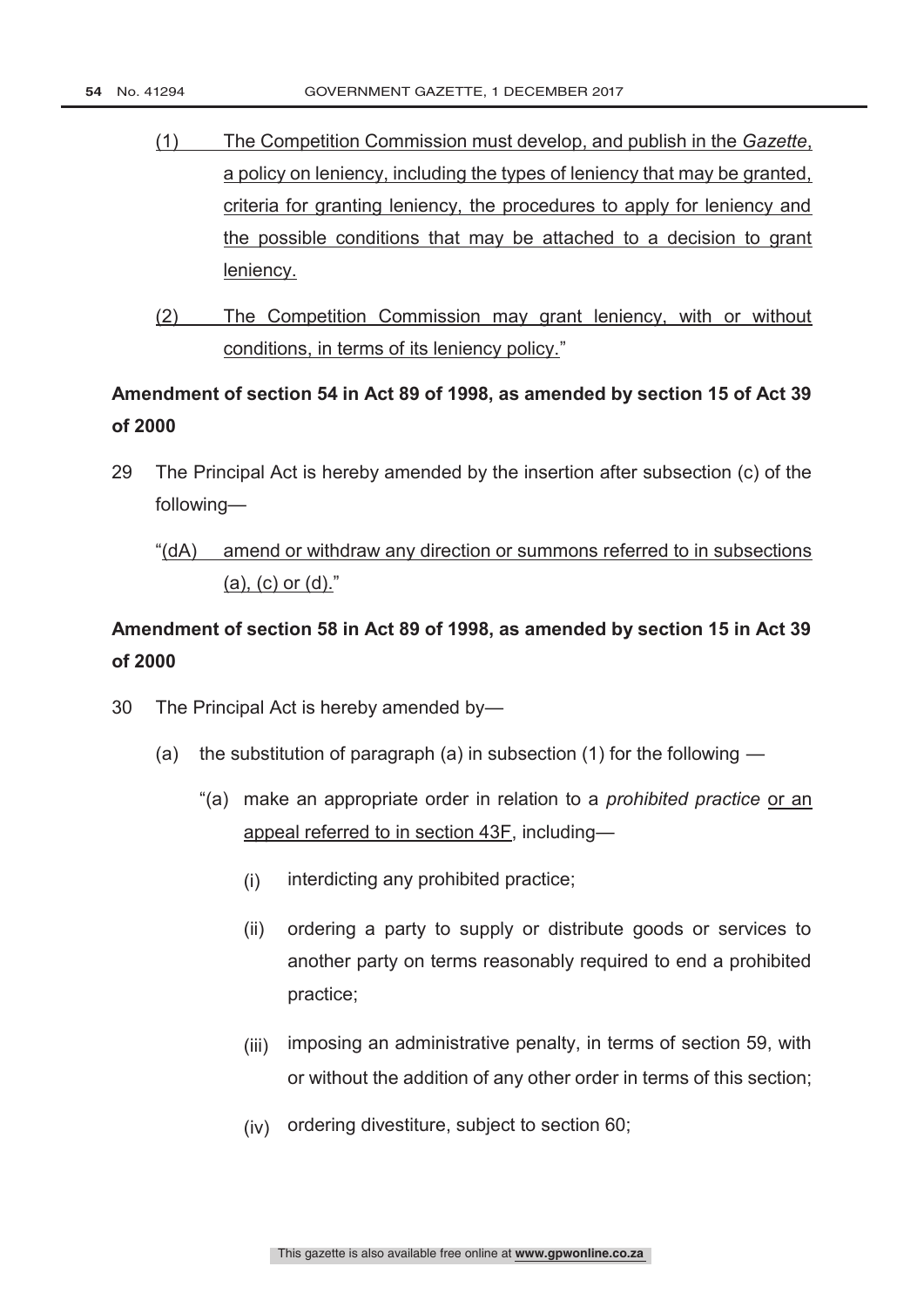- (v) declaring conduct of a *firm* to be a prohibited practice in terms of this Act, for purposes of section 65;
- (vi) declaring the whole or any part of an agreement to be void;
- (vii) ordering access to an essential facility on terms reasonably required;"
- (b) the substitution of paragraph (c) in subsection (1) for the following—
	- "(c) subject to sections 13 (6), **[and]** 14 (2) and 43B (4)(b), condone, on good cause shown, any non-compliance of—
		- (i) the Competition Commission or Competition Tribunal rules; or
		- (ii) a time limit set out in *this Act*."

# **Amendment of section 59 in Act 89 of 1998, as amended by section 10 in Act 1 of 2009**

- 31 The Principal Act is hereby amended by
	- (a) the substitution of paragraph (a) in subsection (1) for the following  $-$ 
		- "(a) for a *prohibited practice* in terms of section 4 (1), 5 (1) and (2), 8 (1) or 9 (1);"
	- (b) the deletion of paragraph (b) in subsection (1)
	- (c) the substitution of paragraph (d) in subsection (3) for the following
		- "(a) the market circumstances in which the contravention took place, including whether, and to what extent, the contravention had an impact upon *small businesses* and firms owned or controlled by historically disadvantaged persons;"
	- (d) the insertion after subsection (3) of the following:
		- "(3A) An administrative penalty imposed upon a *firm* that contravened *this Act* may be extended to one or more other *firms* if those *firms*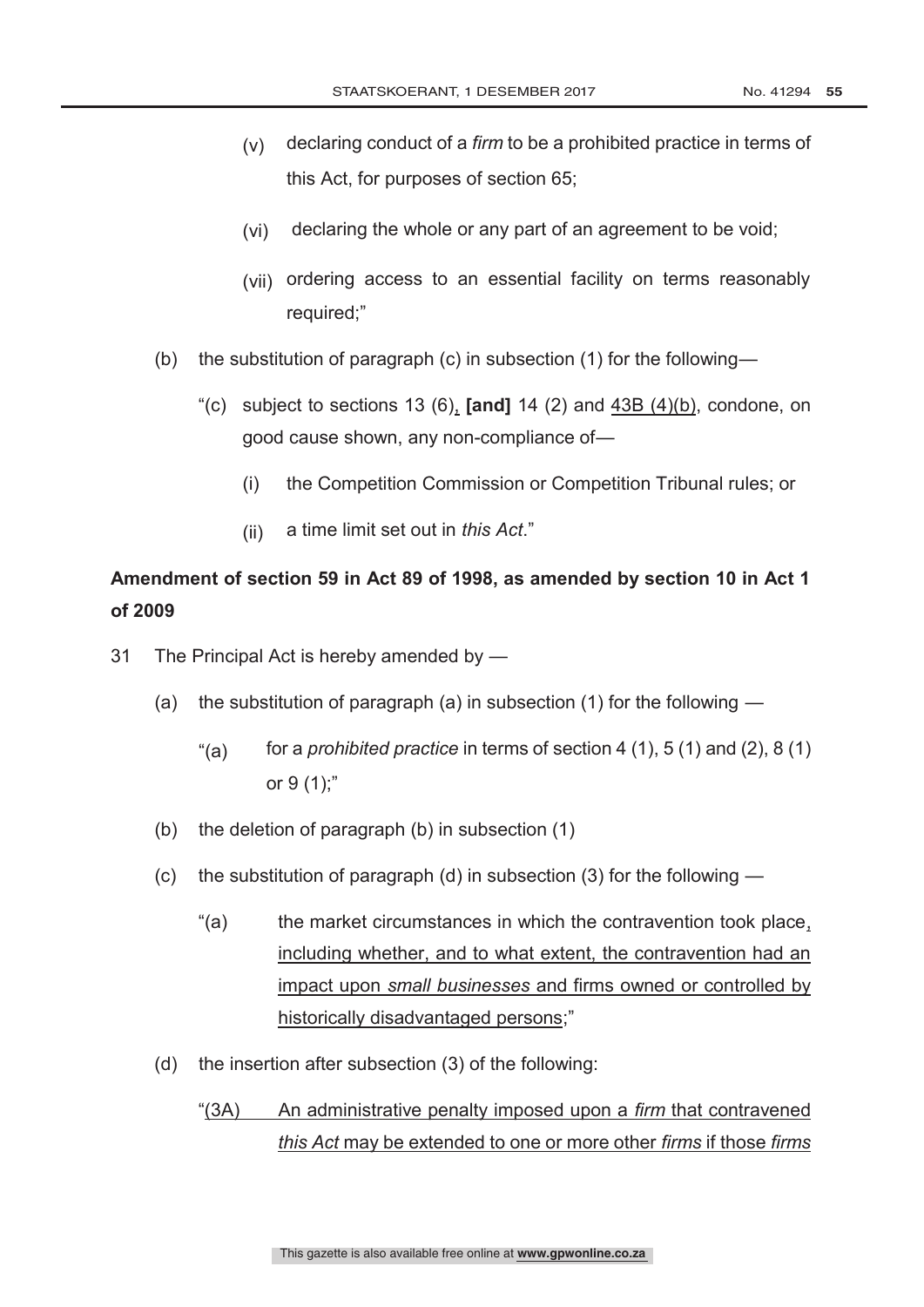form a single economic entity with the *firm* that contravened *this Act.*"

# **Amendment of section 60 in Act 89 of 1998, as amended by section 15 of Act 39 of 2000**

- 32 The Principal Act is hereby amended by the
	- (a) insertion after paragraph (b) in subsection (2) of the following
		- "(c) after a market inquiry conducted in terms of Chapter 4A, the Competition Commission finds that there is an adverse effect on competition in the relevant market and makes a recommendation to the Competition Tribunal that such an order is appropriate."
	- (b) substitution for subsection (4) for the following
		- "(4) An order made in terms of subsection (1) or (2) may set a time for compliance, and any other terms that the Competition Tribunal considers appropriate, having regard to the commercial interests of the party concerned and the purposes of *this Act*."

# **Amendment of section 62 in Act 89 of 1998, as amended by section 15 of Act 39 of 2000**

- 33 The Principal Act is hereby amended by the substitution for subsection (4) for the following—
	- "(4) An appeal from a decision of the Competition Appeal Court in respect of a matter within its jurisdiction in terms of subsection (2) lies to the **[Supreme Court of Appeal or]** Constitutional Court, subject to section 63 and **[their]** its respective rules."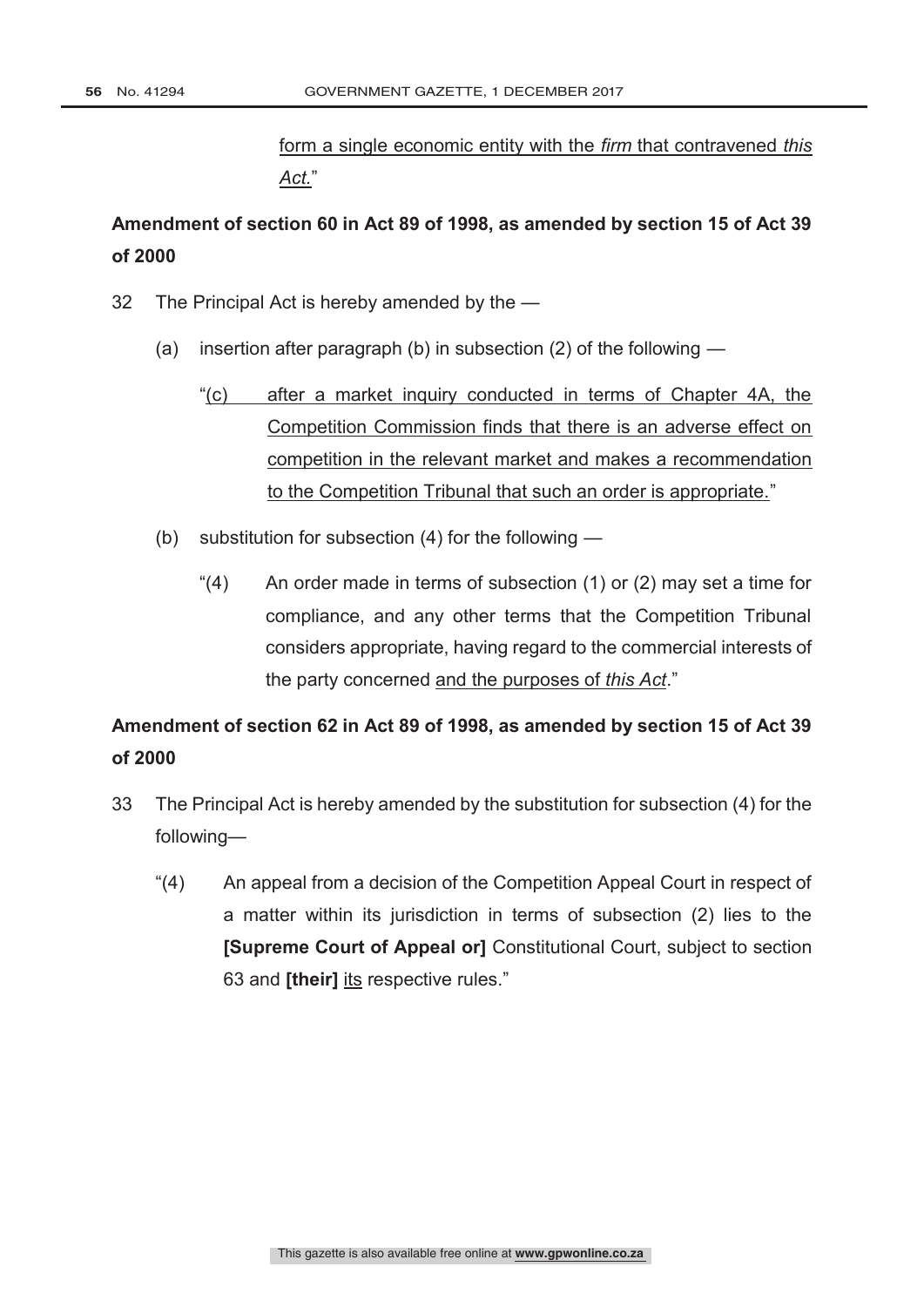# **Amendment of section 63 in Act 89 of 1998, as amended by section 15 of Act 39 of 2000**

- 34 The Principal Act is hereby amended by the
	- (a) substitution for subsection (2) for the following subsection
		- "(2) Subject to the Constitution and despite any other law, an appeal in terms of section 62(4) may be brought, **[to the Supreme Court of Appeal or if it concerns a constitutional matter,]** to the Constitutional Court **[,only]** —
			- (a) **[with the leave of the Competition Appeal Court; or**
			- (b) **if the Competition Appeal Court refuses leave],** with the leave of **[the Supreme Court of Appeal or]** the Constitutional Court **[, as the case may be]**."
	- (b) substitution for subsection (4) for the following subsection
		- "(2) **[If the Competition Appeal Court, when refusing leave to appeal, made an order as to costs against the applicant, [the Supreme Court of Appeal or] the Constitutional Court may vary that order on granting leave to appeal.]"**
	- (c) deletion of subsections (7) and (8).

# **Amendment of section 67 in Act 89 of 1998**

- 35 The Principal Act is hereby amended by the substitution for subsection (1) for the following subsection —
	- "(1) A complaint in respect of a *prohibited practice* that ceased more than three years before the complaint was initiated may not be **[initiated more than three years after the practice has ceased]** referred to the Competition Tribunal."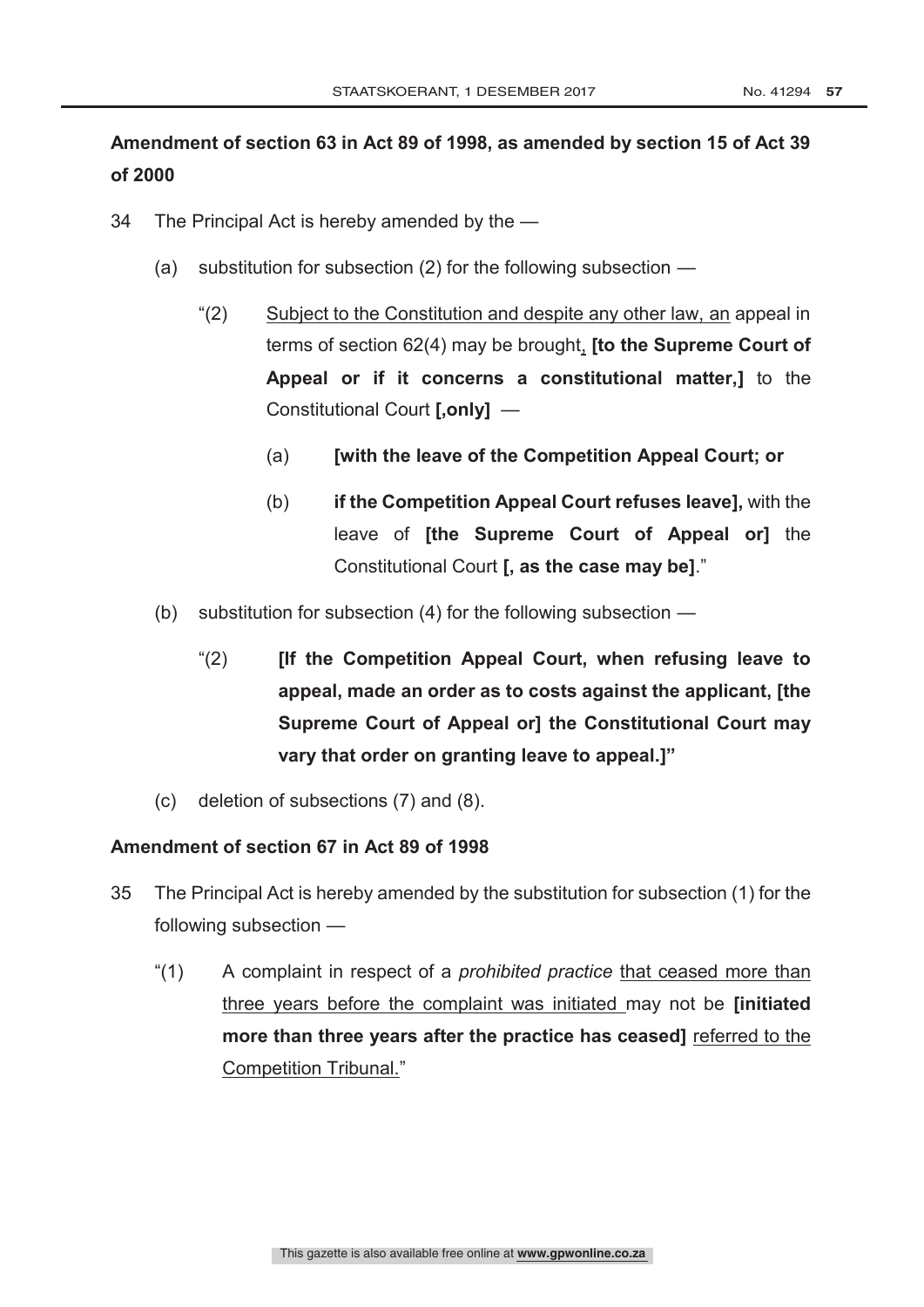# **Amendment of section 74 in Act 89 of 1998, as amended by section 13 of Act 1 of 2009**

- 36 The Principal Act is hereby amended by the substitution for subsection (b) for the following subsection —
	- "(b) in any case, to a fine not exceeding **[R2 000-00]** R10 000-00 or to imprisonment for a period not exceeding six months, or to both a fine and imprisonment."

# **Amendment of section 79 in Act 89 of 1998**

37 The Principal Act is hereby amended by the substitution of section 79 with the following section —

# "**79. Guidelines**

- (1) The Competition Commission may prepare, amend, replace and issue guidelines to indicate the Commission's policy approach to any matter within its jurisdiction in terms of *this Act*.
- (2) A guideline referred to **[prepared]** in **[terms of]** subsection (1) **[—**
	- **(a)]** must be published in the *Gazette*. **[; but**
	- **(b) is not binding on the Competition Commission, the Competition Tribunal or the Competition Appeal Court in the exercise of their respective discretion, or their interpretation of** *this Act***.]**
- (3) Before the Competition Commission issues a guideline referred to in subsection (1), the Competition Commission must —
	- (a) publish a notice in the *Gazette*
		- (i) stating that a draft guideline has been prepared;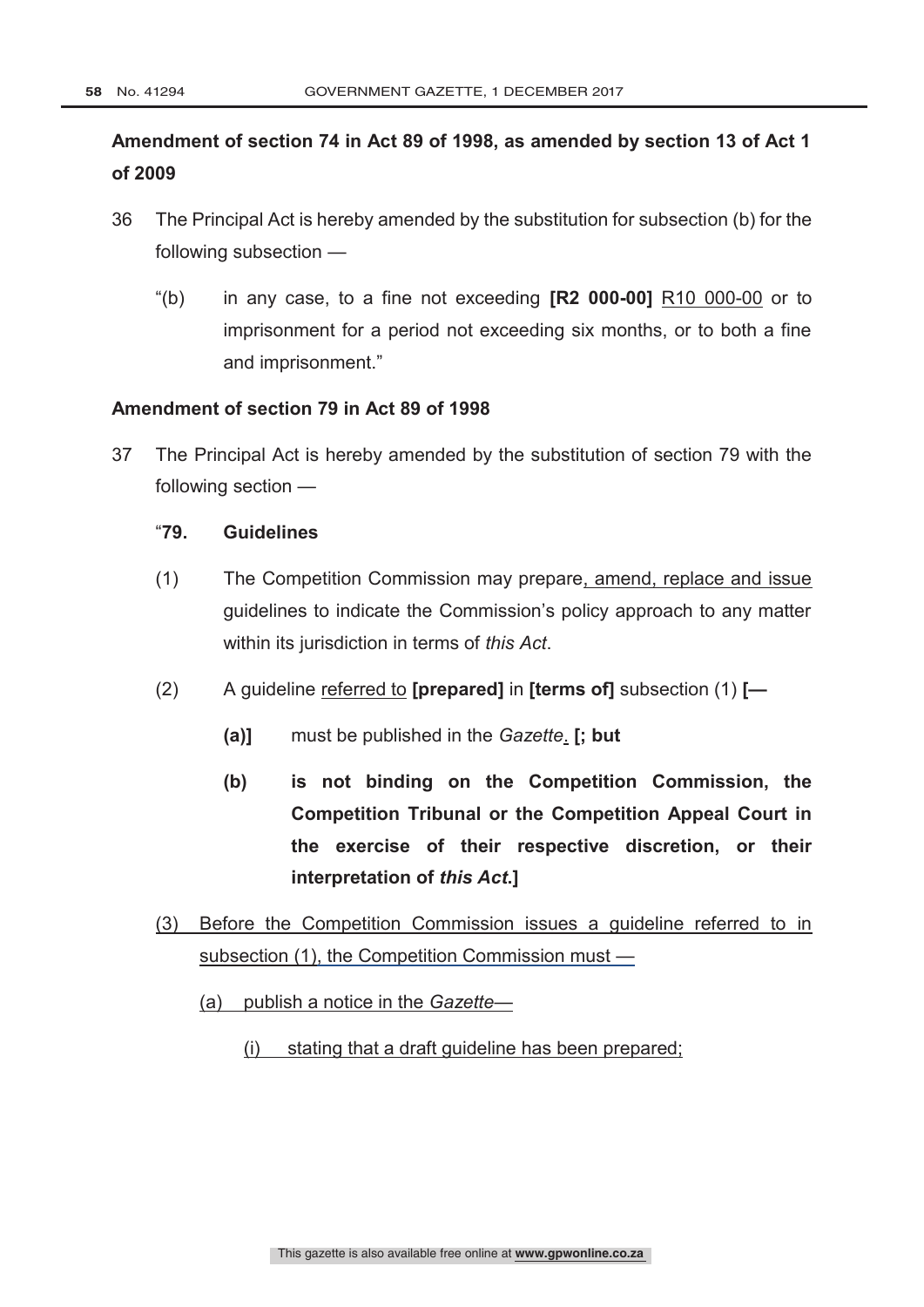- (ii) stating the place, which may include the Competition Commission's website, where a copy of the draft guideline may be obtained; and
- (iii) inviting interested parties to submit written representations on the draft guideline within a reasonable period; and
- (b) consider any representations which were submitted within the period specified in the notice.
- (4) A guideline referred to in subsection (1) is not binding, but any person interpreting or applying *this Act* must take it into account."

# **Amendment of section 83 in Act 89 of 1998**

- 38 The Principal Act is hereby amended by the insertion of the following subsection after section 83(2) —
	- "(3) Until a leniency policy referred to in section 49E is published in the *Gazette*, the leniency policy published in Government *Gazette* No. 31064 (GN 628 of 23 May 2008) and amended in Government *Gazette* No. 35139 (GN 212 of 16 March 2012) will remain in effect."
- 39 **Short Title and commencement of Act.** —This Act is called the Competition Amendment Act, 2017, and comes into operation on a date fixed by the President by proclamation in the *Gazette*.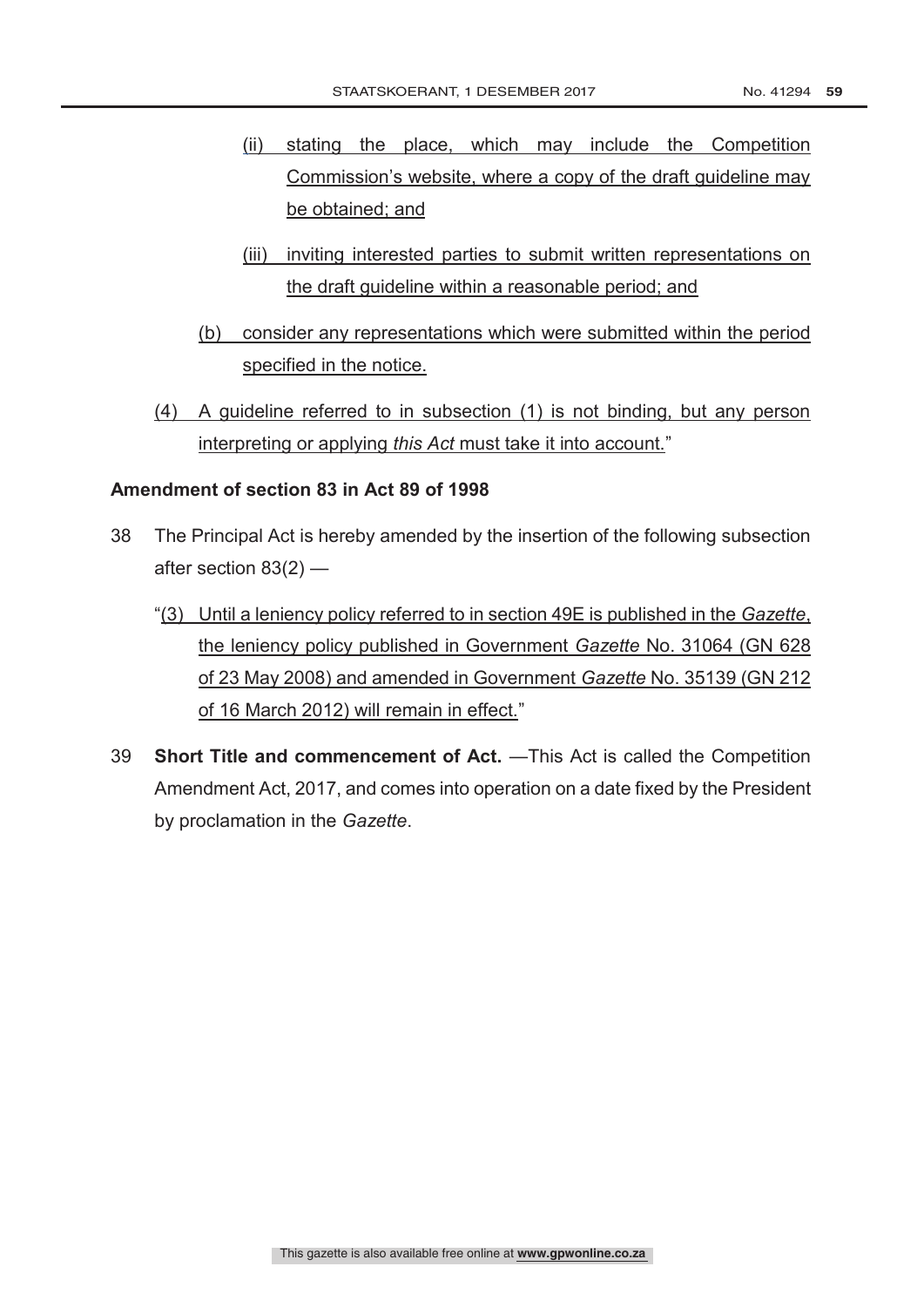# **MEMORANDUM ON THE OBJECTS OF THE COMPETITION AMENDMENT BILL, 2017**

### 1. **INTRODUCTION**

The Competition Act, 1998 (Act 89 of 1998)("the Act") provides the legislative framework for the competition authorities to investigate and penalise anti-competitive conduct and regulate mergers and acquisitions. In addition, there are numerous public interest issues, such as employment and the promotion of small businesses that must be considered together with competition issues.

# **2. OBJECTS OF THE BILL**

- **1.** The main objective of these amendments is to address two persistent structural constraints on the South African economy: the high levels of economic concentration in the economy and the skewed ownership profile of the economy. This is done through:
- 1.1. strengthening the provisions of the Competition Act relating to prohibited practices, especially abuse of dominance, price discrimination and mergers;
- 1.2. requiring special attention to be given to the impact of anti-competitive conduct on small businesses and firms owned by historically disadvantaged persons;
- 1.3. strengthening the provisions relating to market inquiries so that:(a) the outcomes of these inquiries result in action that promotes competition; (b) there is guidance on how to evaluate the adverse features of a market; and, (c) requiring special attention upon small businesses and firms owned by historically disadvantaged persons;
- 1.4. providing the Executive with effective means of participating in competition related proceedings and the power to initiate market inquiries into a sector; and
- 1.5. promoting the administrative efficacy of the Competition Commission, market inquiries and the Competition Tribunal.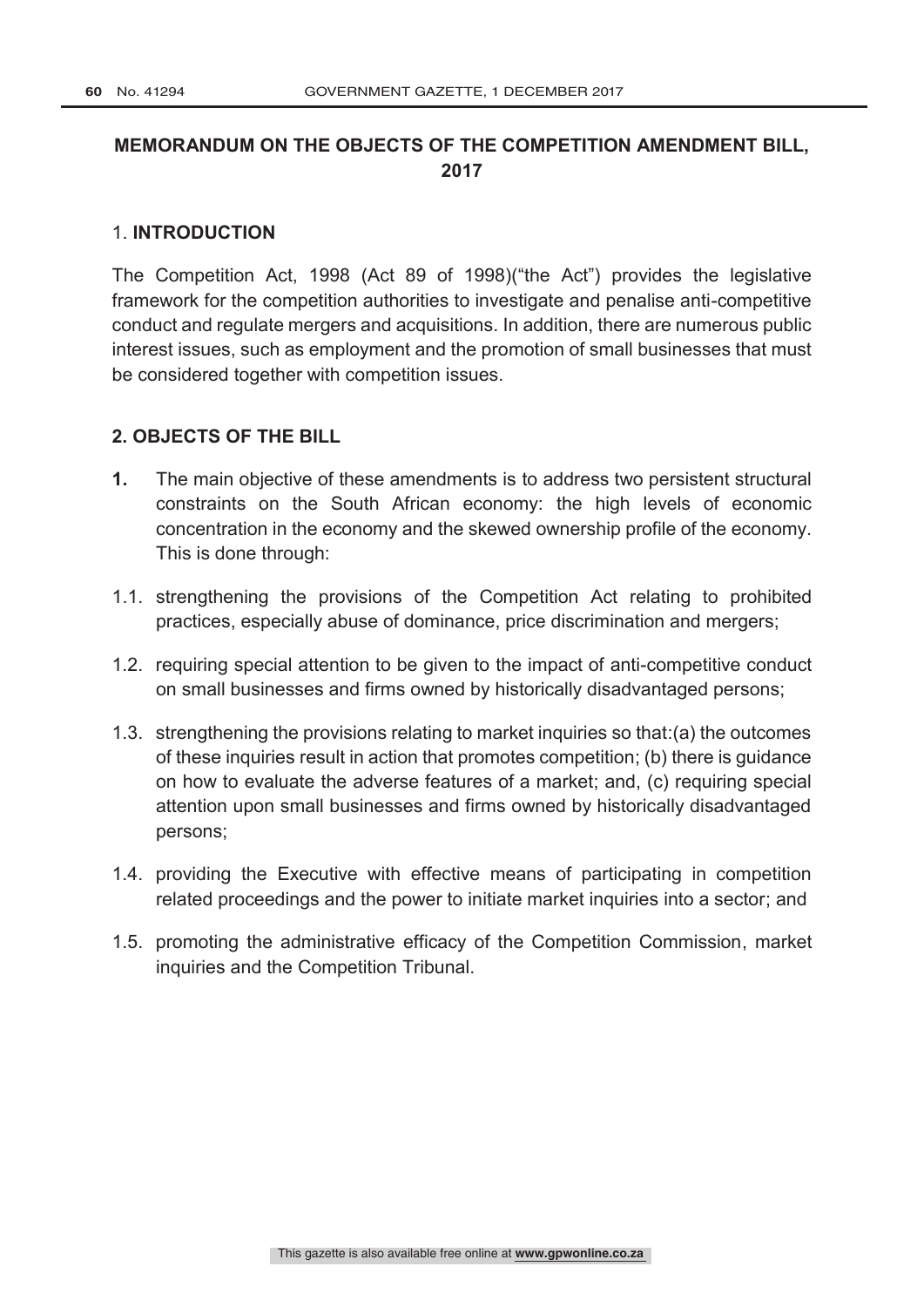# **3. SUMMARY OF THE BILL**

# AMENDMENTS TO CHAPTER 1 – DEFINITIONS, INTERPRETATION, PURPOSE AND APPLICATION

# 1. **Clause 1**– **Amendment of Section 1**

- 1.1. Clause 1 amends the definition "exclusionary act" by expanding its ambit to include not only *barriers to entry* and *expansion* within a market, but also to *participation in* a market.
- 1.2. Clause 1 also updates the definitions of *Minister* and *small business*.

# AMENDMENTS TO CHAPTER 2 – PROHIBITED PRACTICES

AMENDMENT TO PART A – RESTRICTIVE PRACTICES

# 2. **Clause 2 – Amendment of Section 4**

- 2.1. This amendment reflects the factual position that collusive agreements in concentrated markets may be achieved and monitored through the allocation of market shares.
- 2.2. Collusion in concentrated markets with stable, large market shares is usually easier because there are only a few firms to coordinate.
- 2.3. This amendment enhances enforcement of cartel activity in concentrated markets, which in turn, should create opportunities for entry and expansion in the market. This will benefit small businesses and firms controlled or owned by historically disadvantaged persons by presenting them with opportunities for entry into the market.

AMENDMENTS TO PART B – ABUSE OF DOMINANT POSITION

# 3. **Clause 3 – Amendment of Section 8**

- 3.1. Section 8prohibits abuse of dominance by a firm that is dominant in a market.<sup>1</sup> Section 8 is especially important when dealing with concentrated markets.
- 3.2. Subsection (a), now subsection (1)(a), is amended by the deletion of the words "to the detriment of consumers". It is not only consumers that

 $\overline{a}$ 1Section 7 outlines when a firm is a dominant firm.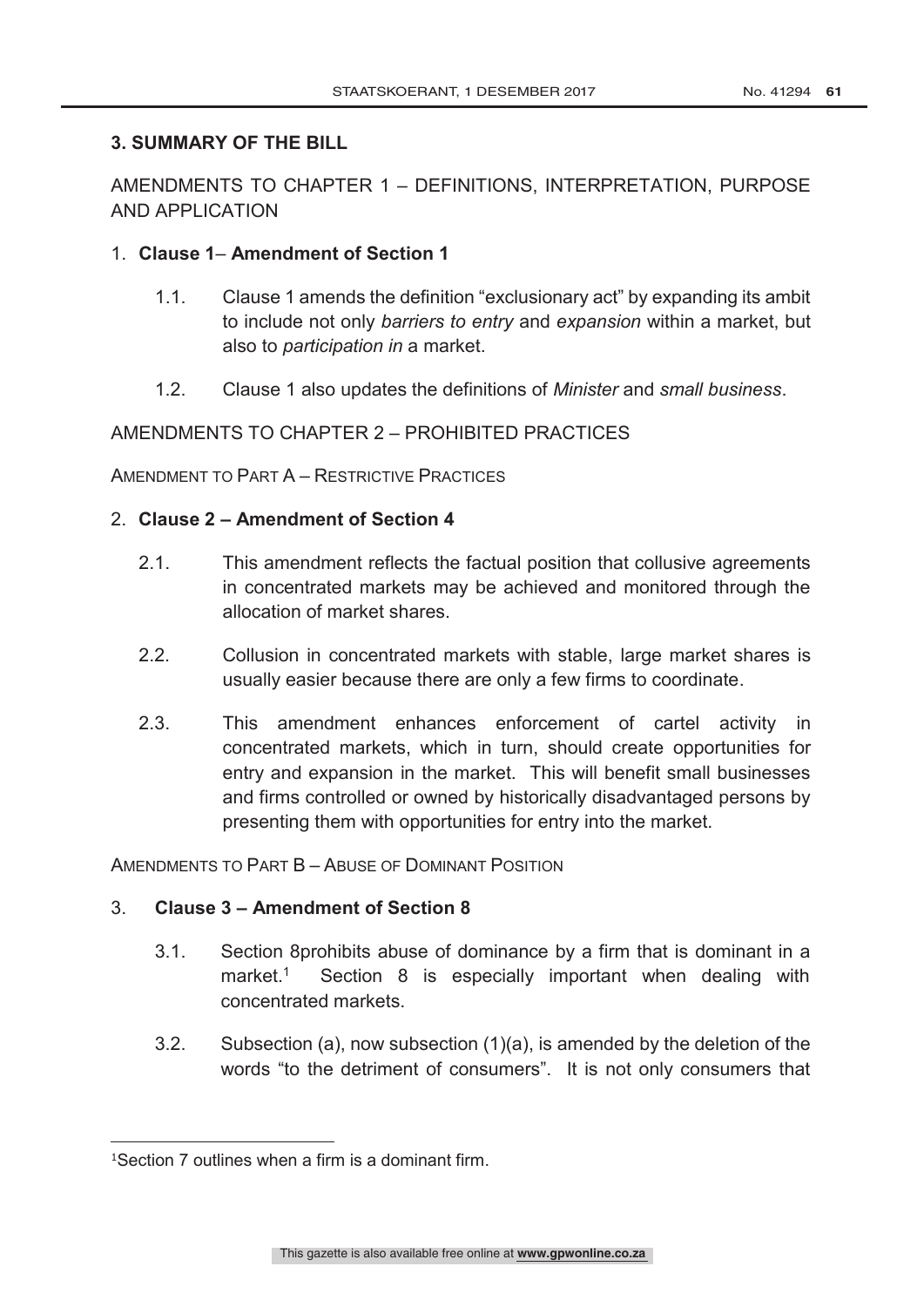$\overline{a}$ 

should be protected from excessive prices, but all firms involved in commercial transactions.

- 3.3. Subsection  $(1)(d)(v)$ , which prohibits predatory pricing<sup>2</sup>, is amended to accommodate a more general standard ("their relevant cost benchmark"). This enables flexibility and case specific determinations of the applicable and relevant cost benchmark.
- 3.4. The subsection also includes as possible benchmarks the practice of selling goods or services below their average avoidable cost<sup>3</sup> or long run average incremental cost<sup>4</sup>. The inclusion of these standard economic benchmarks is important because the failure of a dominant firm to cover its average avoidable costs or long run average incremental cost suggests that the dominant firm is sacrificing profits in the short-term, and therefore, may be involved in exclusionary conduct.
- 3.5. Subsection  $(1)(d)(iv)$  is introduced to prevent unreasonable conditions unrelated to the object of a contract being placed on the seller.
- 3.6. Subsection (1)(d)(vii) is inserted to include the practice of engaging in a margin squeeze.<sup>5</sup>
- 3.7. Subsection (1)(d)(viii) is introduced to protect suppliers to dominant firms from being required, through the abuse of dominance, to sell their goods or services at excessively low prices. (This addresses the problem of monopsonies.)
- 3.8. Subsection (2) is inserted to place the burden on the dominant firm to show that the price is reasonable after a *prima facie* case is established.
- 3.9. The determination of excessive prices is complex and often case specific. Subsection (3) mandates the Commission to provide guidelines on how to determine excessive prices.

<sup>&</sup>lt;sup>2</sup> Predatory pricing takes place when a firm prices its goods or services at such a low level that other suppliers cannot compete and are forced to leave the market.

 $3$  Average avoidable costs refer to the costs, including both the variable costs and productspecific fixed costs, that could have been avoided if the firm had not produced a discrete amount of additional output.

<sup>&</sup>lt;sup>4</sup> Long run average incremental cost refers to the average changes to incremental costs that firms are able to predict and account for. Examples of long run incremental costs are energy, maintenance, growth and rent.

<sup>&</sup>lt;sup>5</sup> A margin squeeze is a form of vertical leveraging whereby a vertically integrated firm exploits its dominant position in an input market to restrict competition in a competitive downstream market.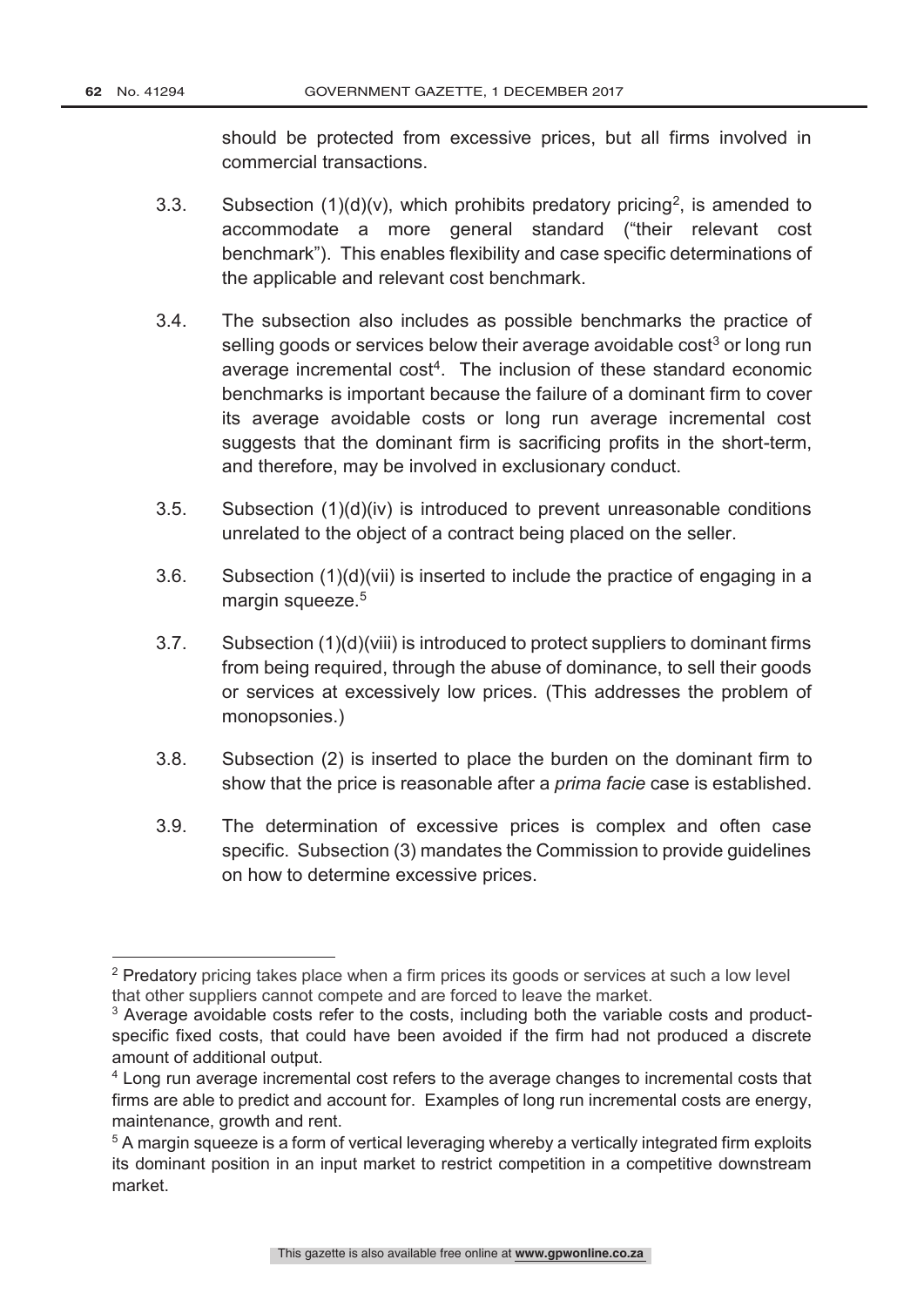### 4. **Clause 4 – Amendment of Section 9**

- 4.1. Section 9 deals with price discrimination by a dominant firm.
- 4.2. The deletion of subsection (1)(a) and its inclusion in subsection (2) means that the dominant firm must show that the action of price discrimination is not likely to have an effect of preventing or lessening competition.
- 4.3. Subsection (3) requires that special attention be given to small businesses and firms owned or controlled by historically disadvantaged persons.
- 4.4. The addition of subsection (4) means that the prohibition of price discrimination will also apply to a dominant firm vis-à-vis its suppliers.

AMENDMENTS TO PART C – EXEMPTIONS FROM APPLICATION OF THE CHAPTER

# 5. **Clause 5 – Amendment of Section 10**

- 5.1. The amendment to section 10(3)(b)(ii) makes the entry, participation in and expansion of small businesses and firms owned or controlled by historically disadvantaged persons an important considerationin the process of determining exemptions. This will also address the concern that these firms frequently exit the market.
- 5.2. The amendment to section 10(3)(b)(iv) extends the set of objectives in which an exemption from the application of Chapter 2 may be granted to include the economic development of an industry designated by the Minister.

# 6. **Clause 6 – Amendment of Section 10A**

- 6.1. Section 10A dealt with the prohibition or regulation of a complex monopoly. It has not come into operation. The section is complex and is likely to be the subject of substantial litigation, including constitutional attacks about its validity. It is also rigid and does not effectively deal with concentrated markets.
- 6.2. The strengthening of the market inquiryprovisions is a better way to deal with the problem of concentration. The problem associated with complex monopolies is incorporated into the meaning of adverse effects upon competition, which is set out in the new amended section 43A.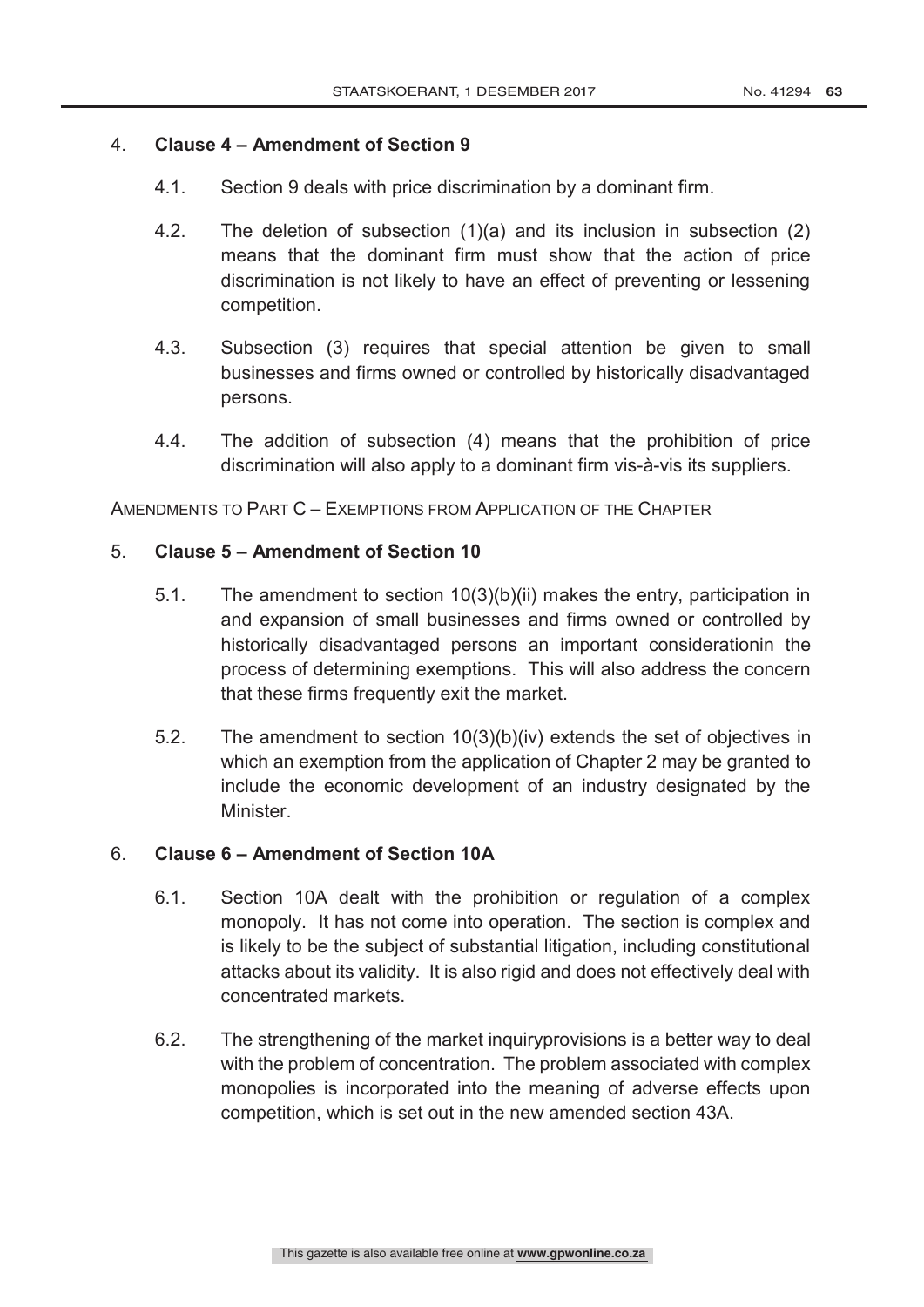AMENDMENTS TO CHAPTER 3 – MERGER CONTROL

### 7. **Clause 7 – Amendment of Section 12A**

- 7.1. The amendment adds the requirement that consideration be given to cross-shareholdings and cross-directorships by the merging parties. These are the mechanisms by which unseen, creeping concentration, and the erection and maintenance of strategic barriers to entry are possible.
- 7.2. The amendment also proposes amending section 12A (2) to require disclosure of merger activity engaged in by the merging parties in the preceding three years to identify markets in which, and firms by which, creeping concentrations are being pursued. These requirements would reveal merger activity that may have fallen below the current thresholds for scrutiny by the competition authorities.
- 7.3. The proposed amendments also seek to explicitly create public interest grounds in merger control that address ownership, control and the support of small businesses and firms owned or controlled by historically disadvantaged persons.
- 7.4. These amendments will require consideration of these structural features in every merger, and the identification of measures to ameliorate any identified and credible concerns.
- 7.5. Co-ordination among horizontal competitors may occur through a common shareholder, and that similar complex and overlapping ownership structures may increase concentration. Therefore, there is an amendment to ensure disclosure and scrutiny of these relationships during merger proceedings.

# 8. **Clause 8 – Insertion of Section 12B**

- 8.1. This amendment enables the Commission to consider transactions occurring within a three-year period that result in a change of control or which are steps towards a change of control, to be scrutinised in terms of section 12A as if they occurred simultaneously.
- 8.2. This ensures that the creeping acquisition of control is subject to the appropriate scrutiny and analysis by the competition authorities.

# 9. **Clause 9 – Amendment of Section 15**

Section 15 regulates the Competition Commission's powers to revoke its approval of an intermediate merger. Revoking approval of a merger is in many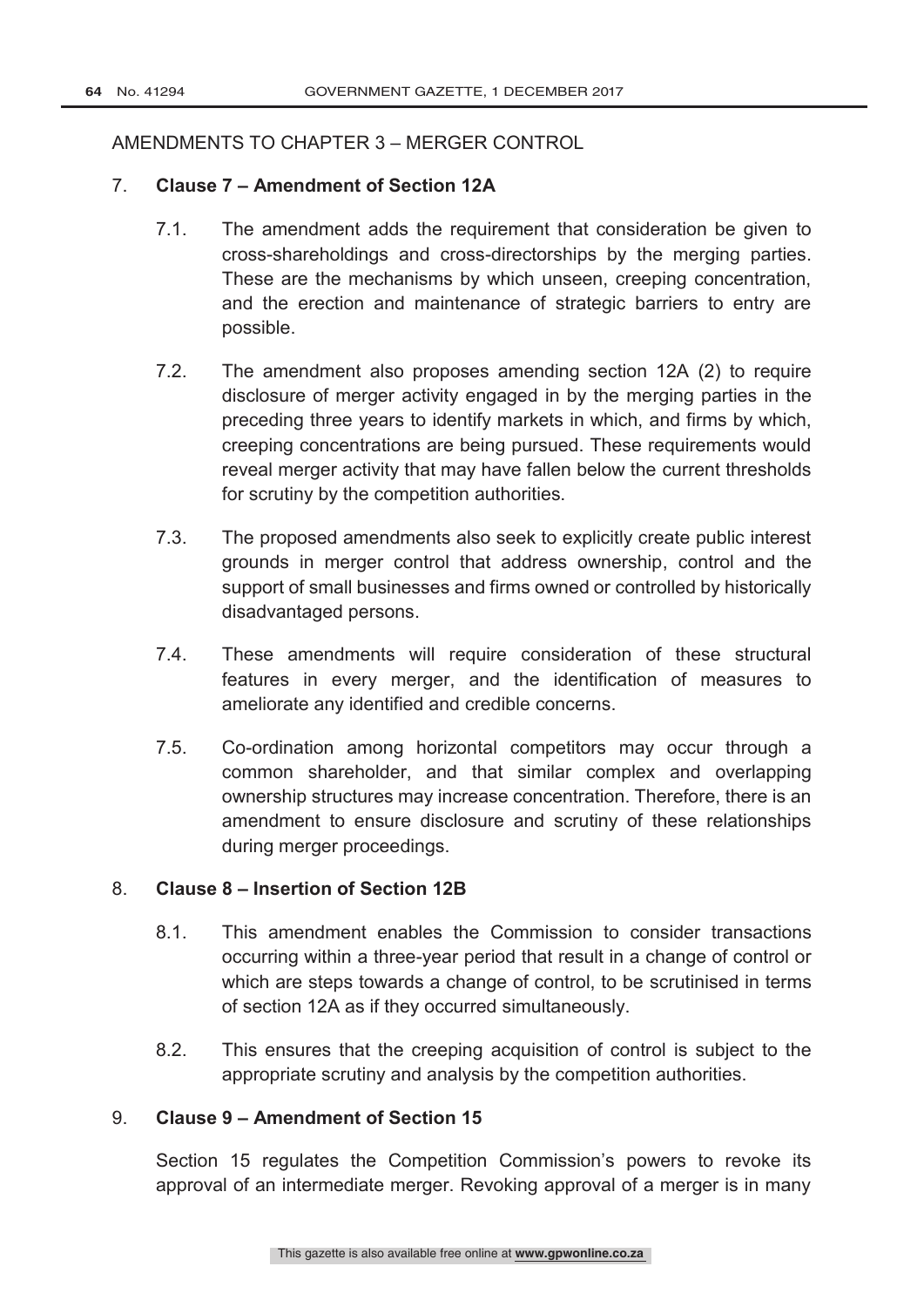cases a drastic remedy and may in certain circumstances be inappropriate or impractical. This amendment provides that the Competition Commission may make an appropriate order regarding any condition relating to the merger, including those relating to employment, small businesses and firms owned or controlled by historically disadvantaged persons.

# 10. **Clause 10–Amendment of Section 16**

The amendment provides the Competition Tribunal with a similar power as described in paragraph 9 above.

# 11. **Clause 11 – Amendment of Section 17**

This amendment provides the Minister and the Competition Commission with the right of appeal against a decision of the Competition Tribunal and addresses a lacuna in the Act.

# AMENDMENTS TO CHAPTER 3 – COMPETITION COMMISSION, TRIBUNAL AND **COURT**

AMENDMENTS TO PART A – THE COMPETITION COMMISSION

# 12. **Clause 12 – Amendment of Section 21**

Section 21 sets out the functions of the Competition Commission. The amendments provide for functions relating to the development of a leniency policy and making decisions about leniency applications. This gives effect to case law.

# 13. **Clause 13 – Insertion of section 21A**

- 13.1. This proposed amendment creates a new power for the Commission to study the impact of earlier decisions by the Commission, Tribunal or Competition Appeal Court. This power enhances the Commission's advocacy powers.
- 13.2. The studies will provide valuable insights into the impact of the Competition Act on the competitiveness of South African markets and inform future action or approaches, including measures to enhance competition, whether in mergers, market inquiries or enforcement cases.

# 14. **Clause 14 – Amendment of section 22**

Section 22 provides for the appointment of the Competition Commissioner and specifies the Commissioner's general duties. The amendment provides the Competition Commissioner with the power to determine delegations of authority. As this delegation of statutory powers is given to the Commissioner by virtue of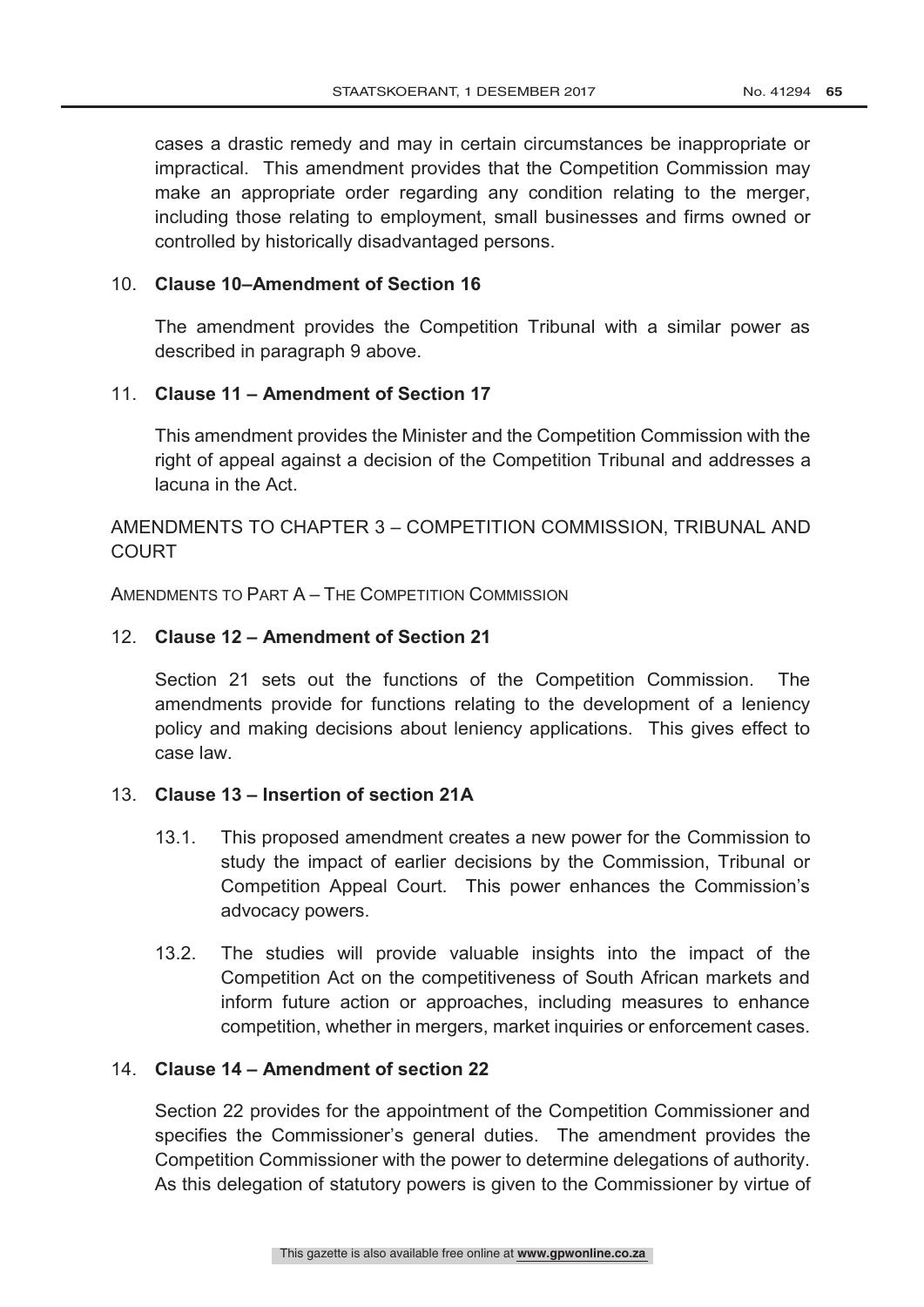the appointment by the Minister, provision is made for the policy to be done after consultation with the Minister.

### 15. **Clause 15 – Amendment of Section 25**

This amendment provides designated staff members of the Commission with rights of appearance in courts of law.

AMENDMENTS TO PART B – THE COMPETITION TRIBUNAL

### 16. **Clause 16 – Amendment of Section 26**

Section26 deals with the constitution of the Competition Tribunal. The amendment provides for the appointment of acting Tribunal members. This is necessary in the light of the Tribunal's workload and the fact that permanent seats on the Tribunal are sometimes vacant.

### 17. **Clause 17 – Amendment of Section 31**

Section 31 regulates Tribunal proceedings. The amendments limit the number of acting Tribunal members hearing any matter and extends the kinds of matters that a single Tribunal member may hear and determine. These matters are limited to issues of interlocutory applications such as application relating to time periods, access to information and discovery of documents. The Tribunal's Chairperson is empowered to determine when an application does not warrant three people. This should assist with the Tribunal's efficiency.

AMENDMENTS TO CHAPTER 4A – MARKET INQUIRIES

# 18. **Clauses 18 to 24 – Amendments of sections 43A to 43C and the insertion of sections 43D to 43G**

- 18.1. These proposed amendments will enhance the market inquiry process and will ensure that its outcomes include measures to address concentration and the transformation of ownership.
- 18.2. These mechanisms are similar to those in other jurisdictions elsewhere in the world which has had some success at addressing structural issues in markets.
- 18.3. The central concept of a market inquiry is to empower the Commission to inquire into market structure, and decide on interventions and remedies to address any features of the markets that would enhance competition and the purposes of the Act.
- 18.4. As with the merger control regime, the Commission's potential findings and actions following a market inquiry are binding, unless challenged in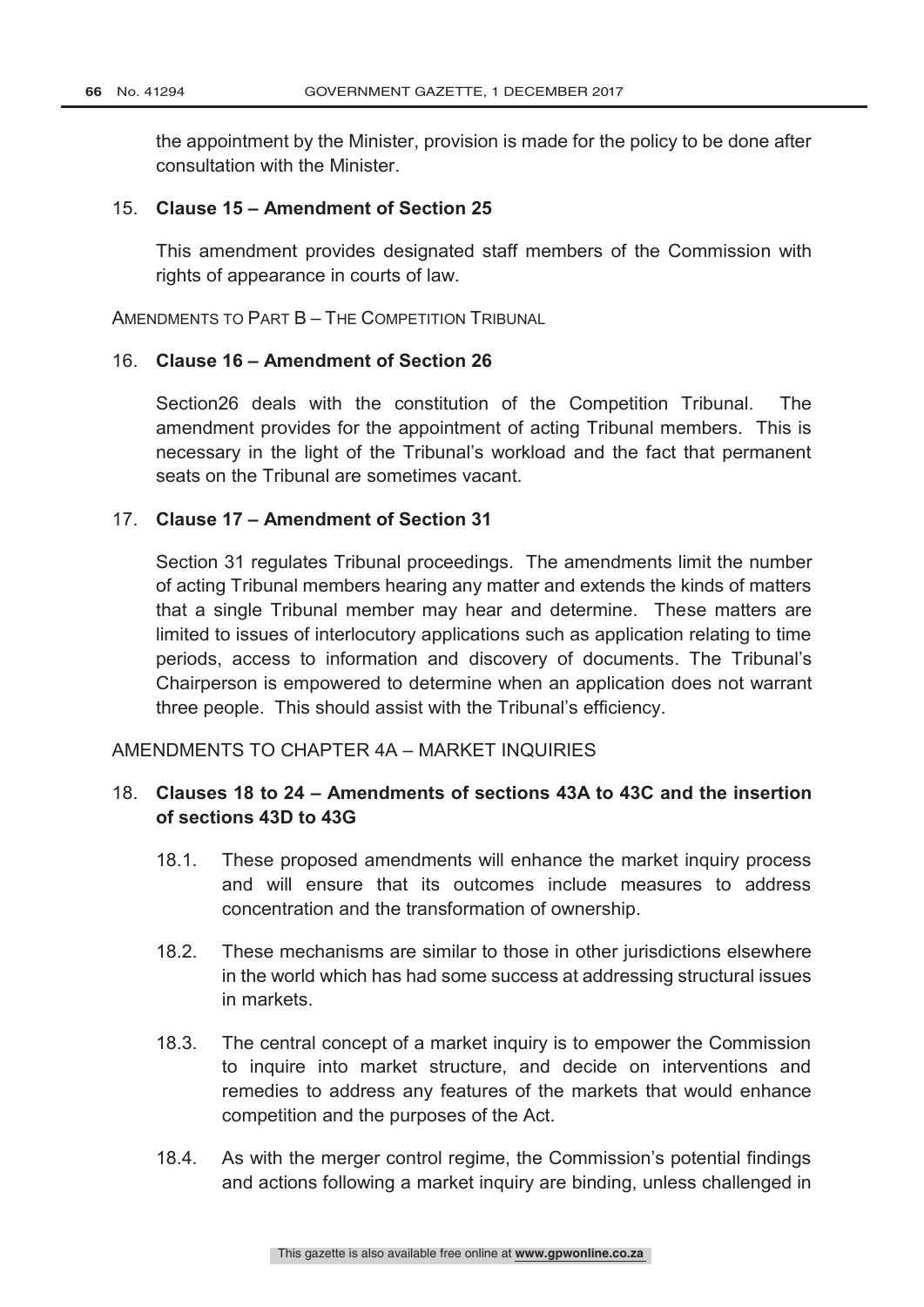the Tribunal. The notable exception to this is divestiture, which is only competently imposed by the Tribunal on the recommendation of the Commission. Given the far-reaching nature of this remedy, this is appropriate.

18.5. Time limits are desirable for this process to avoid it becoming an iterative process without end.

### 18.6. **Clause 18 – Amendment of Section 43A**

- 18.6.1. A market inquiry's focus is on the general state of competition in a market, rather than on the conduct by a particular firm. This distinguishes the market inquiry process from the Commission's initiation of complaints for investigation and possible referral to the Tribunal.
- 18.6.2. The amendments to section 43A(b) identify three types of market features that may be relevant to the market inquiry: (a) structure; (b) conduct by either suppliers and customers in the market at issue; or,(c) the conduct of customers related to that market. It also includes reference to the complex monopoly provisions of the 2008 Amendment to the Act.
- 18.6.3. The amendments provide for anon-exhaustive list of market outcomes that fall within the market structure category to enable the Commission and firms active in a market to determine what types of issues the market inquiry will consider. This list of structural features includes concentration and the past or current state support afforded to firms in the market that may result in the market being uncompetitive.

# 18.7. **Clause 19 – Amendment of Section 43B**

- 18.7.1. The amendments provide that the Commission or the Minister may establish a market inquiry.
- 18.7.2. The remainder of section 43B sets out the procedures and process to be followed for a market inquiry. It identifies the powers available to the Commission for the conduct of the inquiry, sets the applicable time limit for it, and provides for amendment of the terms of reference or time limit for completion of a market inquiry.
- 18.7.3. The section also creates protections relating to access to confidential information.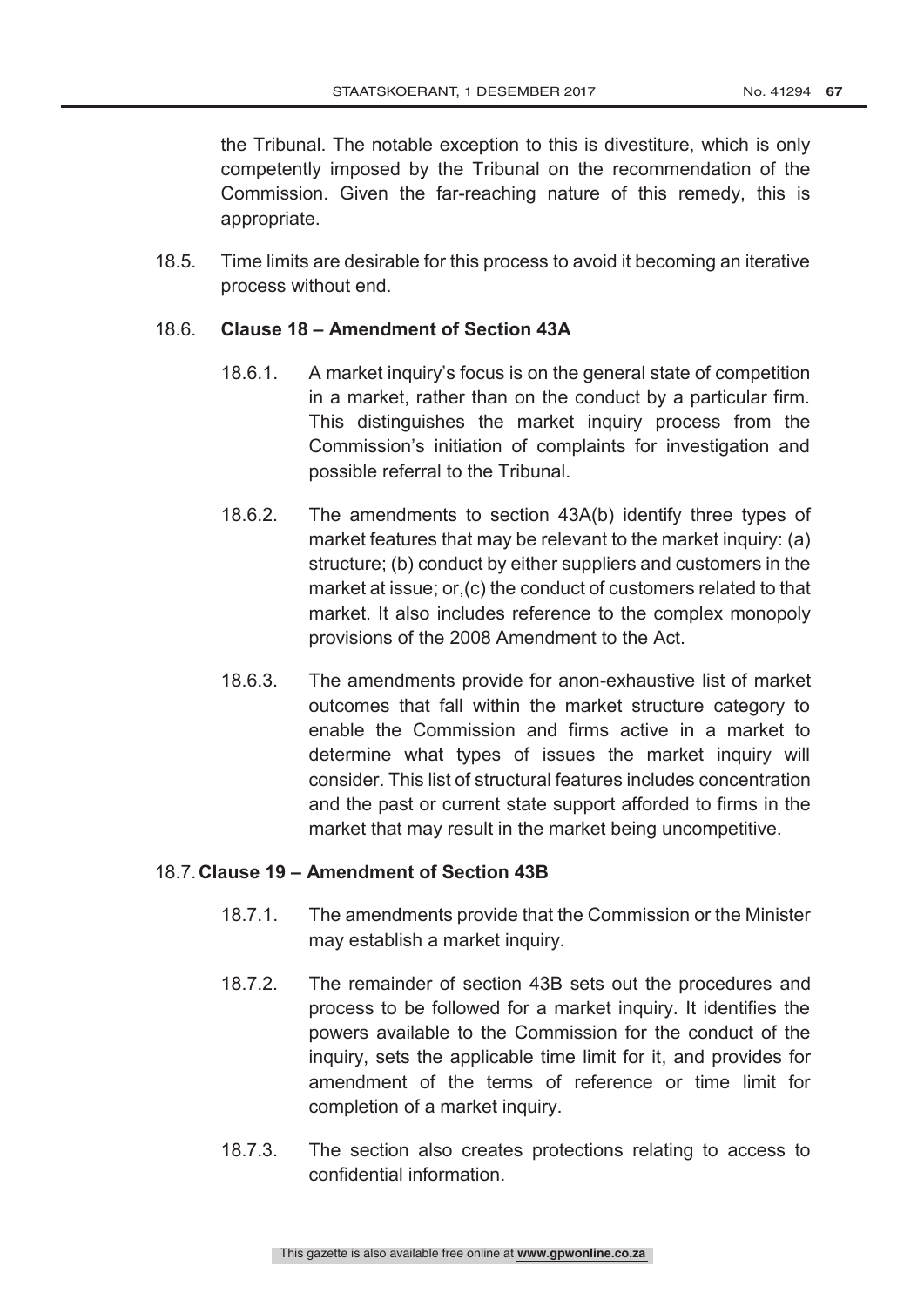18.7.4. Regarding the confidentiality of information provided to the Commission during a market inquiry, the Commission is empowered to determine whether a claim of confidentiality is appropriate in the first instance. If aCommission determines that the party's claim of confidentiality is invalid, the aggrieved party may appeal to the Tribunal for relief.

### 18.8. **Clause 20 – Insertion of a new Section 43C**

- 18.8.1. The proposed new section 43C requires the Commission to consider and expressly decide on specific issues. This imposes a discipline on the market inquiry that will ensure that its focus is clear, and which will guide the conduct of the inquiry itself.
- 18.8.2. The new section requires the inquiry to consider whether there are structural features that have an adverse effect on competition in a market, whether the Commission can impose a remedy, and then creates an obligation to do so, or whether another regulator is responsible for further action.
- 18.8.3. This section requires the Commission to address structural impediments to competition, including by addressing concentration and barriers to entry by small businesses and firms owned by historically disadvantaged persons.

### 18.9. **Clause 21 – Insertion of Section 43D**

This new section places a duty on the Commission to remedy structural features identified as having an adverse effect on competition in a market, including the use of divestiture orders. It also requires the Commission to record its reasons for the identified remedy.

# 18.10. **Clause 22 – Renumbering of the old Section 43C to 43E and amendments to that the section**

This amendment reinforces the duty on the Commission to make recommendations regarding structural features identified as having an adverse effect of competition in a market.

#### 18.11. **Clause 23 – Insertion of Section 43F**

18.11.1. This amendment enables an appeal (rather than a review) to the Tribunal. This enables the Tribunal to consider the merits of the Commission's decision-making and remedial action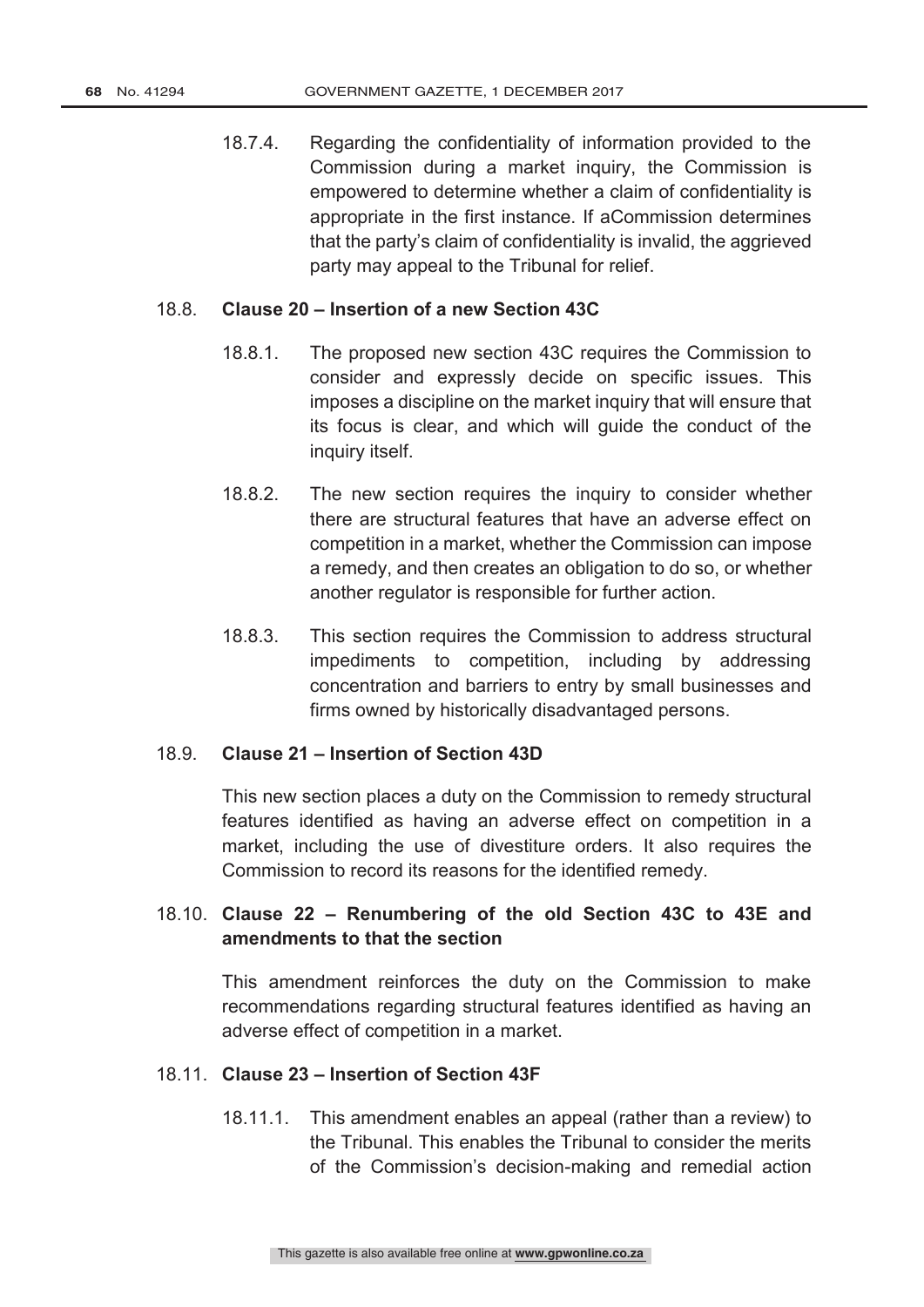following a market inquiry, while limiting it to the record used by the Commission.

18.11.2. This prevents a reconsideration, and replication, of the market inquiry before the Tribunal. This should reduce the delays and litigious challenges to the market inquiry process undertaken by the Commission. The aggrieved parties initiating an appeal would be restricted in their arguments to the Commission's record of its market inquiry.

# 18.12. **Clause 24 – Insertion of Section 43G**

This section draws a distinction between participation in the market inquiry and the opportunity to make representations to the market inquiry. It is required to protect the constitutional rights of parties likely to be affected by the market inquiry.

AMENDMENTS TO CHAPTER 5 – INVESTIGATION AND ADJUDICATION PROCESS

AMENDMENTS TO PART A – CONFIDENTIAL INFORMATION

# 19. **Clauses 25 and 26 – Amendments of Sections 44 and 45**

- 19.1. These clauses amend the sections relating to information that is claimed to be confidential and access to information that is confidential. Often disputes relating to the disclosure of information are time consuming and delay the speedy determination of the main matter. The amendments streamline the determination of these issues.
- 19.2. The new section 45 (3) provides the Minister with the right of access to confidential information and makes this right itself subject to honouring the confidentiality provisions of the Act. This gives effect to the Minister's right to intervene and make representations in the public interest. The same applies to other Ministers or regulatory authorities who are involved in the proceedings, although the Tribunal may override this right.

# 20. **Clause 27 – Amendments of Section 49D**

This amendment enables parties to agree to consent orders after a market inquiry. This could potentially avoid a contested Tribunal review.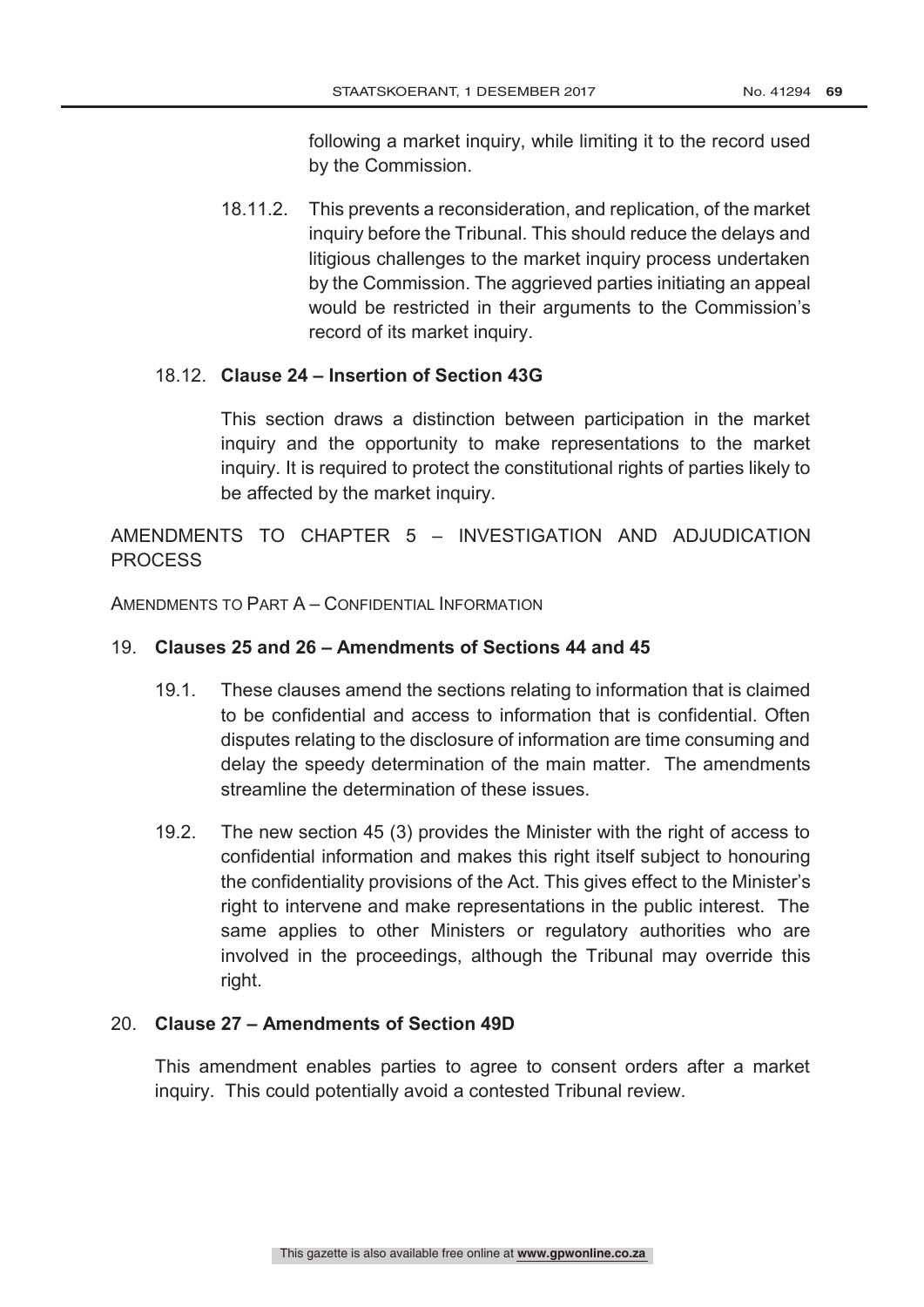AMENDMENT TO PART C - COMPLAINT PROCEDURES

# 21. **Clause 28 – Insertion of Section 49E**

Section 49E provides for the adoption a Leniency Policy by the Competition Commission and empowers it to grant leniency.

AMENDMENTS TO PART D - TRIBUNAL HEARINGS AND ORDERS

# 22. **Clause 29 – Amendment of Section 54**

This amendment provides the Tribunal explicitly with the power to amend and withdraw a direction and summons. This reflect the current case law and will prevent overly technical points about this matter.

# 23. **Clause 30 – Amendment of Section 58**

This amendment empowers the Tribunal to use any of the remedies permitted under the Act to address the findings of the Commission following a market inquiry.

### 24. **Clause 31 – Amendment of Section 59**

- 24.1. Section 59 regulates the administrative penalties that the Competition Tribunal may impose.
- 24.2. The amendments provide for the imposition of administrative penalties for all contraventions of the Competition Act, even offences in respect of non-specific contraventions. Penalties for non-specified exclusionary acts are left to the discretion of the Competition Tribunal. Their decision must consider the factors listed in subsection (3).
- 24.3. The amendments stipulate that the Tribunal must take into account, when determining the quantum of the administrative penalty, the impact of the contravention upon small businesses and firms owned by historically disadvantaged persons.
- 24.4. The amendments also provide that an administrative penalty imposed upon a firm may be extended to other firms that form a single economic entity with the contravening firm. This will prevent the manipulation of corporate structures to avoid administrative penalties being realised.

# 25. **Clause 32 – Amendment of Section 60**

These amendments enable divestiture as a remedy following a market inquiry, and on terms that have regard to the purposes of the Act, with the safeguard that a divestiture remedy can only be imposed by the Tribunal, following a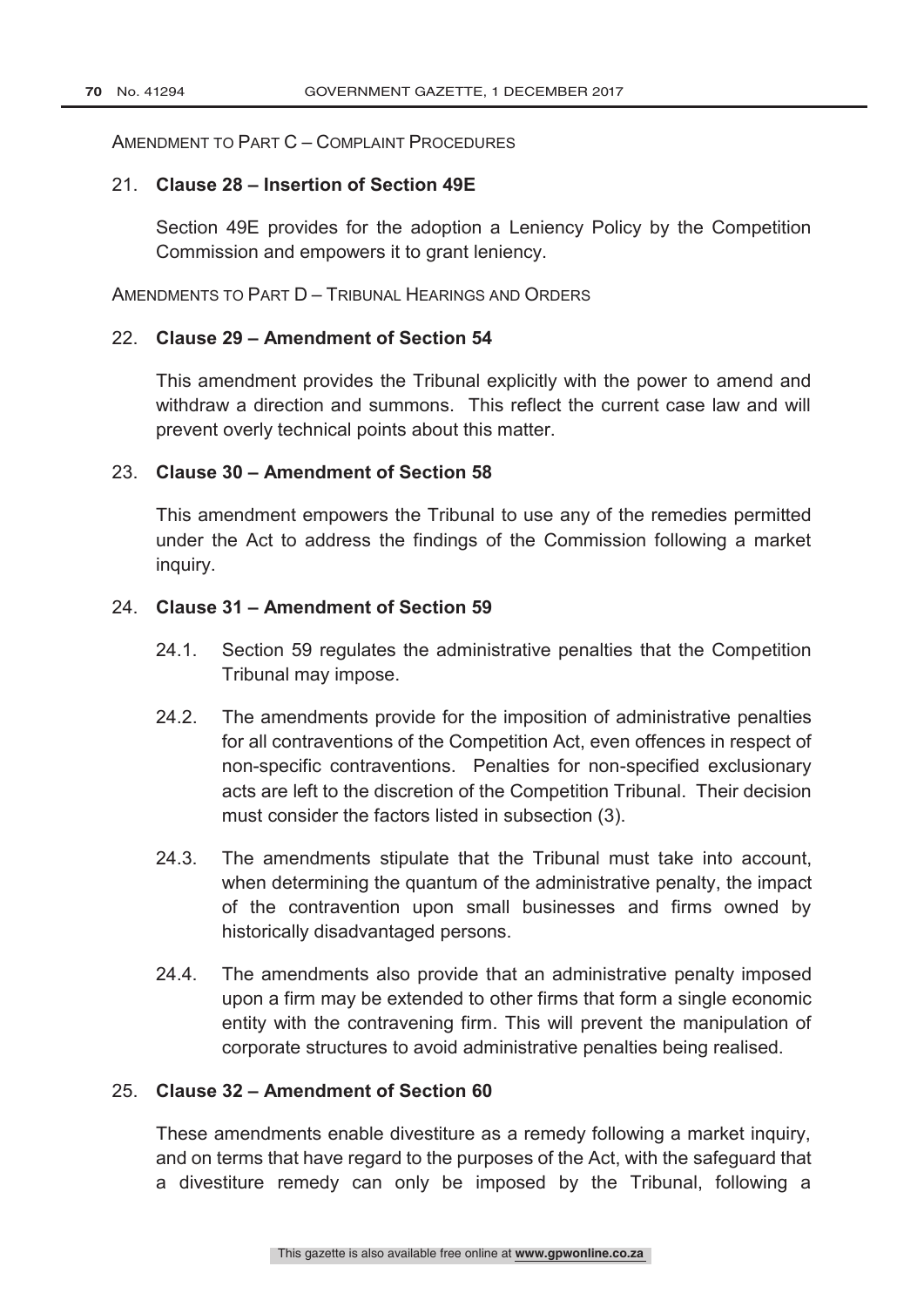recommendation from the Commission. In addition, there is the right of appeal to the Competition Appeal Court.

AMENDMENT TO PART E – APPEALS AND REVIEWS TO THE COMPETITION APPEAL COURT

# 26. **Clauses 33 and 34 – Amendments of Sections 62 and 63**

The amendments bring the Competition Act in line with amendments to the **Constitution** 

### AMENDMENTS TO CHAPTER 6 – ENFORCEMENT

### 27. **Clause 35 – Amendment of Section 65**

Section 65 deals with, amongst other things, jurisdiction. The amendment encourages referrals of competition related matters from the High Court to the Competition Tribunal. This will not only reduce the burden on the High Courts, but also ensure that a more consistent set of competition law jurisprudence is established.

# 28. **Clause 36 – Amendment of Section 67**

Section67regulates the prescription of claims. The amendment clarifies the wording of the section so that firms cannot argue that the Commission is unable to investigate the matter because it has prescribed. The Commission must be able to investigate a matter to determine whether it has prescribed.

AMENDMENT TO CHAPTER 7 – OFFENCES

### 29. **Clause 37 – Amendment of Section 74**

The amendment increases the fine for offences relating to the administration of the Competition Act from R2 000 to R10 000.

# AMENDMENTS TO CHAPTER 8 – GENERAL PROVISIONS

### 30. **Clause 38 – Amendment of Section 79**

Section 79 concerns guidelines issued by the Competition Commission. The amendments provide for a process of consultation before the guidelines may be published. The amendments require a body interpreting or applying the Competition Act to take the guidelines into account even though they are not binding.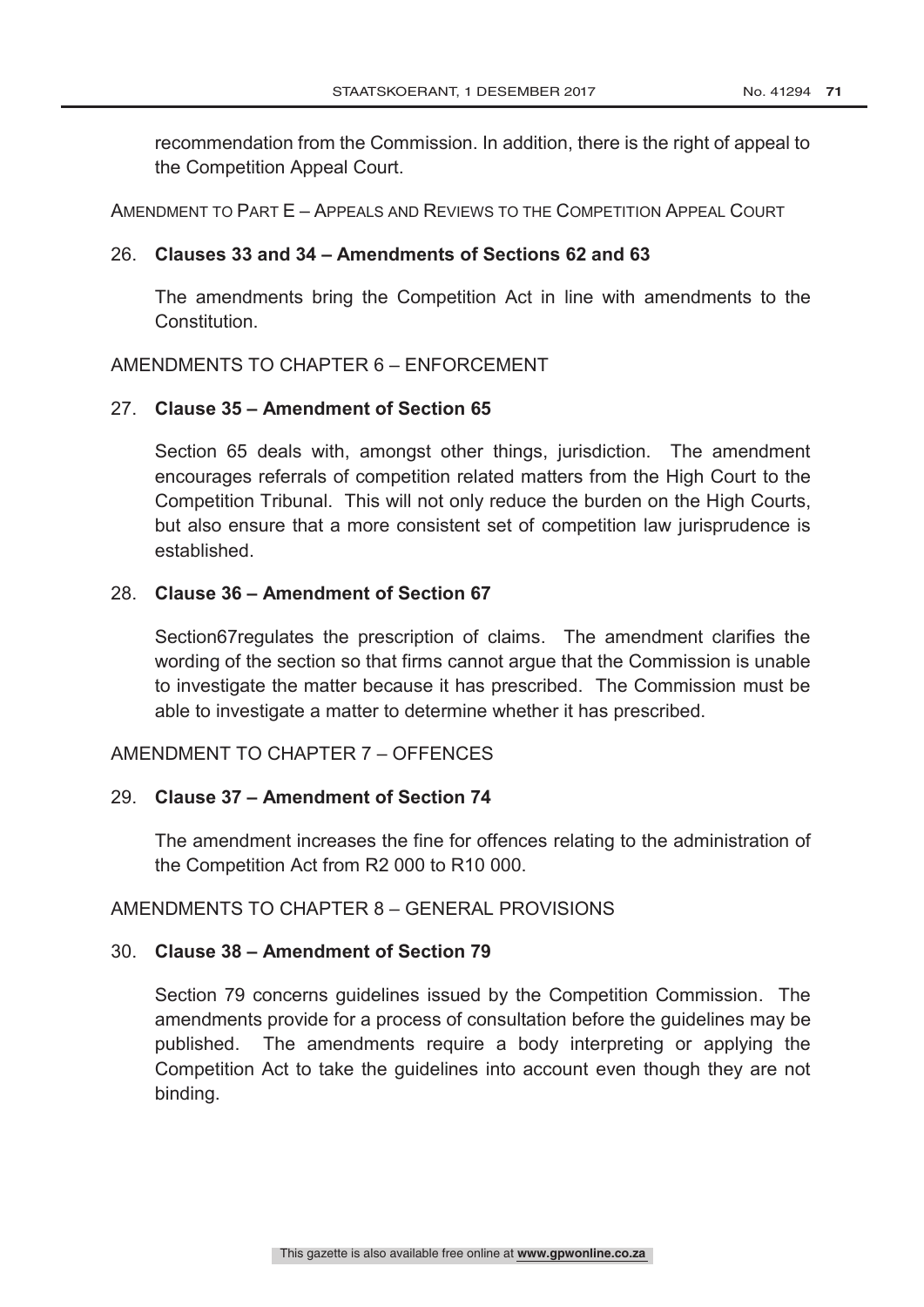# 31. **Clause 39 – Amendment of Section 83**

This amendment provides for the continued applicability of the Competition Commission's present leniency policy until a new one is published in terms of section 49E.

# **4. OTHER DEPARTMENTS AND BODIES CONSULTED**

- 4.1 A Panel of legal and economic experts was constituted, which included senior members of both the Competition Commission and Competition Tribunal. In addition, separate consultations have been held with the two institutions.
- 4.2 The Economic Sectors and Employment Cluster was consulted and proposed certain changes to the Bill that have been effected.
- 4.3 Engagements with members of the legal profession have been held to set out government's approach to competition matters, including on the public interest provisions of the Competition Act and to ascertain various approaches that are favoured on competition matters. Consultations have also taken place on the issue of regulation of economic concentration matters in law.

# **5. COMMUNICATIONS IMPLICATIONS**

- 5.1 The release of the Bill for public comment can be expected to result in significant public debate on economic concentration.
- 5.2 It is intended that, once the Bill is approved for public release by Cabinet, an extensive communication exercise would be conducted, led by the Minister and the expert panel.

# **6. FINANCIAL IMPLICATIONS**

- 6.1 The changes proposed by the Draft Competition Amendment Bill, 2017 will require additional capacity in the Competition Commission, through expertise to be sourced for market inquiries. The financial implications will depend on the number of market inquiries to be conducted and work will be done on the expected financial implications as soon as the final architecture of the Act is approved by Cabinet.
- 6.2 Discussions will take place through the normal budget processes to address the need for additional resources.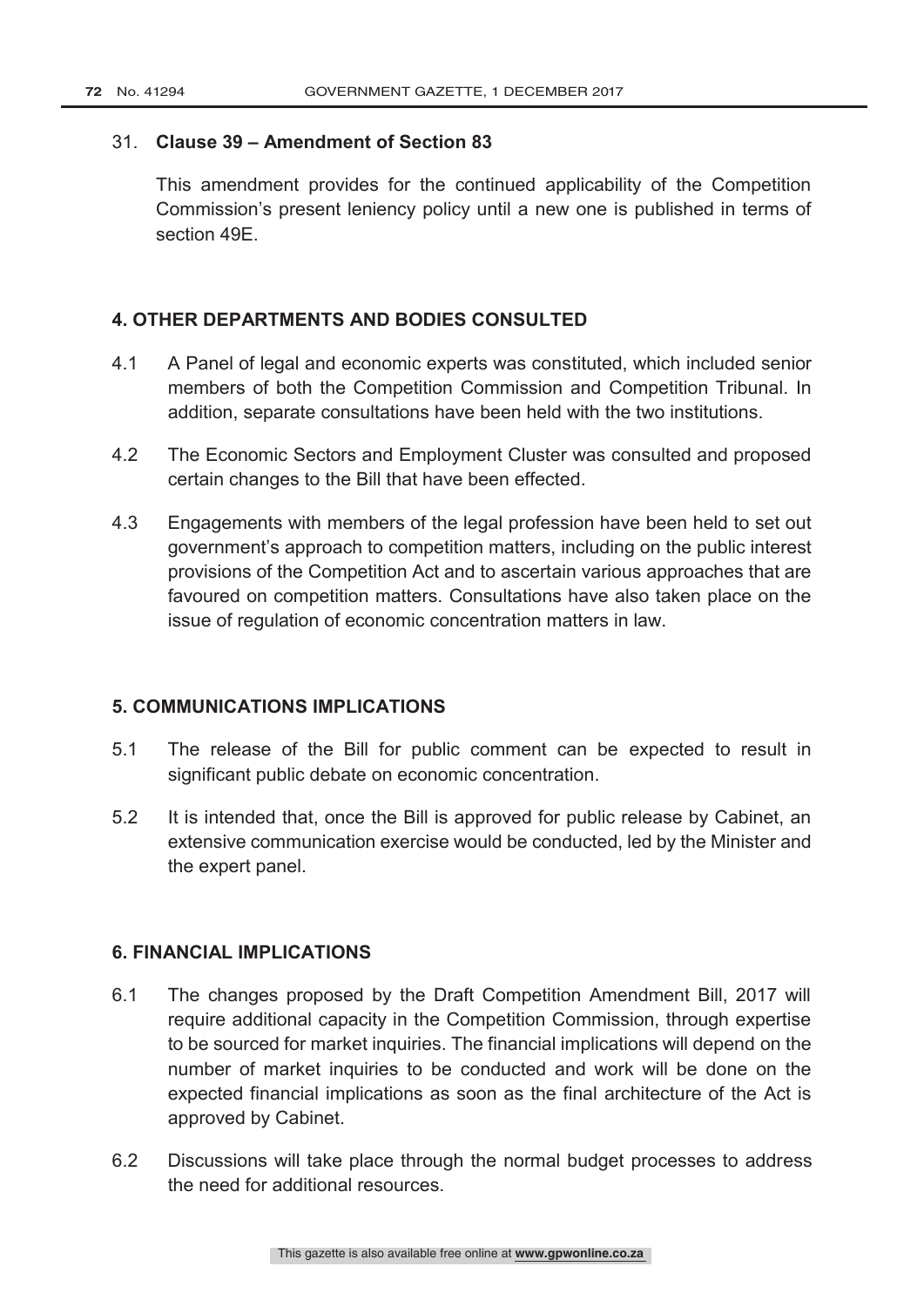# **7. PARLIAMENTARY PROCEDURE**

- 7.1 The State Law Advisors and the Economic Development Department are of the opinion that this Bill must be dealt with in accordance with the procedure established by section 75 of the Constitution since it contains no provision to which the procedure set out in section 74 or 76 of the Constitution applies.
- 7.2 The State Law Advisors are of the opinion that it is not necessary to refer this Bill to the National House of Traditional Leaders in terms of section 18(1)(a) of the Traditional Leadership and Governance Framework Act, 2003 (Act No. 41 of 2003), since it does not contain provisions pertaining to customary law or customs of traditional communities.